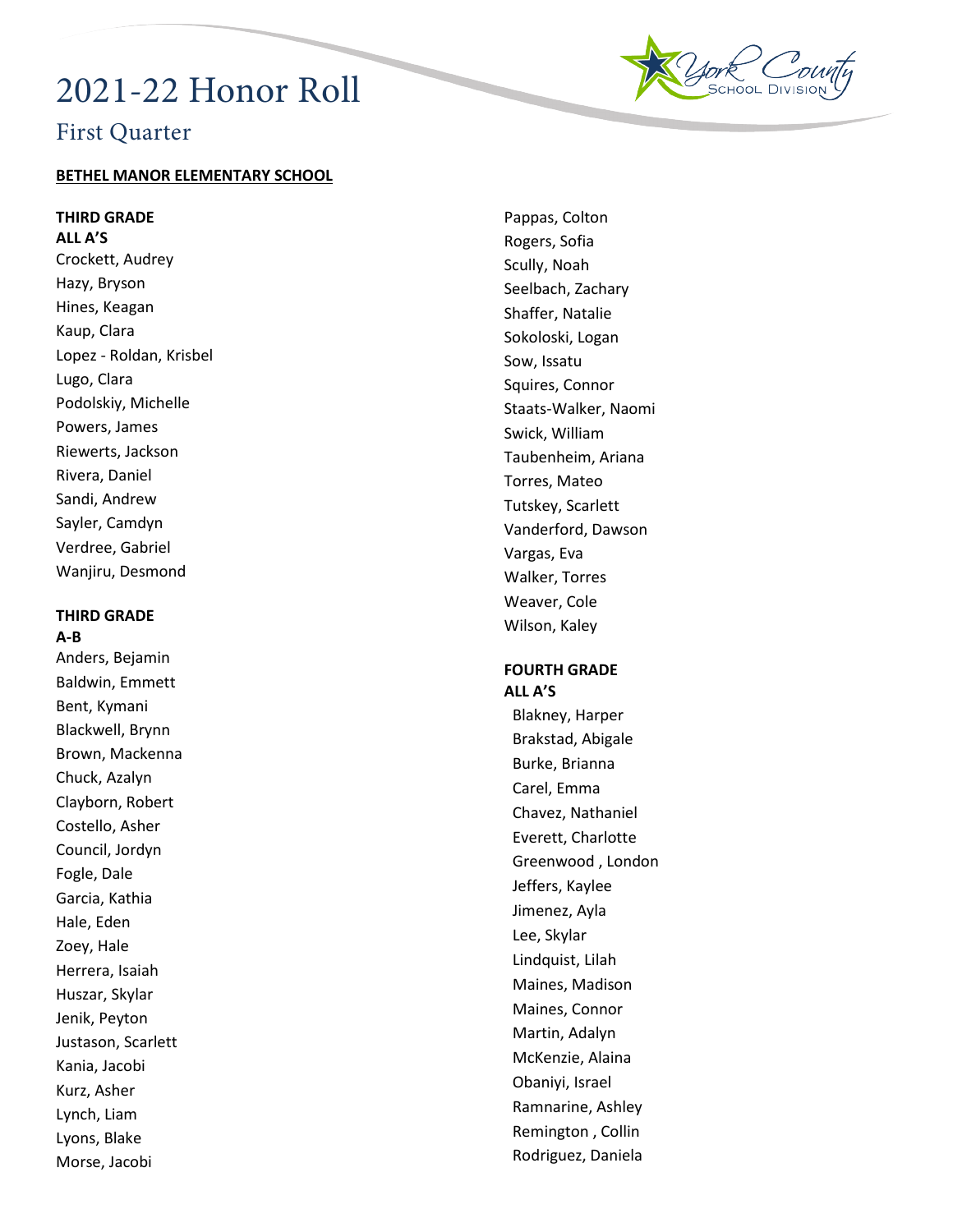Rubio, Adina Senecal, Noah Shideler, Paul

## **FOURTH GRADE**

**A-B** Ada, Khylee Grace Albarran, Natasha Bent, Benson Bradford, Kenyan Chaidez, Isaac Collins, Noelia Cotts, Elizabeth Dailey, Noah Douglas, Crystalyn Figueroa Arriaga, Jahzara Hicks, Riley Hinson, Stephen I, Kaiden Jauregui, Naomi Kluge, Amaya Light, Steven Mabe, Gavin Markot, Peyton Mendoza, Brenden Nava, Carly Nelthrope, Morgan Orejel, Isabelle Osbourne, Chy'nel Peters, Sara Radcliff, Collin Richards, Kaleb Roman, Jacie Marie Schmidt, Emmie Soultz, Michael Steely, Brielle Summers, Kaden Sylvain, Jacob Walters, Lilliella White, Adrianna Wrather, Noah

## **FIFTH GRADE ALL A'S**

Alicea, Cassia Chism, Declin Hall, Isaiah

Osada, Evangeline Stover, Alexander Thrower, Michael Tiamson, Sheckaina Unger, Adalyn

## **FIFTH GRADE**

**A-B** Aguilar, Joseph Agyen -Frempong, Nia Andula, Alyssa Barrett, Jaimie Bloom, Avery Brenan, Jackson Brown, Brooklyn Bursonick, Brendan Chaides, Kailani Charles, Alysssa Colen, Maija Correnti, Sophia Dawkins, Antwan Drake, Zoey Dupree, Chace Fredrickson, Breanna Gale, Nathan Gustave, Mason Gustave, Stephanie Gutierrez, Andrew Hale, Ian Hamontree, Madden Hicks, Shawn Hoag, Julian Jamison, Curtis Jimenz -Rivera, Genesis Jones, Emani Kaup, Felix King, Brayden King, Neveah Lester, Dustin Lewis, Kenneth McBride, Patrick McIntyre, Arabella McKenzie, Autumn Munoz -Torres, Camila Myers, Isaiah Newman, Cameron Obaniyi, Lordswill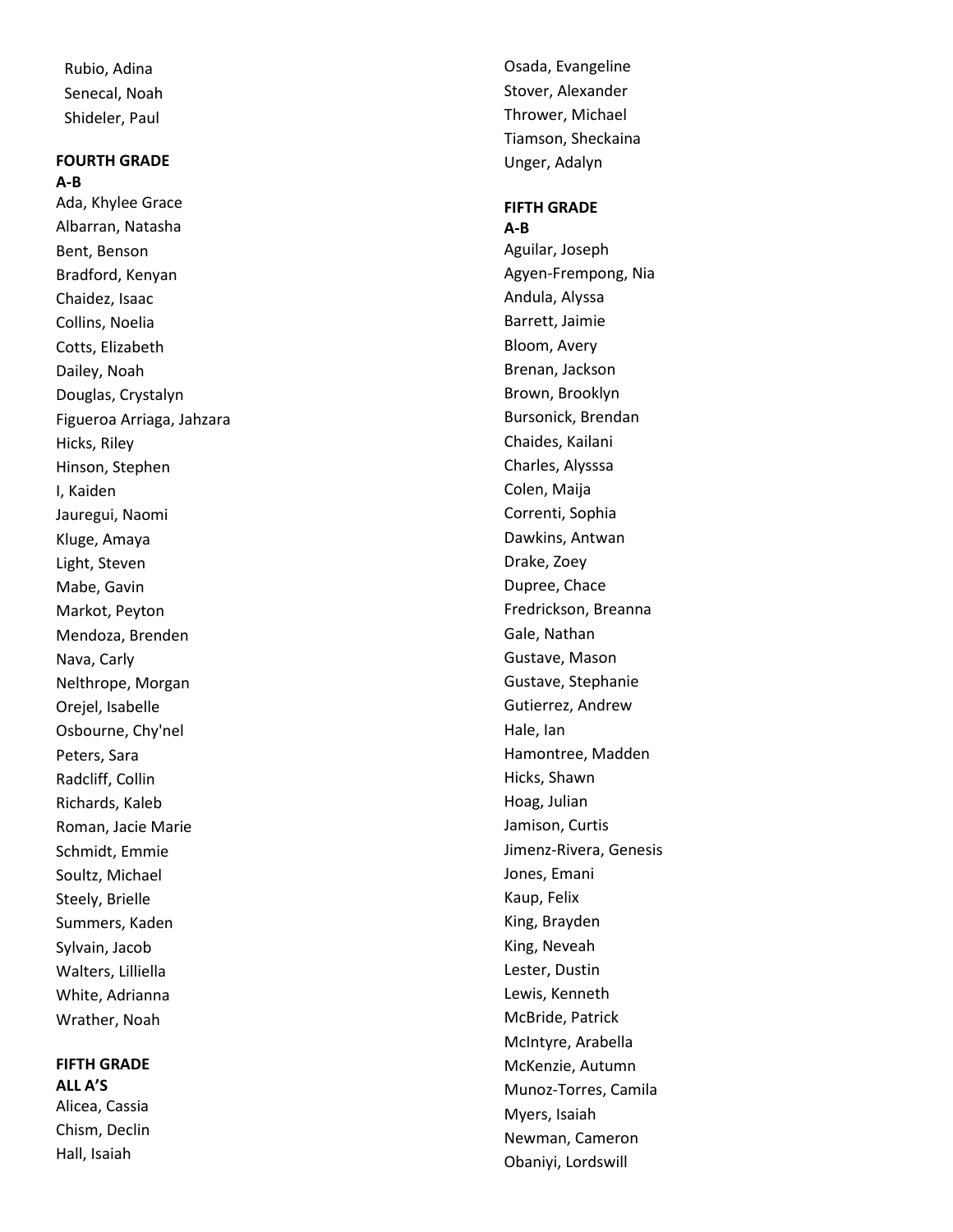Ogilvy, Charles Payton, Zuri Peabody -Velez, Nicolas Reynolds, Esther Rogriguez, Diego Saenz, Micayla Sanders, Torrance Shay, Jackson Simak, Jordan Sokoloski, Caden Tressler, Jake

## Wallace, Seoul Walters, Alexander Walton, Alana Warren, Addison Williams, Chase Wood, Harper Wooley, Benjamin

#### **COVENTRY ELEMENTARY SCHOOL**

**THIRD GRADE ALL A'S** Ahmad, Rafi Alvarez, Nicole Arbuckle, Olivia Barney, Lars Bartley, Haven Blanton, Bailey Brown, Vincent Cho, Yumin DiGangi, Caroline Fenner, Logan Hoerger, Tucker Hughes, Elijah Joyce, Robert Kang, Chloe Lazar, Ryan Li, Gonglin Matson, Claire McEneaney, Ella Mihalic, Savannah Mohammed, Bana Mosa, Jessica Naniwadekar, Svara Ngo, Thien Nichols, Kerrigan Pattison, Liam Pearce, Olivia Reese, Cole Ribeiro, Joao Filippe Saxena, Isika Sherwood, Bohdan

Sims, Priya Sobrepena, Vince Sosale, Nakul Sutton, Madison Thompson, Laila Trujillo, Gabriel Xu, Andrew Zhang, Manyao Zheng, Annie

## **THIRD GRADE A-B**

Abner, Andre Adams, Makenzie Amireh, Lucas Bray, Ava Brown, Juliana Butkhot, Sirintra Cameron, Virginia Chen, Mercy Cho, Hannah Coleman, Chloe Colon Negron, Analia Croll, Lincoln Dail, Oliver Dam, Cindy Daniels, Raely Davis, Jaxon Davis, Wyatt Decker, Jameson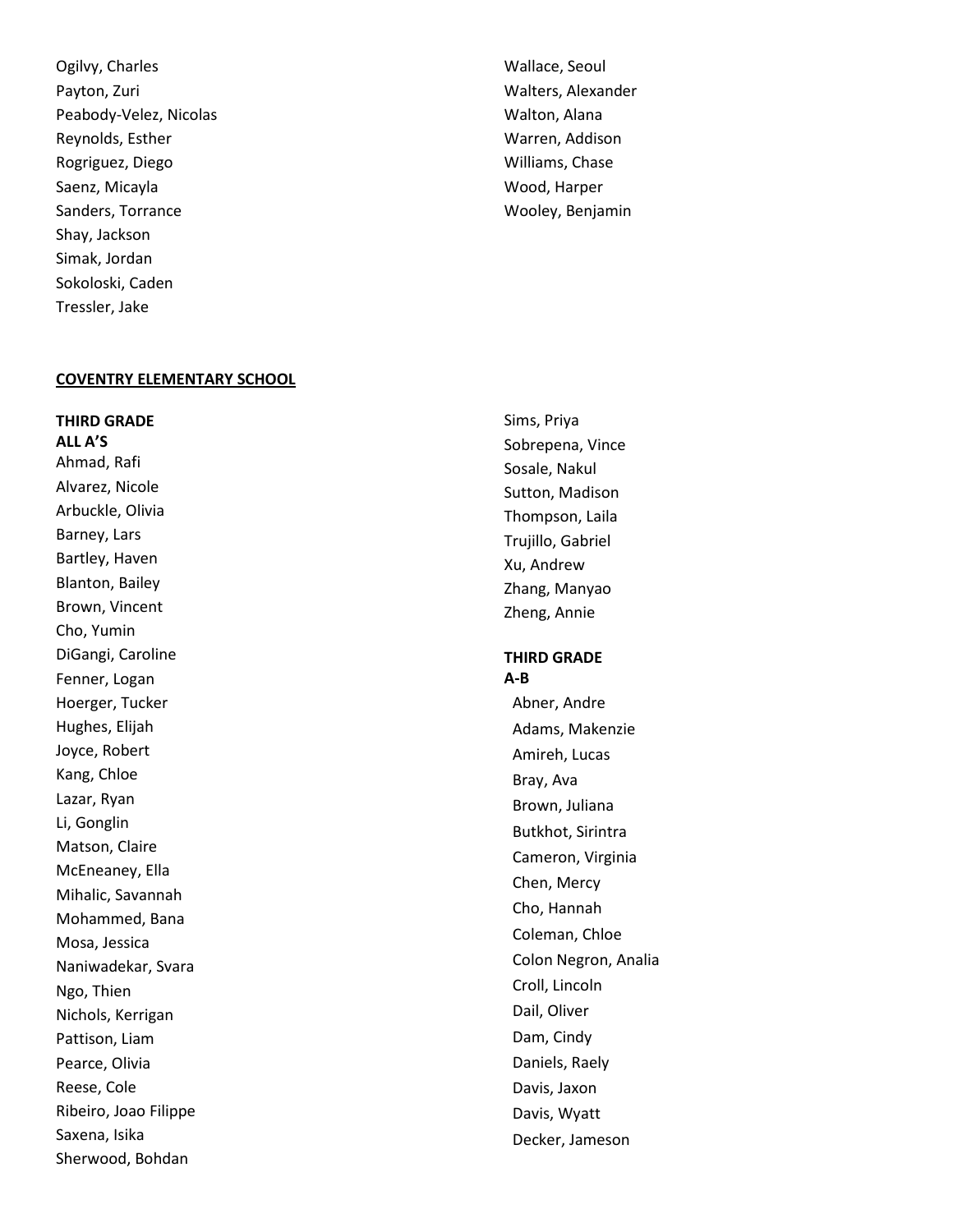Dehart, Elaina Domadiya, Yug Eastham, Stella Farah, Jonah Fisher, Jordan Fredrickson, Tenley Gicker, Alexander Gonzalez, Stephanie Harvey, Nicholas Hesselbach, Lucas Higginbotham, Joel Hilliard, Cheyenne Ibrahim, Marielle Iinuma, Kazuki Ingram -Ford, Emmeline Jha, Aditya Johnson, Aubree Kang, Ishreen Karnes, Olivia Labib, Gavin Mahon, Eden Meighan, Jackson Metz, Penelope Morgan, Natalee Norton, Aria Perez, Ryan Pina Saghera, Sam Preston, Stella Rivera, Leah Shima, Hiroki Shirley, Alyvianna Slabaugh, Tara Sperry, Chloe Stephany, Logan Stone, Joziah Suleiman, Celine Sumrell, Grayson Sun, Aaron Thomas, Zaire Tran, Emma Vergara, Bethenny Watkins, Reese

Weidman, Kailyn Wiley, Emma -lynn Wolkowich, Madilyn Wyatt, Katherine Zhou, Jiming

### **FOURTH GRADE ALL A'S**

Akguner, Omar Argabright, Logan Bailey, Harper Barlow, Olivia Brannon, Makenzie Brown, Orion Brown, Sophia Burke, Jacob Cao, Ryann Cappiello, Gabriel Carl, Mackenzie Chan, Naomi Chaperon, Tess Fenwick, Isabel Ferkovich, Katelyn Goro, Jacob Gyawali, Aryan Hesselbach, Emma Howe, Teslyn Jalomo, Giovani Jung, Noah Karagiannidou, Anastasia Karimattam, Olivia Leon Guerrero, Ardyn Celise Li, Andrew Liao, Sirui Lopez -Hang, Anissa Nguyen, Ella Orgeron, Lia Phillips, Bridget Puaca, Henry Rodriguez, Christopher Shaw, Karina Smith, Lillian Wu, Caleb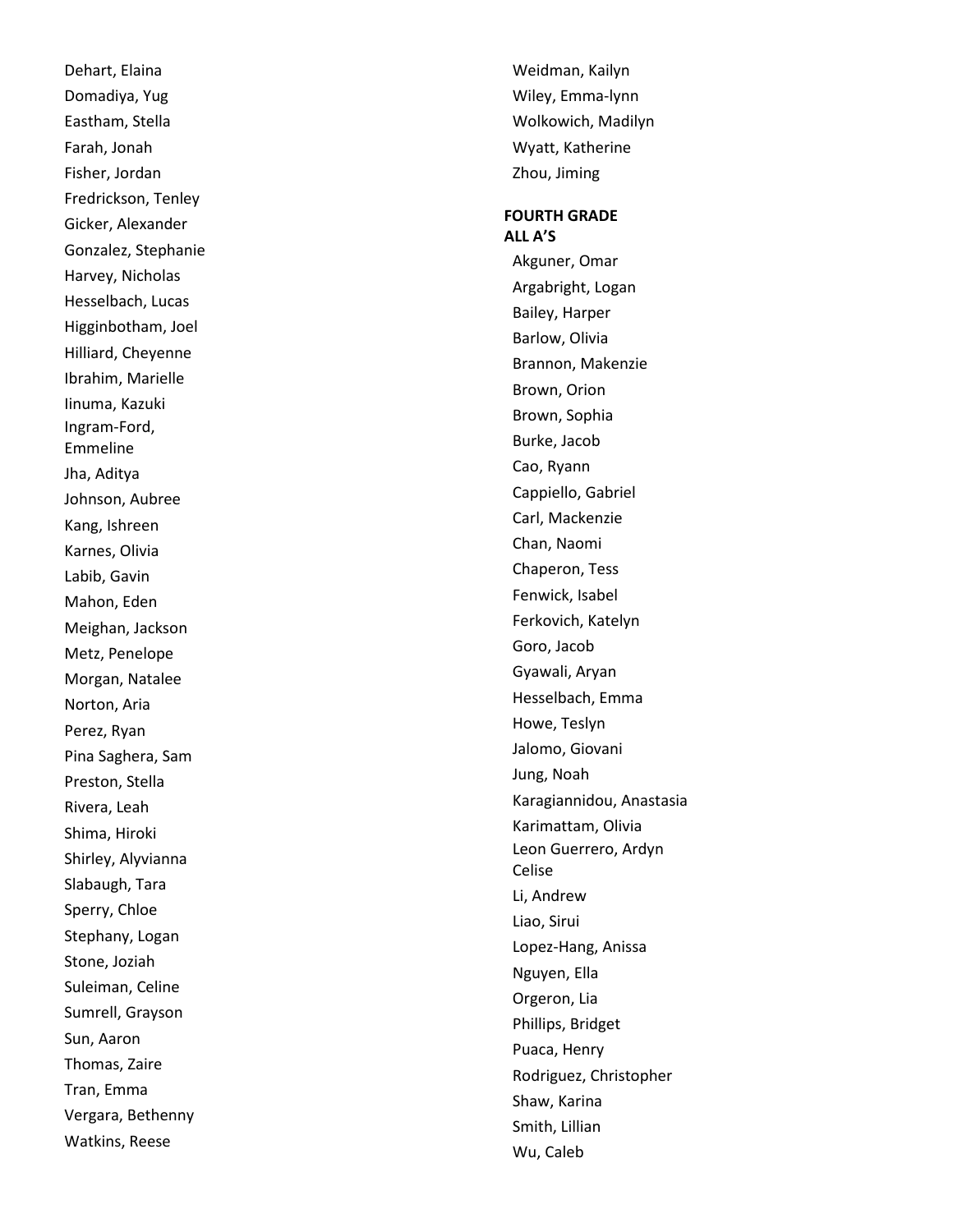Yakisich, Maia Young, Calista Zhang, Lily Zhou, Chudi

## **FOURTH GRADE A-B**

Alvarez, Brandon Austin, James Baines, Brenden Butkhot, Kansuda Cabrera, Madelyn Casanova, Layla Choi, Yunheon Christensen, Casey Crockett, Joseph Davis, Joshua Dukes, Nora Fair, Layla Felix, Katie Hernandez, Giosandy Kahley, Jaxon Legaz, Vaughn Lewis, Caroline Lin, Olivia Loe, Joshua Manu, Dennis McDonnell, Emily Mitchell, McKenzie Morgan, Kennedi Mueller, Abigail Nash, Olivia Nichols, Connor Nithin, Nitha Nylander, Mason Preston, Dylan Pulley, Chloe Reynolds, Andru Smith, Emma Sumrell, Liam Wade, Mia Wahl, Norah Wilson, Ri -Na Wyatt, Gordon

York, Zachary Yu, Chloe

## **FIFTH GRADE ALL A'S**

Arthur, Aniya Brelsford, Riley Clymer, Landon Daniel, Perle Dhakal, Swarupa Edet, Lathan Hagen, Ashley Harmon, Dean Iinuma, Kohei Iskander, Pavley Jafri, Mariam Kang, Lauren Khawari, Hanana Lardie, Emily Leonard, Chase Lewis, Margaret Liang, Samuel Liu, Leon Mosa, Kyrillos Narkawicz, Eleanor Otto, Abigail Panchal, Ved Parrish, Christian Patel, Ishan Pattison, Brayden Pitts, Russell Reese, Cassidy Sajan, Maria Rose Sassner, Avery Seely, Treyson Sohagia, Shiv Taylor, Lillie Thomas, Zoey Tran, Milly Weeden, Dean West, Alexander

**FIFTH GRADE**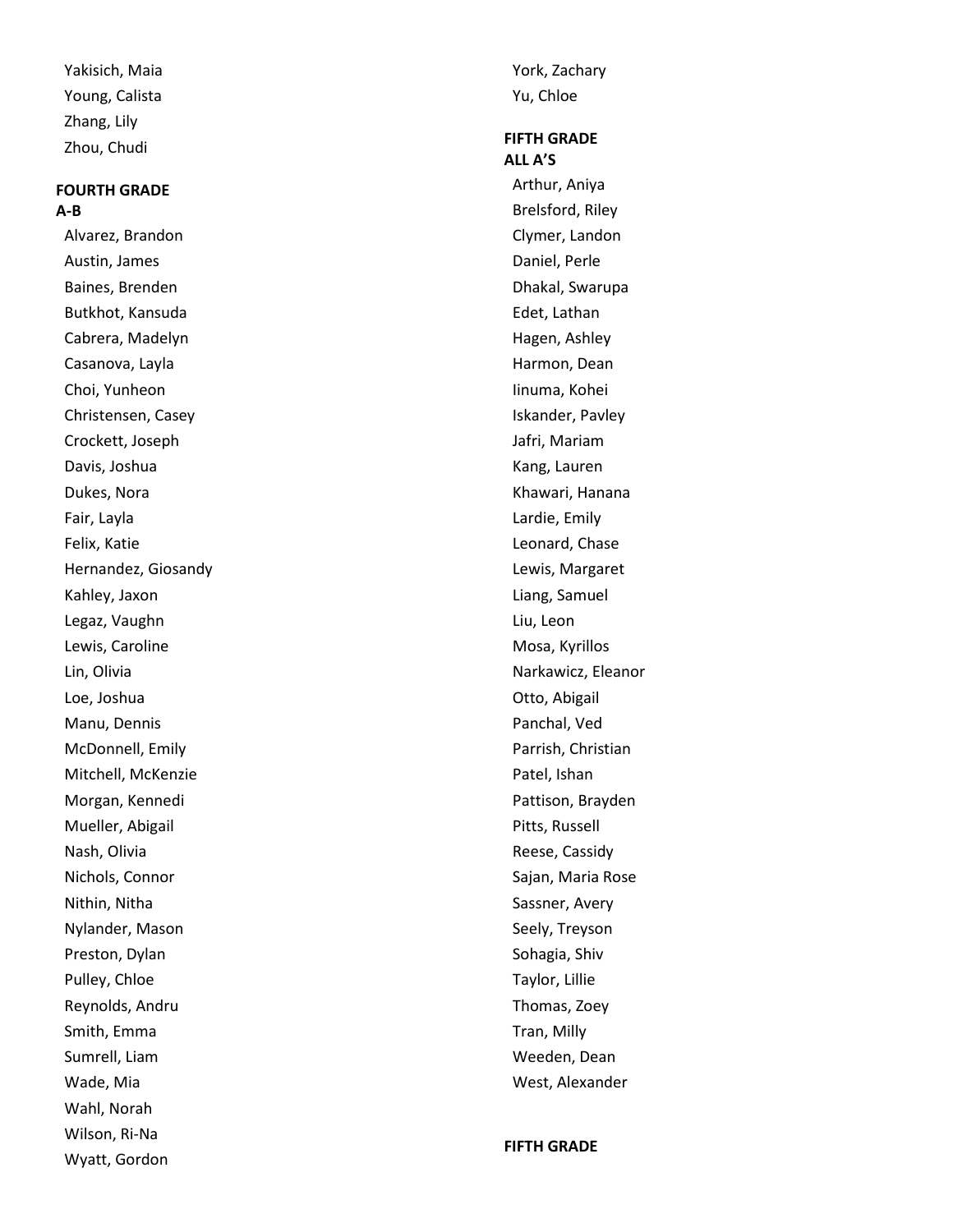#### **A - B**

Bray, Melanie Bui, Andy Chen, Anna Cofield, Laila Crnogorac, Ana Dano, Daniel Dehart, Camden Diggs, Ahmad Edmonds, Aidan Fair, Kendrick Fenner, Davis Fields, Jacob Gandhi, Krish Godar, Paisley Gomez Gonzalez, Kalia Hoerger, Cooper Hutson, Aric Johnson, Tiean Lilie, Sean

#### **DARE ELEMENTARY SCHOOL**

## **THIRD GRADE**

**ALL A'S** Anderson, Austin Carpenter, Claire Carwile, Andrew Goff, Emmalyn Graeber, Elliot Guin, Wesley Hogge, Jackson Nunes, Julianna Roosien, .Donald Roosien, Madelynne

#### **THIRD GRADE A-B**

Ayala, Abigail Barrow, Brooklyn Bryant, Elle Burriesci, Eliana Edell, Annalisa Gervais, Noah Gillie, Ava

Lyons, Tatiana Maria -Torrens, Julia Mceneaney, Addison Mims, Joy Newton, Tyler Payne, Riley Pina Saghera, Juan Agustin Rippy, Clara Rodriguez, Nathan Searles, Alston Shirley, Caiden Slabaugh, Alexa Stottlemyer, Briana Sturdevant, Tessa Tucker, Gregory Van Es, Edward Zhang, Xinyu Zollicoffer, Charles

Gillispie, Maddex Hogge, Katelyn Johnson, Karlee Keane, William King, Parker Lam, Luke Lopez, Lola Murphy, Madelyn Murphy, Thomas Phan, Vu Pirhonen, Dela Rediske, Briana Soult, Ethan Sturgill, Claire Thurman, Kellan Trapnell, Emily Vest, Janae

**FOURTH GRADE ALL A'S**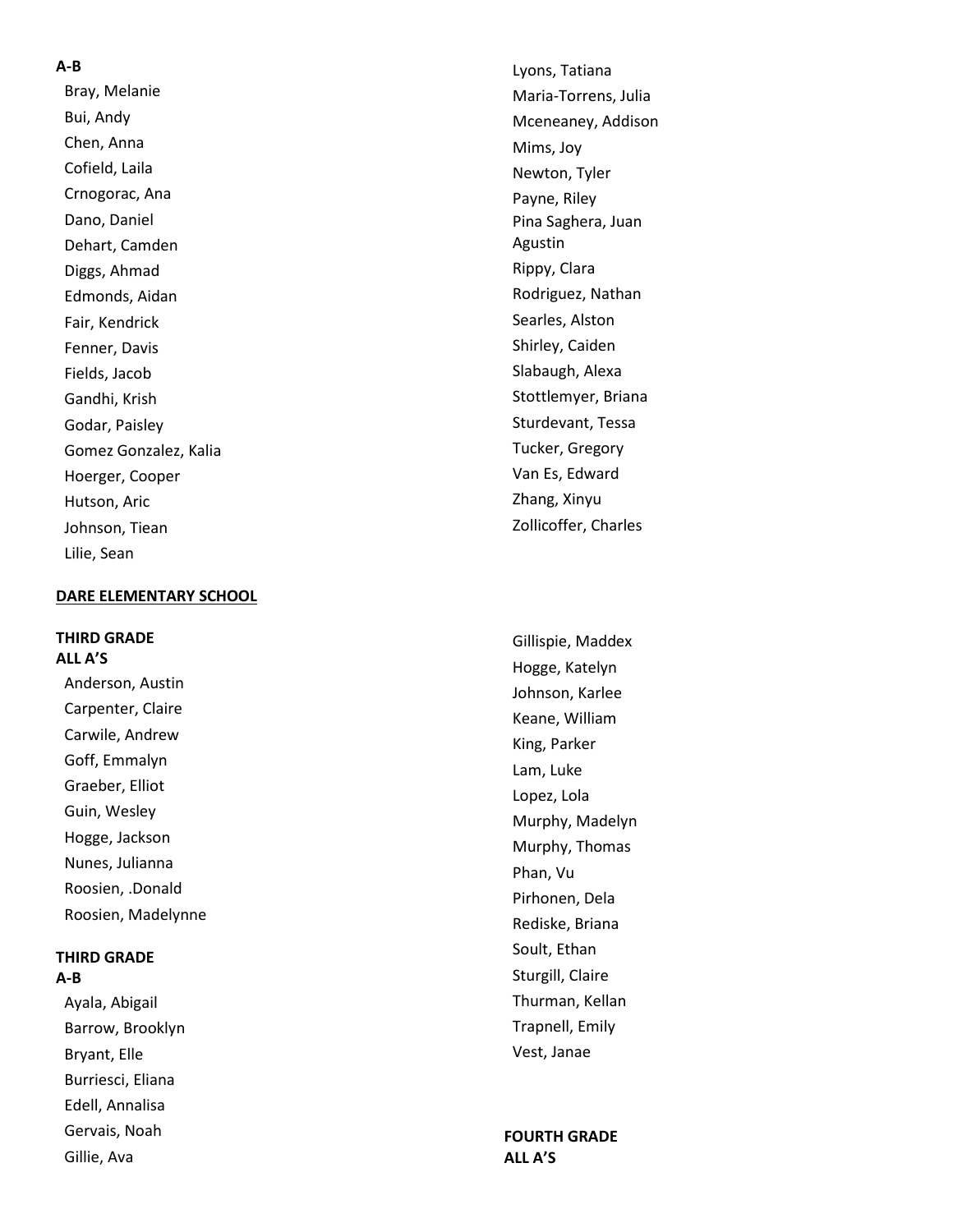Blackmon, Addison Boelman, Celia Brown, Caela Denton, Kalina Hall, Presley Le, Long Ly, Nhien Minor, Caroline Owenby, Adam Quam, Greyson Schroeder, Abigail Sutherland, Ace Weiss, Jazzmin

## **FOURTH GRADE A-B**

Bates, Gibson Bosher, Carter Briggs, Knox Claypool, Teresa Ebersole, Juniper Feather, Roman Goode, Lauren Holly, Nicolas Lawrence, Reed Lei, Alina Lucas, Caroline Melendez, Kiley Morgan, Jaxon Noble, Uma Noto, Brynn Peevy, Memphis Peralta, Daianna Pittman, Liam Scott, Ava Simonsen, Landon Sullivan, Evelyn Tackett, Madison Tolbert, Drew Walton, Cameron

## **FIFTH GRADE ALL A'S**

Anderson, Olivia Babu, Olivia Buckman, Keren Byrum, Jackson Ferrell, Grayson Gillispie, Chloe Jurgens, Ryder Lei, Cole Luka, Lynn Padua, Katherine Rice, Olivia Simonsen, Henry Stokes, Norah Storey, Tyler Thompson, Gabriel Woodard, Hugh

## **FIFTH GRADE**

#### **A-B**

Bandi, Jacob Burke, Ryan Chorey, Brandon Duncan, Cole Evans, Emmalynn Flores -Merced, Ramon Groom, Nathan Gudauskaite, Sofia Hartlove, Kinsley Hartman, Noah Hill, Joshua Houston, Colin Jacome, Frank Kirbyson, Anabelle Luka, David Moberg, Addison Noor, Sneha Orr, Bryson Sturm, Odin Torres, Gabriella Tracey, Alden Trapnell, Holly Veditz, Payton Williams, Kiera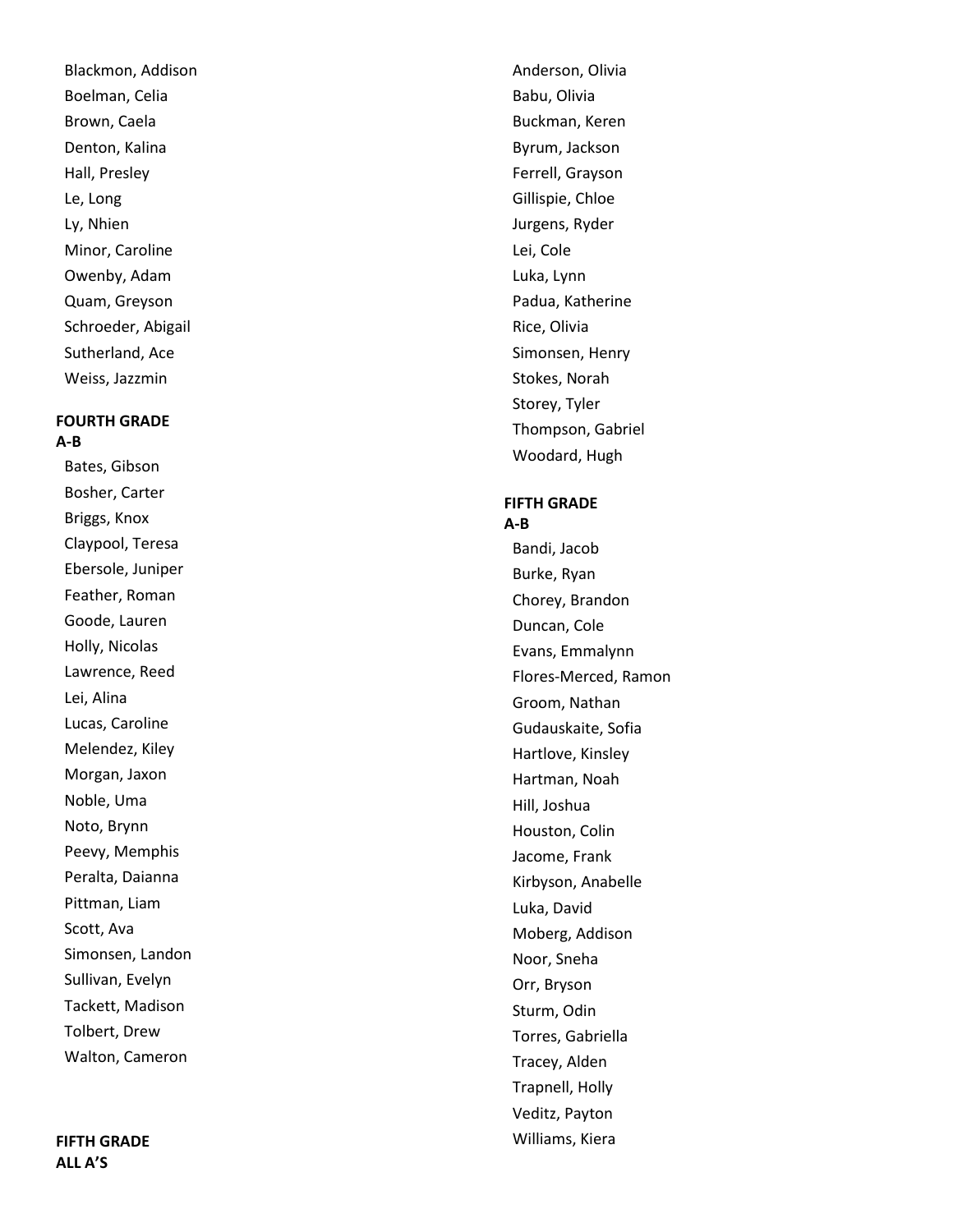#### **GRAFTON BETHEL ELEMENTARY SCHOOL**

### **THIRD GRADE ALL A'S**

Bell, Taylor Cave, Sonja Cho, Jayden Coccoli, Grace Crowe, Camden De Fratis, Dillon Dubbe, Annette Erebholo, Wealth Franklin, Blake Gebo, Mara Harriman, Daniel Henderson, Lily Hockaday, Paisley Jay, Reid Jenks, Kate Kramer, Daniel Krompegel, Seamus Longo, Mia Lowe, Mackenzie Marae, Sophia Merritts, Alanna Ogundipe, Anuoluwakitan Sharp, Benjamin Shelton, Michaela Spencer, Ava

#### **THIRD GRADE A-B**

Abi -Saab, Emily Antonitis, Michaela Barton, Jenevieve Brooks, Phoebe Collins, Kaitlin Cowger, Addison Cruea, Campbell Eskarous, Kyrillos Gehrt, Noah Greene, Dylani Hall, Emersyn Harris, Logan

Hassell, Lincoln Hydrick, Mason Johnson, Josephine Kamigori, Maya Kang, Joseph Kenney, Avery Lee, Nathan Manring, Liam McGuire, Hazel McKeel, Ella Millerleile, Chase Monzon, Olivia Olsen, Kayden Pangelinan, Ella Lynn Pasterczyk, Paz Pratt, Lexington Quinn, Harper Rehfeld, Andrew Reyes, Charlotte Rivera Soto, Gerardo Roberts, Gavin Santaspirt, Jackson Semb -Freeberg, Melanie Smith, Kayleigh Sniady, Charlotte Spencer, Everett Spolizino, Anthony Sugrim, Ajay Ulsas, Olivia VonCannon, Jake Womack, Liliana

## **FOURTH GRADE**

**ALL A'S** Alsheimer, Paige Ancel, Leia Barton, Fiona Bates, Sara Britton, Tyson Caywood, William Chambers, Ayden Cole, Kyle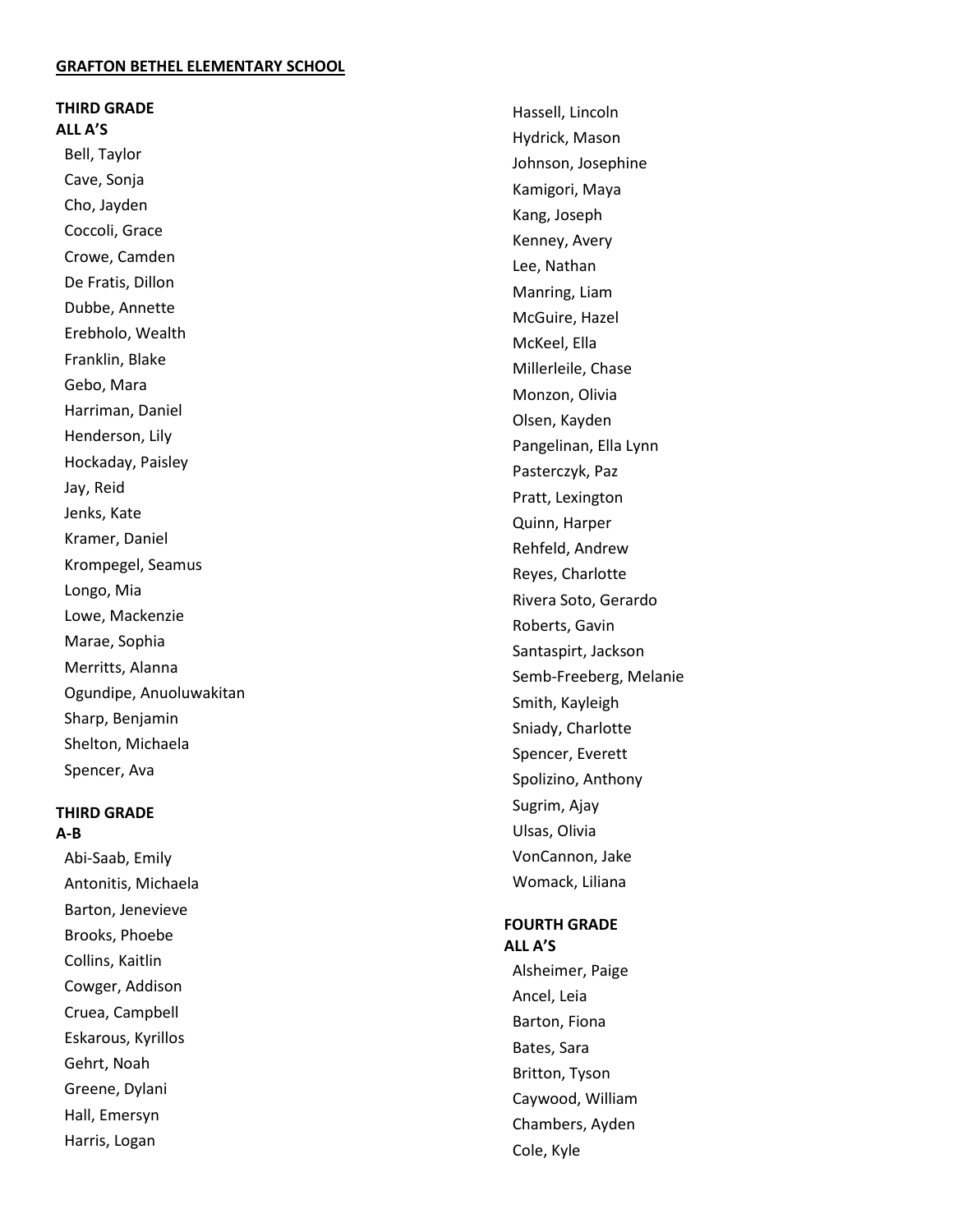Davis, Brycen Dibble, Victoria Doggett, Lawrence Duong, Karden Elsaadat, Lena Espinal, Grace Fell, Abigail Gress, Edward Grigoleit, Alexander Heilbrun, Kaelynn Hobert, James Jackson, Joshua Jones, Kallan Keiber, Erica Kobulnicky, Emily Koehl, Madeline Kreuzer, Sarah Laguna, Jocelyn Lawrence, Evan Lee, Lucas LeFever, Ava Lodiong, Alfred Macedo, Molly Major, Anabelle Marina, Emma McMurray, Mariah Mueller, Taylor Pasterczyk, Luna Patel, Nishi Revere, Kylie Roberts, Brayden Rolander, Blake Saylor, Chloe Schiller, Nolan Shah, Eman Stovall, Nathan Taylor, Robert Templeton, Emma Terrill, Payton Valdez, Tristan Varghese, Edward Vaughan, Ava Weidinger, Calvin

Weiss, Jackson Wheeler, Levi Williams, Brooklyn

#### **FOURTH GRADE A-B**

Blancett, Claire Brakefield, Amelia Burgess, Alexandria Buzas, Madison Camus, Braden Chaney, Rylan Ellis Crump, Sophia Doughtie, Robert Fisher, Michael Gil, Carter Goerger, Ashlynn Hedges, Jesse Hoffmann, Tristan Jue, Liya LaTempa, Alexander Mitchell, Callan Mouton, Alayna Parker, Matthew Parrish, Addison Payton -Rose, Heavayah Peters, Haley Podbesek, Sofia Robles, Lynn Schmidt, Nolan Seawell, Ryder Tatum, Jeissa Tunia, Amiya

#### **FIFTH GRADE**

**ALL A'S** Adel, Patrick Ahlstrom, Wesley Amiola, Christopher Anthony, Zoe Beach, Ava Booher, Brandt Braganza, Elia Lyra Breckons, Alivia Coleman, Khristopher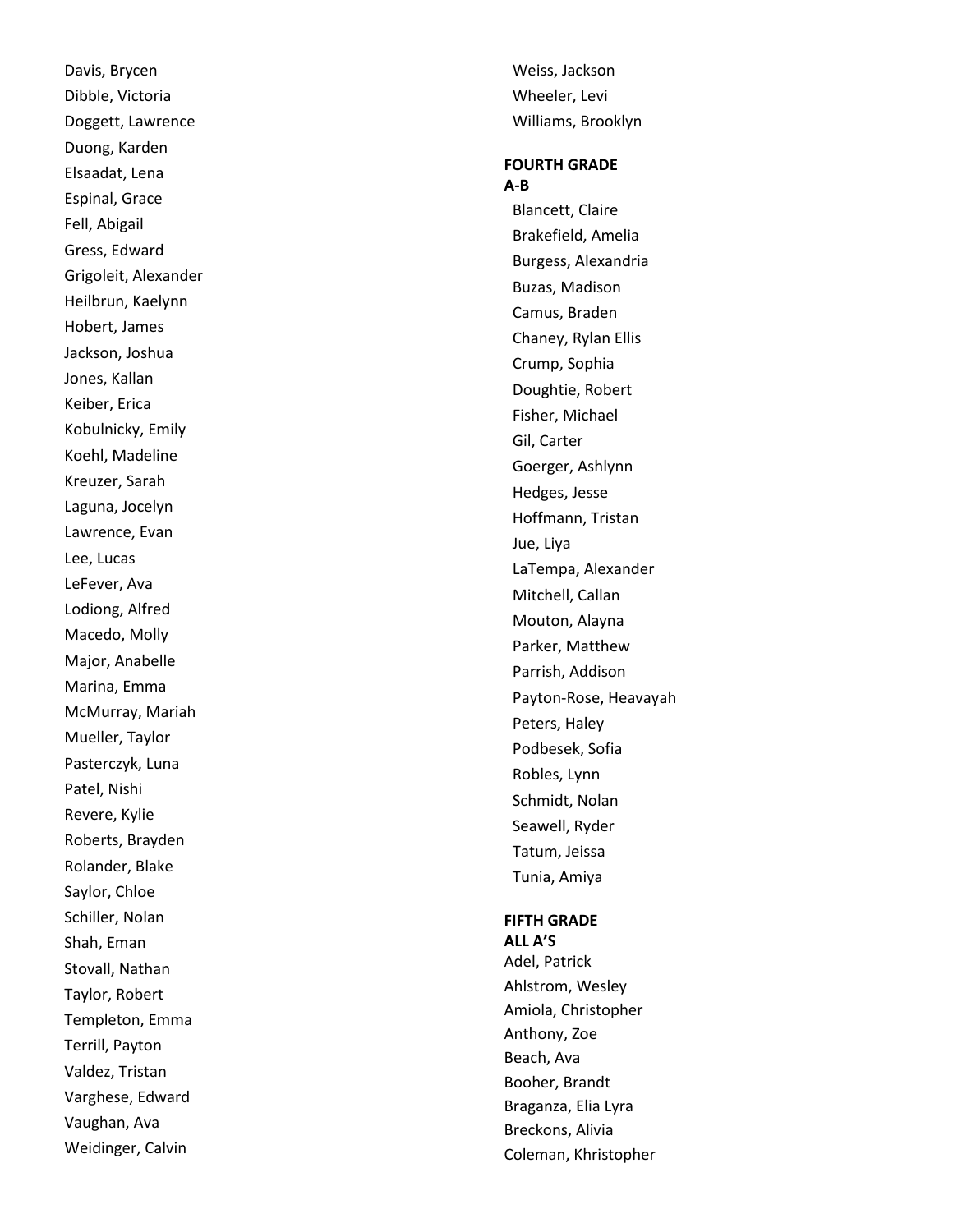Congrove, Peyton Constein, Kaitlyn Erebholo, Splendor Jango, Ethan Krizek, Isabella Lee, Jaime Lempke, Parker Locust, Ariana Lodiong, Annalee Matsumoto, Kanako Millerleile, Steven Muscolo, Selena Palmer, Londyn Quick, Lorelei Rice, Hayden Robles, Jin Scimeca, Isabella Shelton, William Spolizino, Savanah Sproston, Rory Stone, Liam Sun, Matthew Talayumptewa, Aubrey Traore, Jaleela Waller, Sofia

#### **FIFTH GRADE**

#### **A-B**

Aaronson, Taylor Abisaab, Adam Bonafe, Chase Bonner, Reagan Bowling, Riley Carver, Cash Coronado-Pacheco, Jack Cruea, Easton Davidson, Harmonie Duer, Lilah

## **MAGRUDER ELEMENTARY SCHOOL**

**THIRD GRADE ALL A'S** Baillie, Joelene Breazeale, Carter Callahan, Lucas Cleary, William

Esteva Reyes, Emma Estness, Kylie Evans, Emmalynn Ford, Mason George, Ava Gouldrup, Emma Gulledge, Lily Hamilton, London Hanson, Hadleigh Hardman, Elliot Harris, Matthew Hill, Jacob Holtschneider, Kyle Hunter, Melanie Hurley, Emily Hydrick, Landon Jallo, Charlotte Khayat, Adrian Kimball, Ayden Livengood, Maddox Loper, Jacqueline McSwain, Ian Metrick, Kaylan Miller, Christian Morales-Rivera, Andrea Palma, Kendra Patel, Parin Pineda Chanthamixay, Angelina Quinley, Colin Quinn, Alexis Repasi, Olivia Rogers, Emmery Spencer, Gavin Stone, Daphne Wallen, Jillian Wright, Adalyne Yembu, Justin Bryan Zhang, Leo

Holley, Jasmine Mason, Shelby Nelson, Charlotte Rodgers, Zoey Scott, Dezmond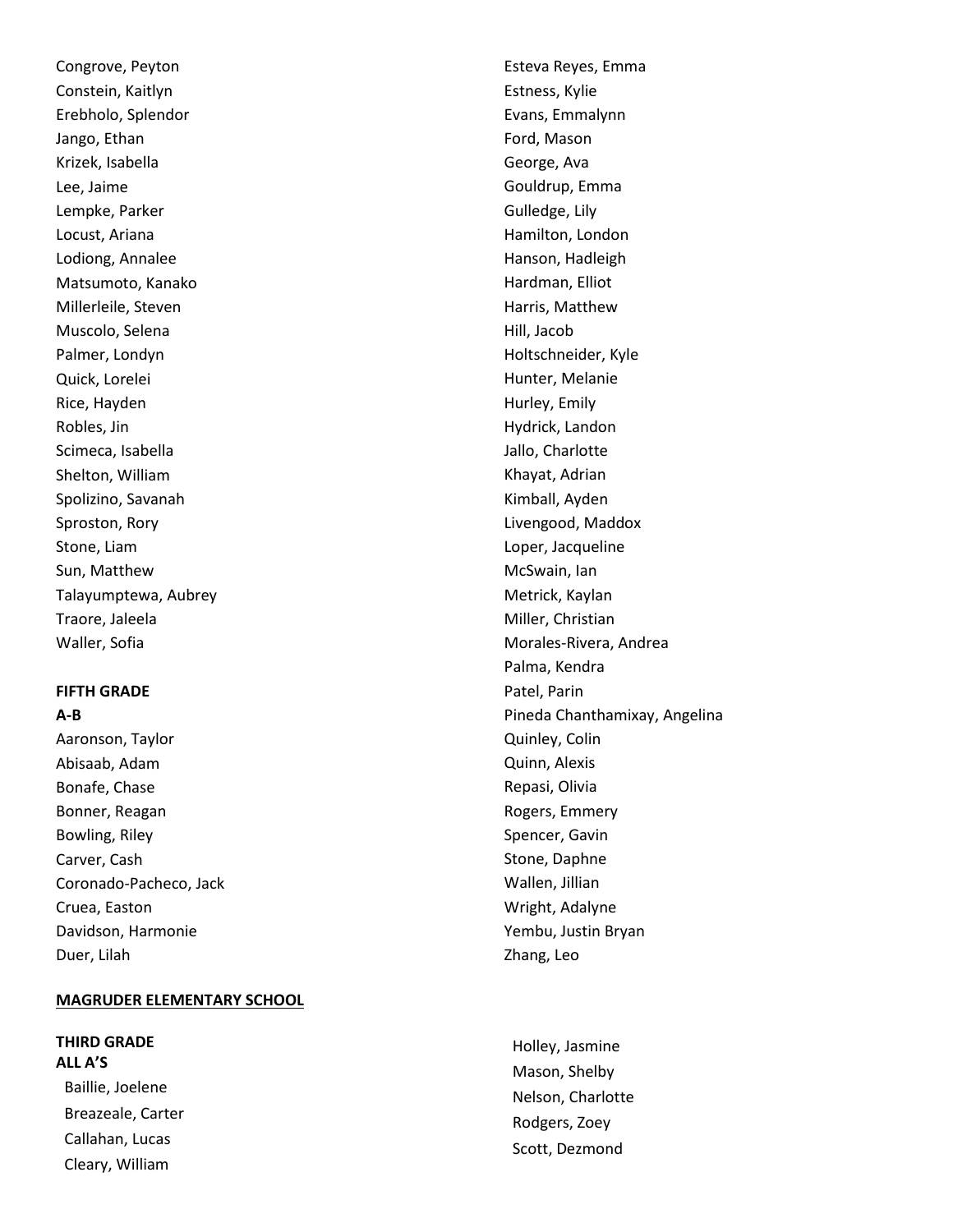Tadele, Nathan Troup, Laurel Wheeler, Jacob

## **THIRD GRADE A-B**

Broyles, Lauren Caracter, Sean Clauser, Elias Condon, Cora Crockett, Gavin Davidson, Niamyah Garnett, Elijah Hafner, Colt Hafner, Finley Hart, Mason Henderson, Charlotte Johnson, Emma Loya, Cristopher Maak, Kamden Mosier, Alison Neer, Zarah Nguyen, Colin Olmo, Tobias Poe, Elizabeth Richter, Grace Rodriguez, Amelia Spradlin, Wyatt Stapleton, Mason Strother, Robyn Tran, Katelyn Willard, John Wood, Caleb

#### **FOURTH GRADE ALL A'S**

Baker, Rheella Carnegie, Leo Cascell, Gunner Cornish, Sophia Delgado Arroyo, Arianna Evans, Korrean Fay, Jacob Fiorito, Evangeline Grinnell, Charlotte Grochowski, Joseph Koszewski, Callie Mitchell, Micah Moreno, Daniel Pinkney, Jayden Poe, Harrison Rooks, Samuel Sanguinetti, Adelina Scott, Alexis Shirey, Reid Shouse, Charles Wilcox, Brooklyn

#### **FOURTH GRADE A-B**

Anderson, Campbell Baker, Rhekayla Bamba, Aida Bamba, Layla Bridges, Henry Brodnax, Julian Condon, Keely Damon, Madison Davidson, Rodney Delk, Justice Dickey, Nikolas Dow, Ella Ellis, Riley Fink, Derek Fisher, Jacob Garcia Ayestas, Keith Givens, Aubrielle Goldsmith, Ashlynn Hammett, Gunner Harmon, Blaze Hayes, Hudson Holloway, Jaelyn Jefferson, Kayden Krueger, Michael Lopez, Sebastiano Makula, Jaylee Merritt, Henry Nash, Johnny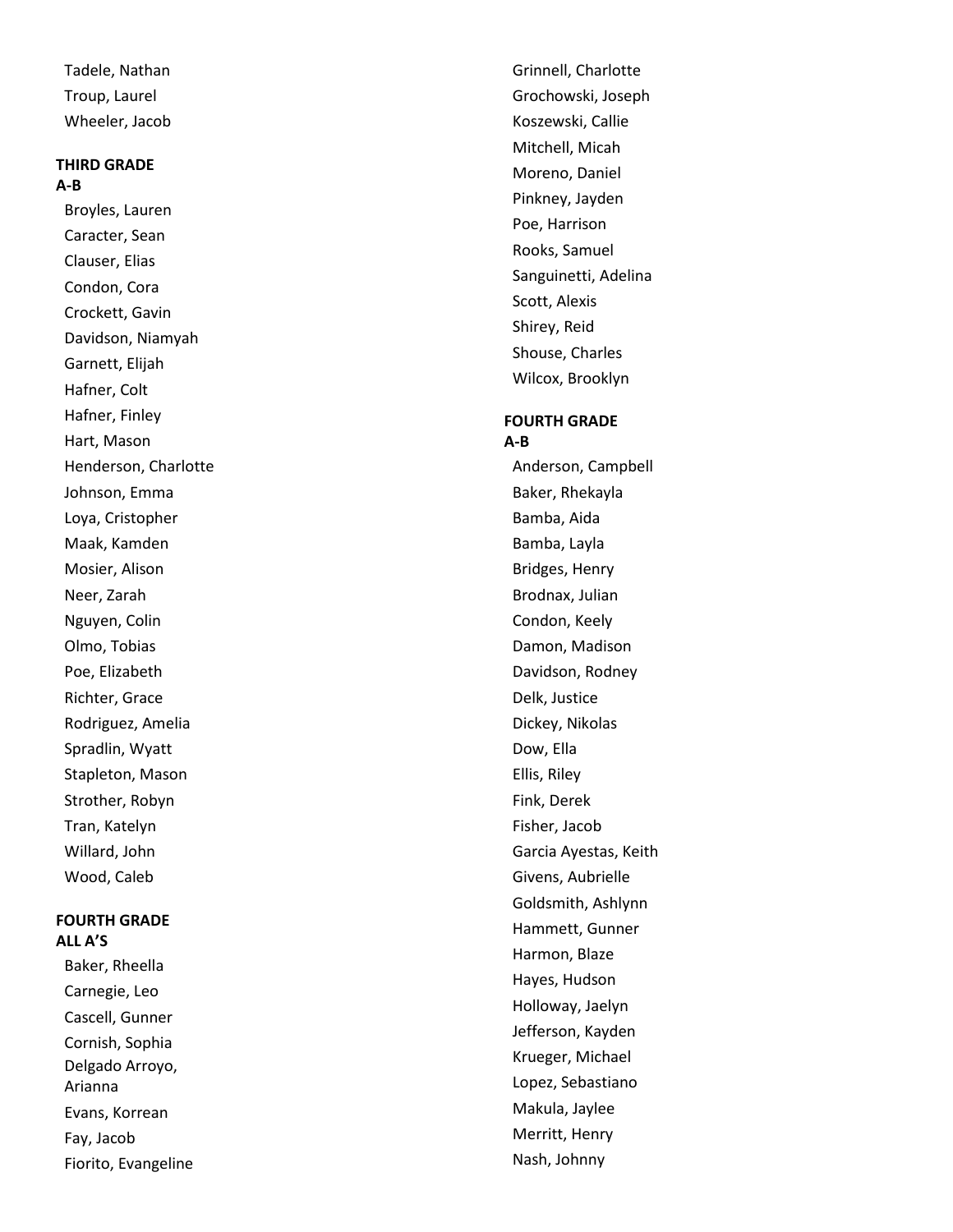Offenbacher, Holden Offenbacher, Stella Otey, Ella Palmer, Alicia Reyes, Kayleigh Rhimni, Ranya Serrano, Virginia Shirey, Riley Simelton, James Smith, Aris Sowers, Maya Sparkman, William Tanaka, Sasha Thompson, Maximus Valencia, Maddex Via, Katori Walton, Rhodes Waltrip, Kristen Wilson, Isabella Wilson, Joaquin Wurdeman, William Yu, Zihan

## **FIFTH GRADE ALL A'S**

Anderson, Finley Barber, Aiden Boulter, Madelynn Crawley, Savannah Geary, Samuel Grayson, Sydney Hawkins, Richard Kaplan, Izaac Killingbeck, Sadie Lewis, John Lucas, Lillianne Lustre, Natalie Manuel, Jhanavieve Metcalf, Autumn Thompson, Alison

Woolsey, Paige

#### **FIFTH GRADE A-B**

Adam, Alexis Alvarez -cancel, Paloma Ashman, Jaelon Bhatt, Reyansh Bolden, Marcelus Bunn, Akari Campbell, Alexia Cox, Gracie Cox, Katelyn Crumpler, Colin Falter, Emmanuel Fay, Jonah France, Robert Furman, Ceanna Givens, O' Brian Griffin, Kaiden Heath, Caelan Humphries, Noah Hurt, Lisa Johnson, Arianna Jones, Javari Lin, Samuel Maak, Kaleb Makula, Mason Matibini, Sinokubonga Matibini, Sinokuthaba Myers, Michael Overby, Dylan Parker, Brian Plotino, Joseph Sawyer, Alyssa Smetana, Addison Springer, Oliver Stephens, Adrianna Wilkinson, Lariah Wright, Cameron

## **MT. VERNON ELEMENTARY SCHOOL**

**THIRD GRADE ALL A'S**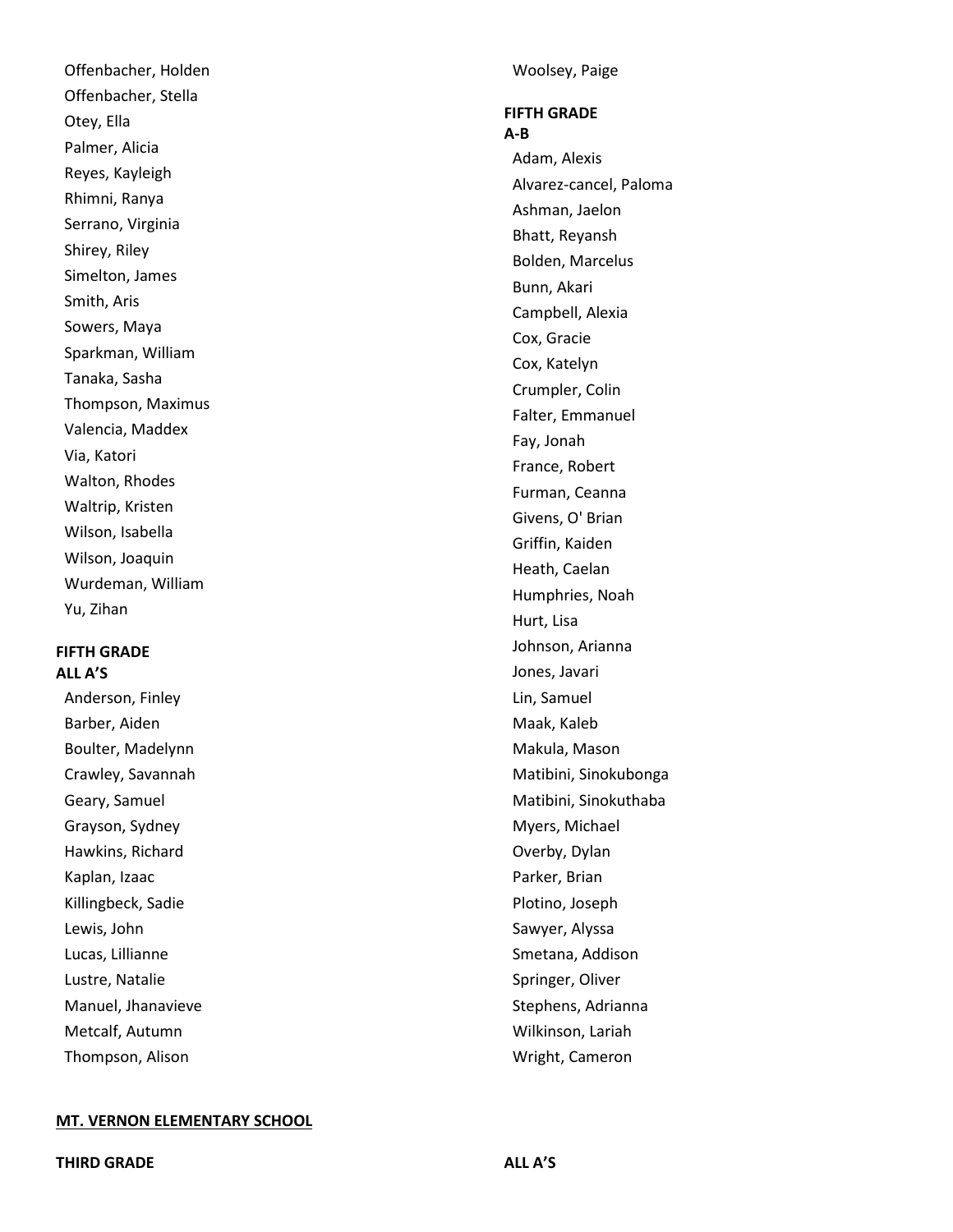Ani, Chidubem Baur, Jackson Bean, Logan Borer, William Brindle, Lilliana Brown, Arden Carter, Elizabeth Crawford, Alyssa Crow, Abigail Du, Nichole Eitzen, Ezra Fuller, Blake Getzewich, Julia Goldin, Maya Guldin, Jackson Hackworth, William Hicks, Amara Hucks, Cairi Kaiser, Emmalynn Kerns, Peyton Kilburn, Kennedy Krutko, Charlotte Lee, Ella Martin, Clara Mcbride, Zachary Morrison, Liam Pathak, Bhumi Payne, John Peeples, Emmaline Quinton, Lilyang Raizada, Reyansh Reeves, Bryce Samaan, Manuella Schrade, Grant Smith, Lily Starn, Jude Strickland, Ethan Stump, Blakely Tyson, Sofia Waechter, Adam Weaver, Camden Whytlaw, Lucas

### **A - B**

Alkadhi, Yousif Bahr, Lydia Baldwin, Aurora Bejarano, Alessandra Bowen, Jack Brantley, Savannah Cater, Livia Cisco, Skylar DeBono, Vincent Del Greco, Creighton Fulgham, Bennett Gambone, Gabriella Gargaro, Alice Graham, Davis Griffin, Jonathan Harman, Nathan Heyman, Christopher Hilton, Maya Kuma, Denteh Kunkel, Wesley Lashley, Katie -Grace Lowe, Gabriel Martel, Shane Mata, Andrew McNabb, Tyler Mendez, Angel Ramirez, Emiliano Reddigari, Arjunreddy Rivera, Serenity Rumburg, Noah Snyder, Brady Stubbs, Allison Uy, Harold Clark Whitaker, Gianna Whiting, Danuel Wieszek, Zachary Willard, Connor Wrenn, Mason Ashe, Eli

## **FOURTH GRADE ALL A'S** Alcodray, Avery

**THIRD GRADE**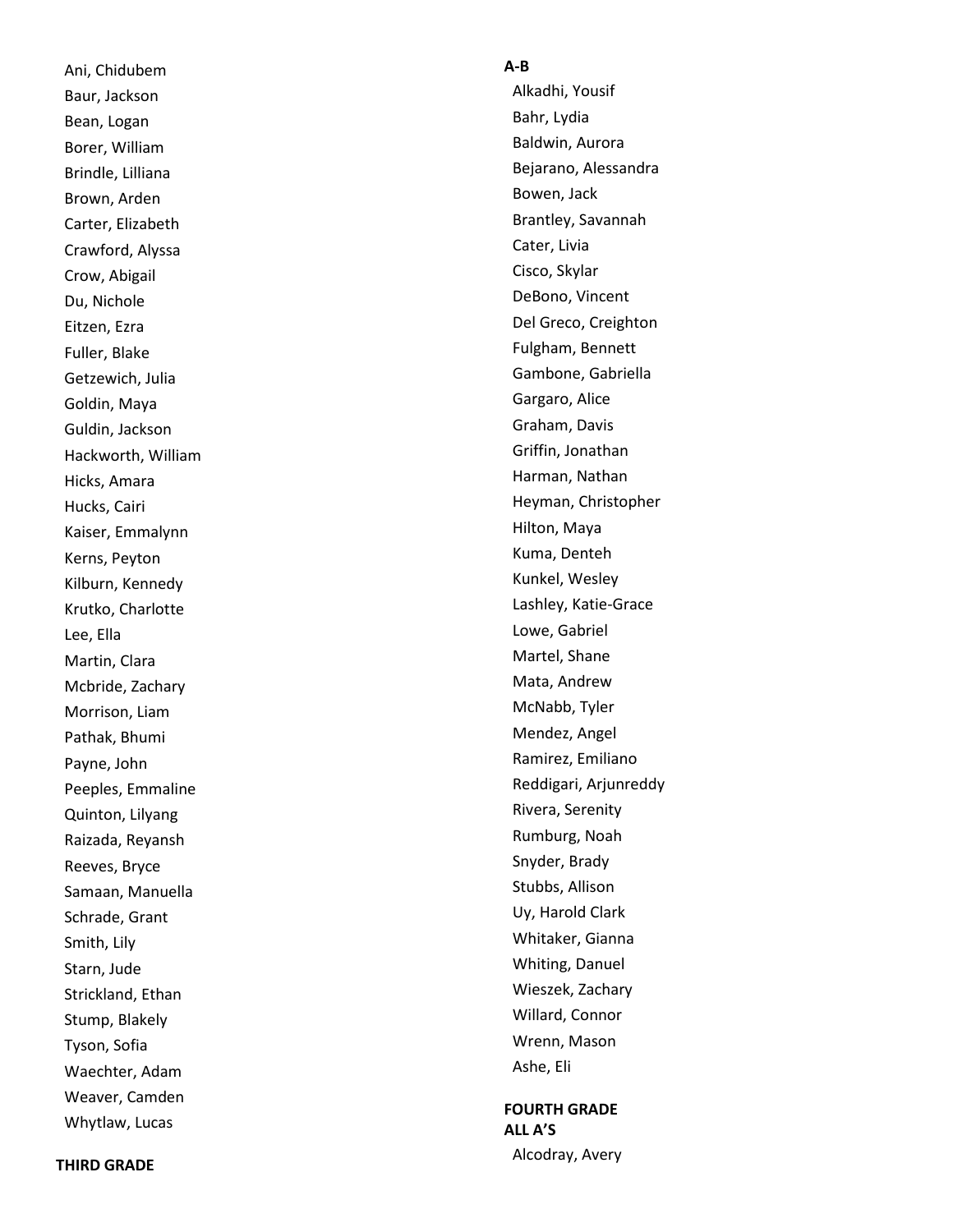Allen, Audrey Armamento, Annabella Atiq, Arham Boudreaux, Hudson Boyd, Stella Brubaker -Bearden, Conor Brynildsen, Ethan Campbell, Emelia Chalise, Shreya Chandler, Molly Chu, Joshua Crespo -Berker, Julian Earle, Menolly Ebert, Evan Elias, Grace Fang, Andrew Headrick, Fiona Henderson, Patrick Hoover, Hayden Isaac, Marina Ivanco, Hugh Krutko, Liam Kunkel, Reese Kuszak, Aubrey Lawson, Declan Linthicum, Ava Lombardo, Noelle Luttig, Hailey Mendelsohn, Maddox Mesan, Daris Morgan, Louisa Petzar, Nathan Reedy, Kameron Rowe, Adella Schmidt, Yehna Sensenig, Nathan Shepperd, Ian Smith, Aaron Smith, Brianna Soost, Blake Upchurch, Thomas Vance, Chloe Wagle, Aum

Warren, William Whiting, Emmanuel Zana, Marco Zhao, Coco

## **FOURTH GRADE A-B** Amini, Arria Anderson, Lucas Bowen, Julia Brown, Myah Clarke, Emily D'alessandro, Louis Dee, Bailey Fulgham, Ethan Gellerman, Hope Goldsmith, Tyler Grayson, Ella Heyman, Natalia Ivleva -Mann, Victor Kuklinski, Syrus LaFlamme, Trevor Li, Anina Martgan, Wyatt Martin, Owen McCormick, Caelan Melendez, Katalina Mendel, Molly Mullis, Savannah -Rose Obland, Benjamin Olexa, Alana Pan, Fanxi Payne, Hunter Ray, Austin Rosa, Jackson Spurgeon, Scarlett St John, Avery Temple, Jocelyn West, Jullianna Young, Jason

## **FIFTH GRADE ALL A'S**

Anderson, Eli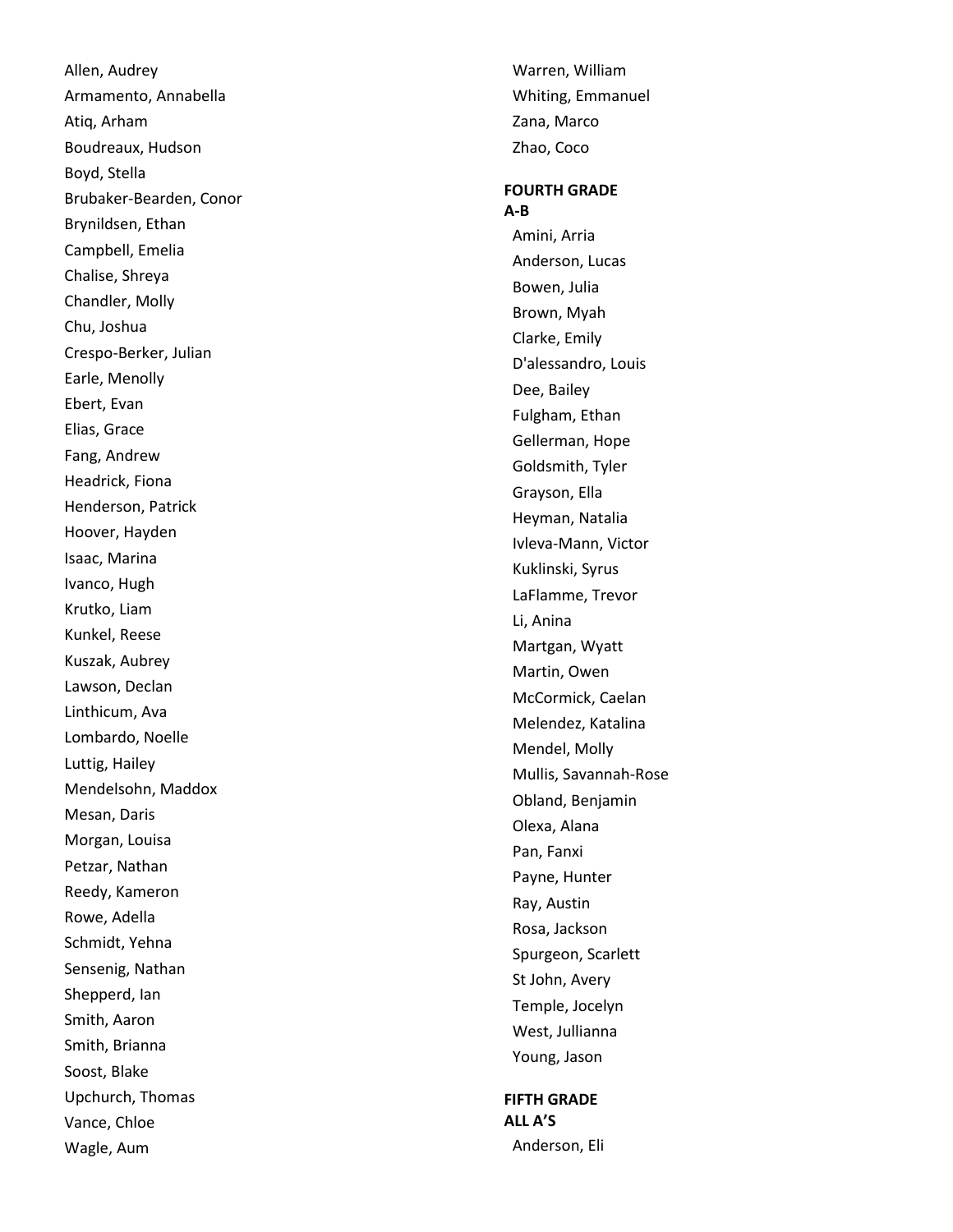Ayala -Irizarry, Kiara Bateman, Noah Calhoon, Natalie Clevenger, Madison Dong, Vincent Doyle, Caroline Dunbar, Savannah Elston, Tyler Erickson, Lucia Ford, Katherine Furletov, Alyona Gonzalez, Allison Gorman, Shawn Hackworth, Lauren Hall, Freya Harry, Luke Hill, Preston Hilliker, Travis Hollis, Sophia Houser, William Joyce, Katelyn Koch, Elijah Lawrence, Cameron Li, Cathlyn Lowe, Amberlyn Madan, Krishiv Mapp, Jackson Mason, Daniel Nguyen, Victoria Nordin, Jackson Opdyke, Hillary Rabideau, Abby Ramberan, Jaya Ramirez, Alexandro Reeves, Landon Russell, Kellan Ryan, Jake Schrade, Jack Shandor, Caine Singleton, Jonathan Smith, Natalie Stoian, Daria Thompson, Catherine Toni, Mason Whytlaw, Amelia Wilks, Hannah Willard, Claire Wissinger, Mason Wright, Isaac

#### **FIFTH GRADE A-B**

Amundsen, Melia Brown, Aaliyah Cisco, Kali Clark, Ashlyn Coleman, Leeann Cutkay, Everley Dorr, Samuel Dougherty, Claire Eastham, Kaylee Ford, Jonathan Gately, Alyssa Graumann, Kenneth Heers, Makenna Heiser, Elsa Herrick, Kennedy Hess, James Howell, Delilah Ilardi, Emery James, Raymond Jenkins, Shamar Jyosh, Paartha Keen, Abriella Kerns, Taylor Kuma, Nana Lewis, Serenity Likavec, Amaya Lotz, Gavin MacFarlane, Cameron Matamoros, Londyn McNabb, Siena Moreira, Liam Moreira, Lillian Murabito, Olivia Murdock, Luke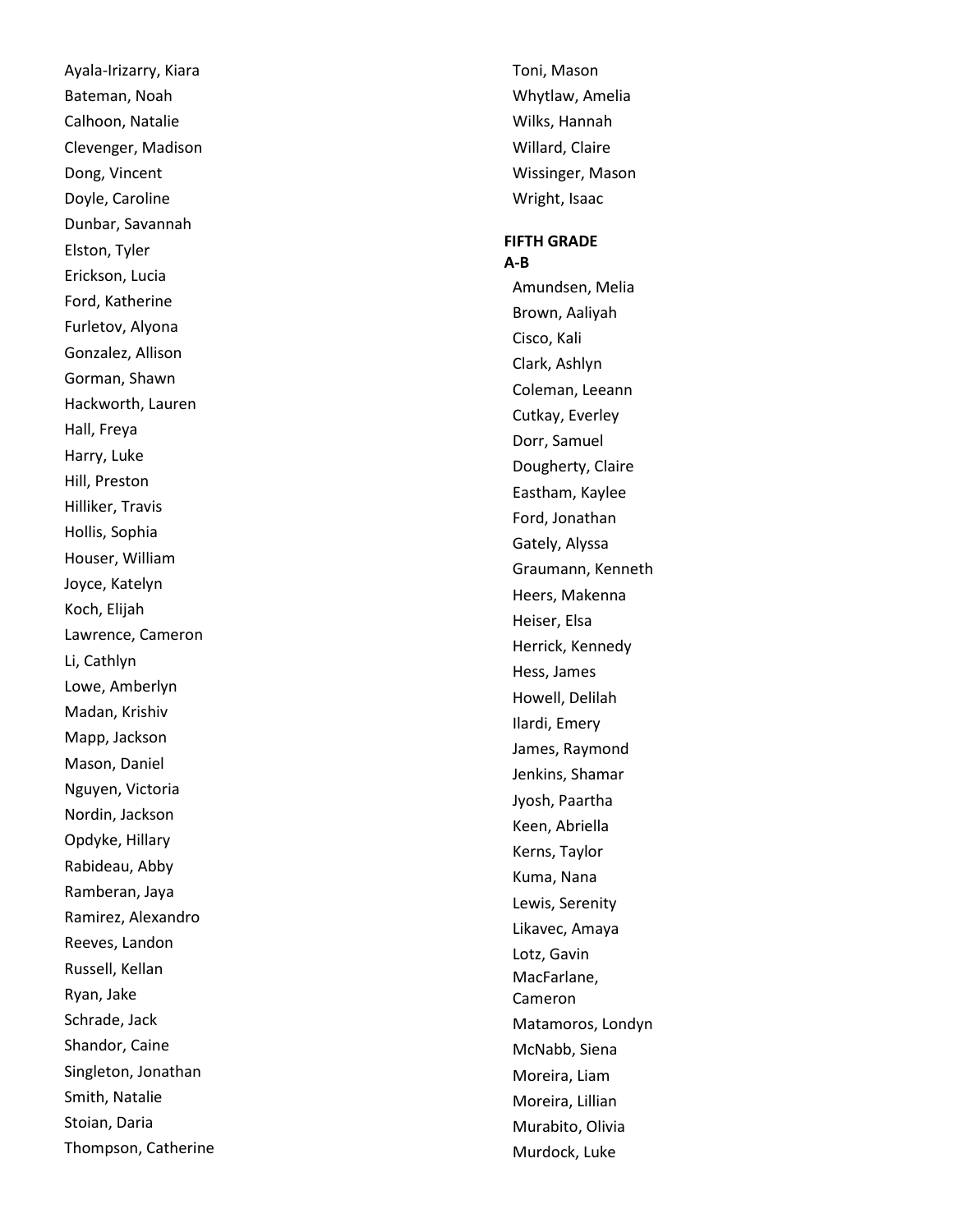Palmucci, Max Perry, Jude Reandeau, Vincent Roberts, Daniel Rodriguez, Valeria Russell, Thomas Schafer, Chase Sherman, Brayden Sieg, Isabella

#### **SEAFORD ELEMENTARY SCHOOL**

**THIRD GRADE**

**ALL A'S** Bell, Ava Bertamini, James Chubrick, Matthew Cobbins, Case Diesel -Reynolds, Ava Dupuy, Chloe Green, Kacey Hagerty, Mason Harris, Layla Hughes, Ella Johnson, Arianna Lee, Gabriella Pagan, Kaylin Rennier, Aidan Rimrodt, Richard Sexton, Addileigh Steele, William Thompson, Ni'ari Urie, Elizabeth Virts, Virts Wills, Emiley

## **THIRD GRADE A-B**

Ancarrow, Macon Barnes, Margo Buludis, Nikolas Call, Hayden Carden, Conner Carter, Nora Collins, Viola

Smith, Jocelyn Snyder, Emmalyn Szabo, Harper Temple, Chloe Thompson, Isaiah Vasquez, Ashton Weaver, Carson Weeks, Garrison

Crossett, Elden Gamble, Gamble Hansford, Jackson Harsey, Herman Hess, Layla James, Bryson Jennings, Jack Johnson, Christopher Manese, Weston Maravalli, Ava Martinez, Isabella Mattson, Carter McCullough, Zoey Mills, Emmerson Moore, Jackson Morales, Michael O'Neil, Layla Oakley, Colt Sanchez, Paisley Thomas, Charles Thompson, Zamar'e Vickers, Gavin Watkins, Trenton Wensil, Jase

#### **FOURTH GRADE ALL A'S**

Allsbrook, Ayden Amin, Jayce Ashe, Gavin Barnes, Brielle Daniele, Giuliana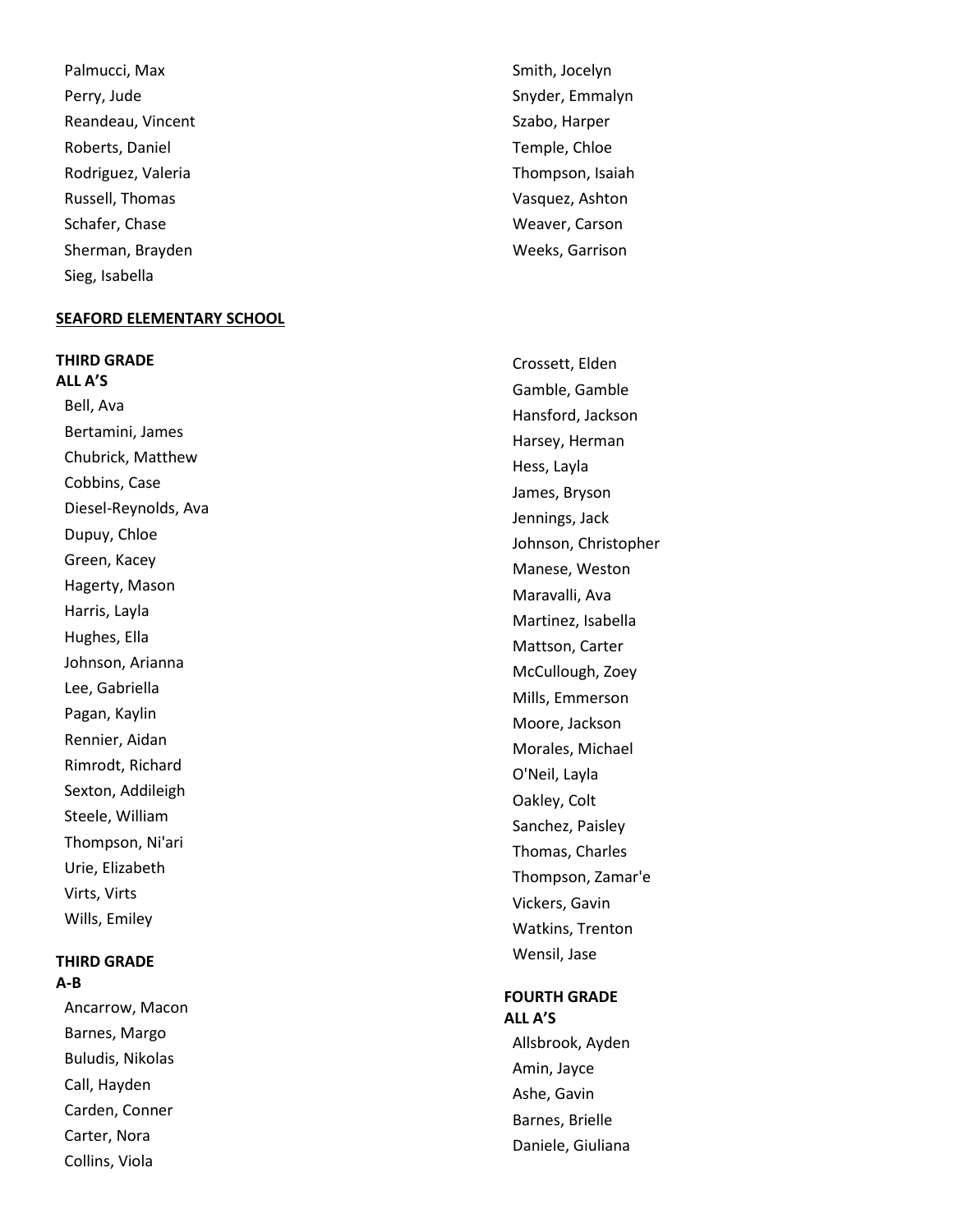Keier, Riley Kwon, Young Lawrence, Leah Mak, Alison McLaughlin, Michael Montini, Alia Montini, Ashlan Moss, Madelyn Poteet, Matthew Wildeson, Kinsley

#### **FOURTH GRADE A-B**

Allen, Paxton Bell, Eliana Bell, Garrett Caccavale, Colette Delvillano, Elizabeth Depp, Olivia Evans, Mirabella Falcon, Ronaldo Fox, Lila Galgan, Carter Heitsman, Reagan Jasper, Taylor Johannes, Mason Keating, Shaun Kral, Lennox Leach, Griffin Marshall, Tyson Montgomery, Jeremiah Myers, Layla Patel, Rushil Pope, Addison Pratt, Rylee Sok, Levi Tate, Tobias Teeson, Kenzley Teller -Hollingsworth, Grayson Thompson, Adrian Thorne, Austin Villanueva, Lily Watterton, Grayson

Wilson, Aurora Woodruff, Marian

#### **FIFTH GRADE ALL A'S**

Alvarez, Anthony Ancarrow, Austin Anderson, Mackayla Barnes, Britton Baysden, Dylan Buckwalter, Peter Caskey, Olivia Coleman, Deborah Correa, Alejandro Cullison, Samuel Diesel -Reynolds, Kai Downs, Lucas Failing, Evan Gray, Delaney Green, Kendall Guarino, Trent Hicks, Adrianna Humphreys, Parker Keller, Blake Mccay, Jack McVey, Breya Pagan, Kensley Patel, Darsh Robinson, Roman Savala, Jeffery Saylor, Michael Taylor, Nari Thompson, Dominic Tremblay, Molly -Sue Tschida, Lincoln Tucker, Nathan Vain, Olivia Virts, Virts Walton, Emery Watterton, Jackson

## **FIFTH GRADE A-B**

Beil, Xander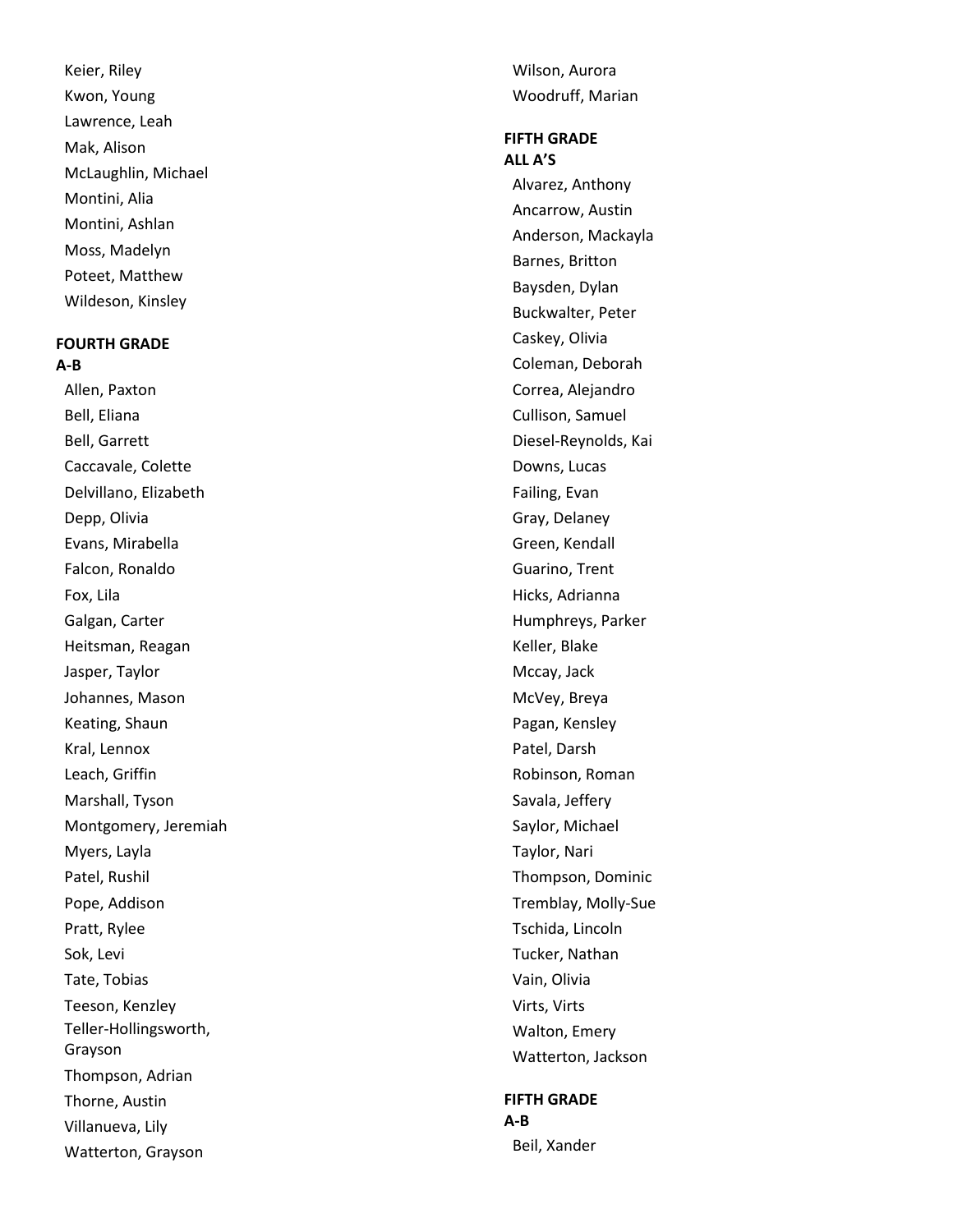Belgrave, Aliyah Brumbaugh, Emma Carter, Claire Christie, Caroline Collier, Luke Conley, Grayson Cry, Jace Deavers, Cole Eittreim, Garrett Erickson, Prudence Evans, Norion Evans, Sawyer Fox, Colton Friedman, Adyson Hamrick, Nicole Hickman, Rylan Higgins, Tyler Hunter, Tysen Jenkins, Landon Johnson, Jason Kaminski, Mason Kelly, Joy Lee, Norah Manning, Aaron Millett, Trent

#### **TABB ELEMENTARY SCHOOL**

**THIRD GRADE ALL A'S** Beauchan, Hartlee Carbajal, Harper Christopher, Elise Dawson, Ava Doyle, Maeve Eagle, Samuel Enget, Aaron Gagne, Emma Garcia Rivera, Diego Gardiner, Lula Glick, Ethan Higgs, Jordan Lee, Ella Liang, Jeffrey

Moog, Abigail Morales, Matthew Nash, Shelby Norman, Scarlett O'Neil, Brodie Parker, Alice Radcliff, Zoe Riley, Addison Royal, Lacey Simpson, Daniel Smith, Myelih Starks, Anthony Starks, Ava Stover, Eli Taylor, Sophia Teller -Hollingsworth, Isabela Thomas, Charolette Thorne, Allan Turner, Jacob Wagner Oliveira, Andrew Watlet, Iziah Wills, Audrey Wolicki, Kennedy Woody, Carli

Louis, Claude -Erwann Moodie, Landon Murphy, Lilyann Patel, Zeel Polito, Anthony Polito, Nora Ritchey, Jax Roberts, Josiah Schorr, Macy Stensrud, Ajax Toomey, Zoey Weeks, Alec Widener, Zoey Williams, Noah

**THIRD GRADE**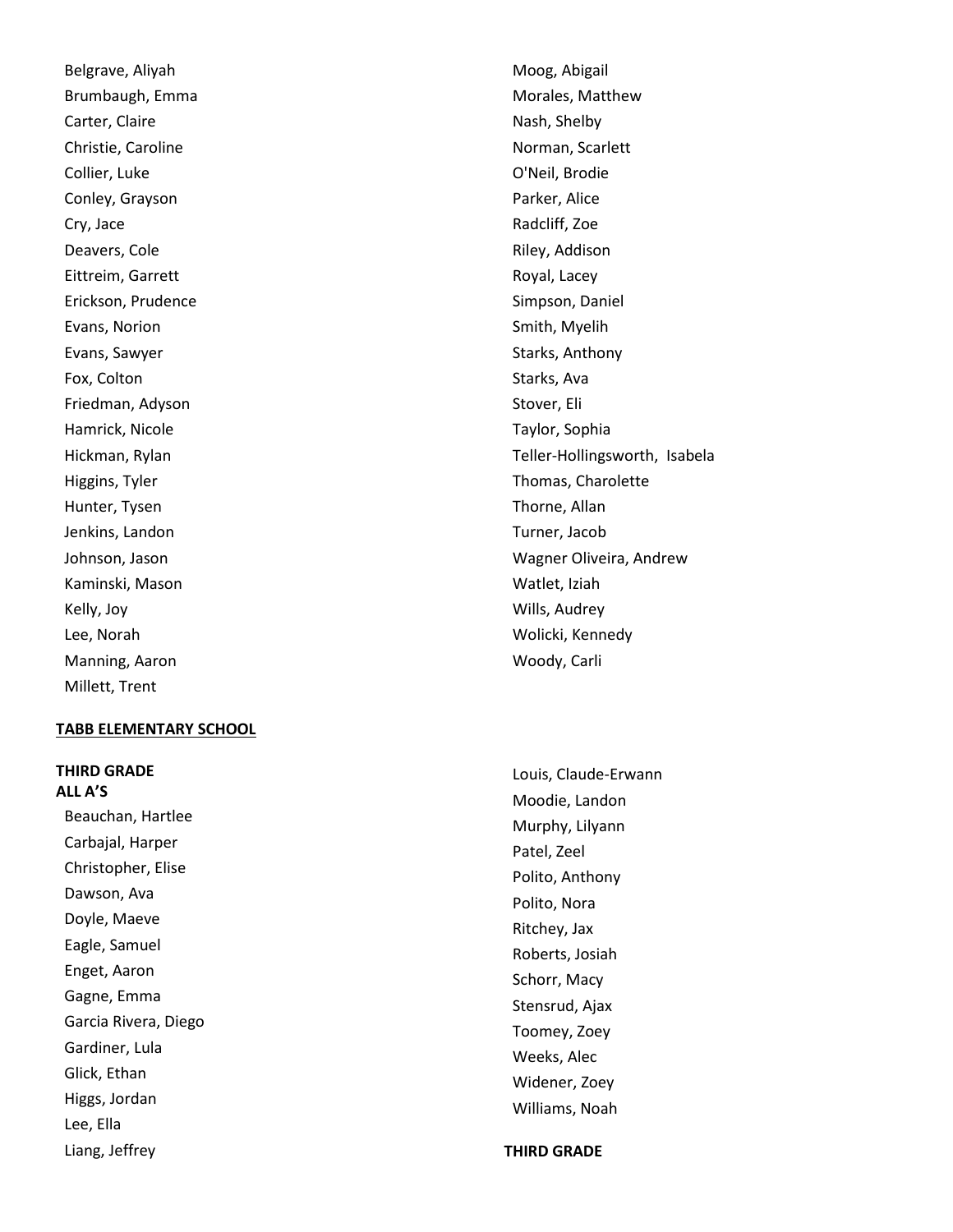#### **A - B**

Aftab, Hashir Anguiano, Vincent Ayers, Christian Belkbir, Souleymane Brewster, Benjamin Brown, Rickey Burr, Luke Butts, Bentley Byrd, Kalese Call, Ashlyn Cammel, Miguel Cartwright, Lola Collins, Nathan Cox, Wyatt Croussett, Allison David, Emmett Demetros, Levi Dirodio, David Dowler, Bryghton Duran, Kylee Elkins, Derek Emerson, Levi Fabian, Dylan Gillespie, Brielle Graham, Ender Gray, Darren Greene, Carson Hale, Bryce Harper, Ava Koba, Ethan Longo, Bodhi Lowe, Angelo Markowski, Demetria Merritt, Aiden Pyle, Bradley Realina, Jason -Louie Romero, Zachary Salam, Theodore Sevy, Ajay Singleton, Benjamin Smith, Zachary Springsteadah, Ryann Squires, Daniel Stanley, Ian Sutherland, Ryan Tercero, Cody Thomas, Brooklyn Vazquez Flores, Ally Wright, Maleah

#### **FOURTH GRADE ALL A'S**

Adkins, Brady Anderson, Thomas Arnold, Landon Barkley, Mason Cowan, Andrew Crowther, Addison Duenas, Sahi Eskarous, Youstina Goodman, Grayson Goodwyn, John Gray, Hannah Gray, Madison Hale, Lily Ham, Jackson Hanjagi, Siya Hochstein, Carsyn Hudgins, Arianna Humphrey, Tristan Husk, Greyson Keene, Caroline Long, Adrianna Lopez, Liam Marquis, Aiden Meisel, Isaiah Merical, Liliana Mitchell, Cameron Parker, Alonzo Perakes, Alexander Perrine, Ella Prude, Kendall Reddy, Anthony Reichwald, Oscar Rubingh, Samantha Schreier, Sarah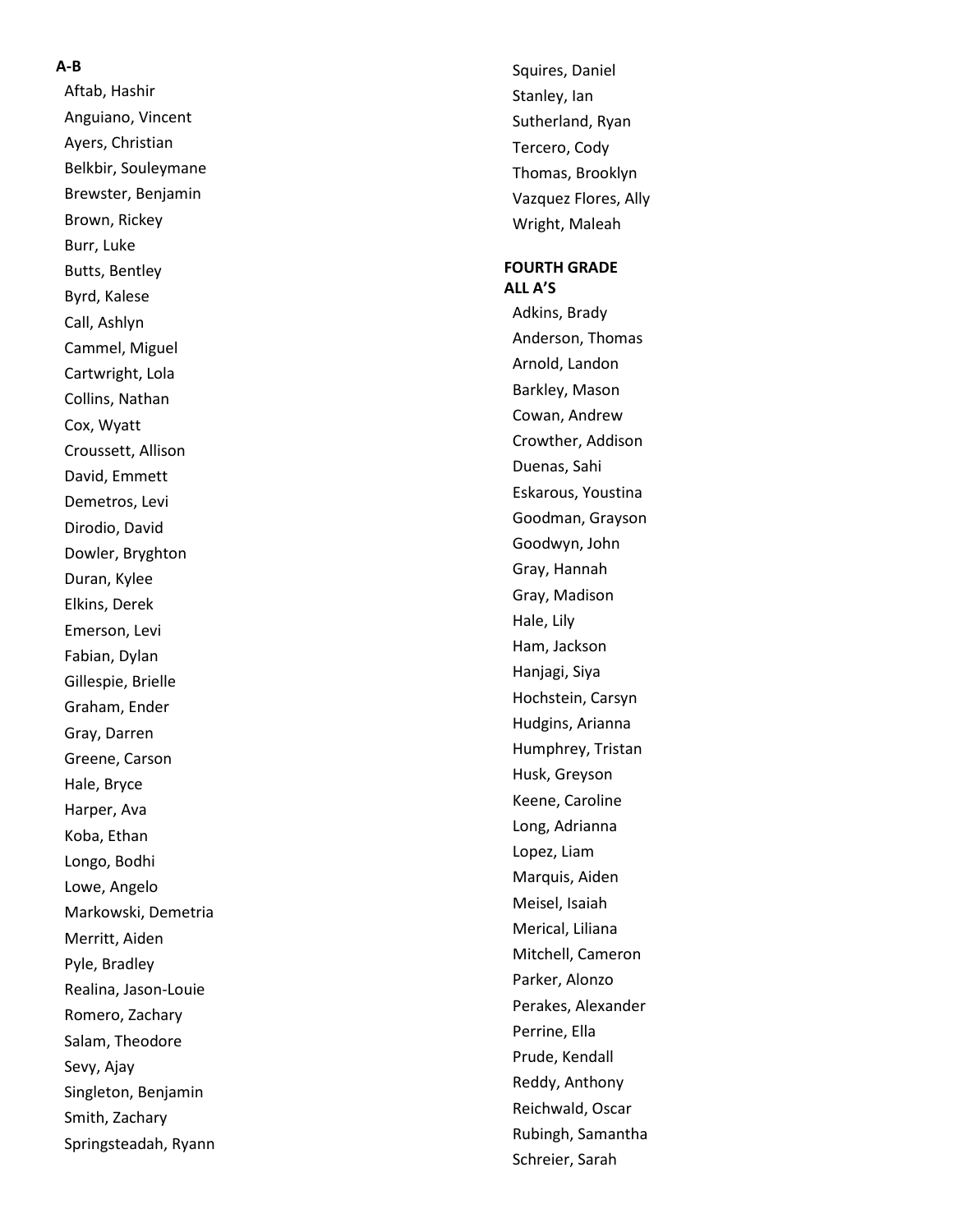Simmons, Destiny Spence, Anabelle St. Pierre, Aliana Torrance, Isla Washington, Gavin Whipkey, Eva Williams, Savannah Winkels, Scarlett

#### **FOURTH GRADE A-B**

Angaw, Ezana Arcand, Brayden Baan, Ellasyn Balli, Benicio Bennett, Ryan Boney -Tait, Aiden Boyd, Heather Clark, Braydon Collins, Jai'on Creeden, William Doos, Mathew Dozier, Denise Firman, Logan Gentili, Colton Guirguis, Julia Haas, Jackson Hauser, Andrew Hefferly, Kennedy Henderson, Jacob Jackson, Aria Kiser, Eliza Landers, Isabella McDade, David Merritt, Ethan Moore, Jordan Odai, Naa Patel, Vihan Pillai, Akshara Robidas, Summer Said, Nuvia Seal, Joseph Sigler, Ethan Smyth, Dylan

Staton, Sakura Tanner, Aubrie Tepper, Stephen Valerio, Edward Waby, Jordan Walton, Nolan Wilson, Sarahya

#### **FIFTH GRADE ALL A'S**

Andrejic, Luka Anhalt, Aaron Bloom, Harley Brown, Joselyn Byrd, Savannah Chabot, Alivia Demetros, Caleb Divietro, Abigail Garrido, Connor Gaten, Emerson Goodman, Addison Grondin, Landon Hatfield, Mason Jiang, Bao Maung, May Melhuish, Tess Nicaisse, Jonah Ocasio, Isabella Parr, William Phillips, Cameron Puckett, Cooper Rizvi, Sarah Shaw, Taybor Shepherd, Reese Smith, Zoe Tierney, Kayden Vargas, Alexander Warren, Kellan Wick, Abigail Williams, Jackson Yakasi, Gangachandana

**FIFTH GRADE A-B**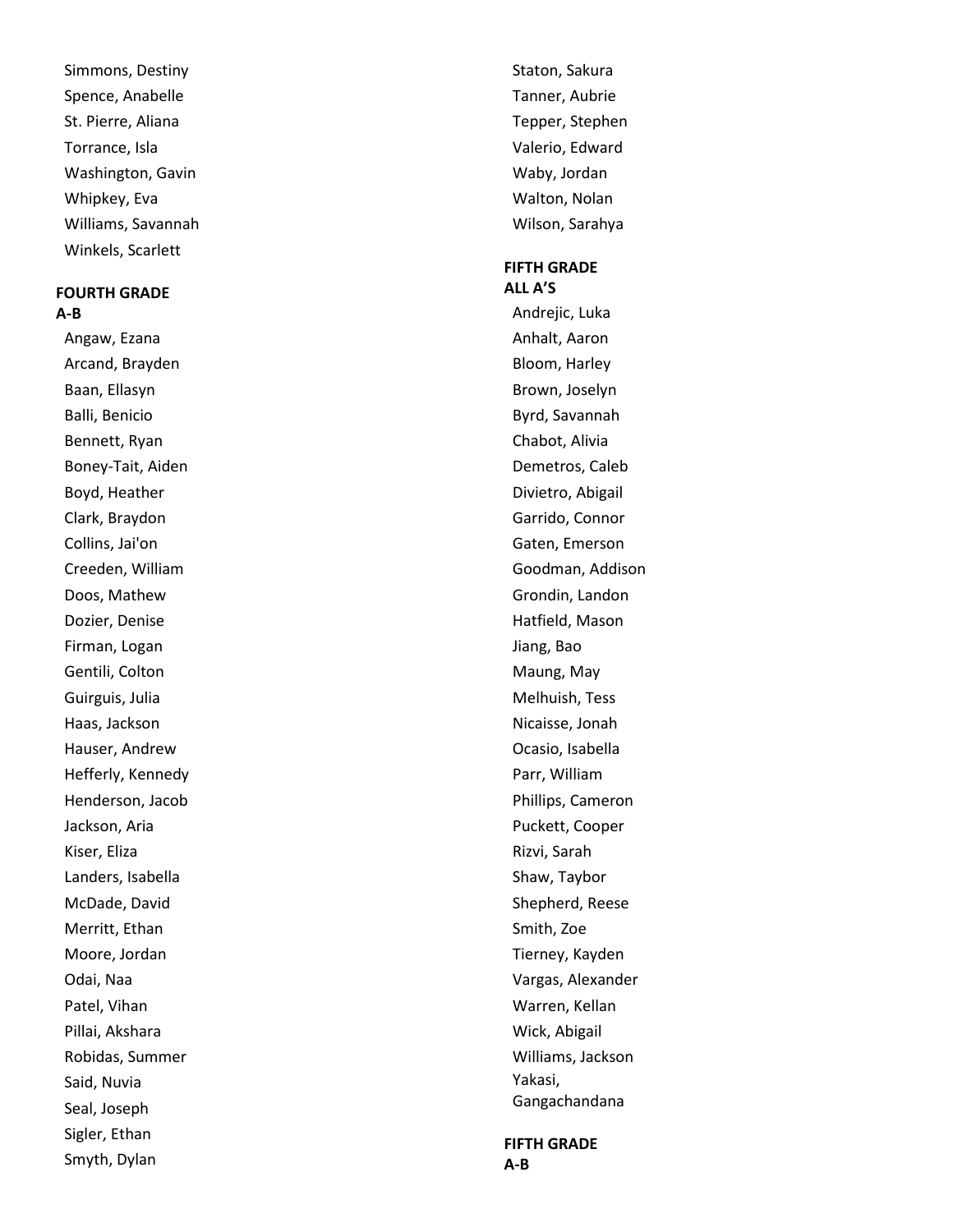Abernethy, Aiden Amalbert Velez, Andrea Badgett, Jordynn Barnett, Jaslyn Belvo, Kensley Bhatti, Armeen Bradley, Ethan Brown, Lucas Campbell, Alistair Carpineti, Drew Cil, Meral Cole, Conor Cramer, Caroline Eagle, James Elamin, Lujain Fabian, Daniel Fordham, Alanna Gause, Tatyana Gillespie, Brianna Heaton, Riley Hiser, Reegan Larrabee, James

#### **WALLER MILL ELEMENTARY SCHOOL**

#### **THIRD GRADE ALL A'S**

Fountain, Nora Goodwin, Blake Hervey, Luca Hicks, Adam Kaczmarczyk, Reid Layne, Charles Miles, Kiylee Randall, Ayla Richards, Karis Rodriguez, Attikus Shouba, Eleanor

#### **THIRD GRADE A-B**

Alston, Markei Anderson, Jeffrey Bartolotta, Lillian Boykin, Gavin

Lasseter, James Longo, Kyler Mahmood, Ayan McMoore, Natalya McPhee, Chloe Melhuish, Miri Namkung, Ian Parker, Alona Pierre, Kai Pope, Corbin Proskine, Michael Schaeffer, Evelyn Sevy, Lillee Shepherd, Hayden Simmons, Darien Smith, Colt Sullivan, Julian Sutherland, Aubrey Taylor, Joshua Weeks, Ashton Weigle, Jeremy

Childress, Rory Conran, Irina Dafashy, Elizabeth Dupree Graves, London Gouger, Dean Graham, Nicolas Guerreiro, Briana Hopkins, Gabrielle Jasso, Santiago Koser, Chloe Moser, Brendan Mueller, Jack Nabors, Ryleigh Otterstein, Ellie Pearson, Alexander Pinciaro, Lilliana Rea, Mariella Sanders, Katarina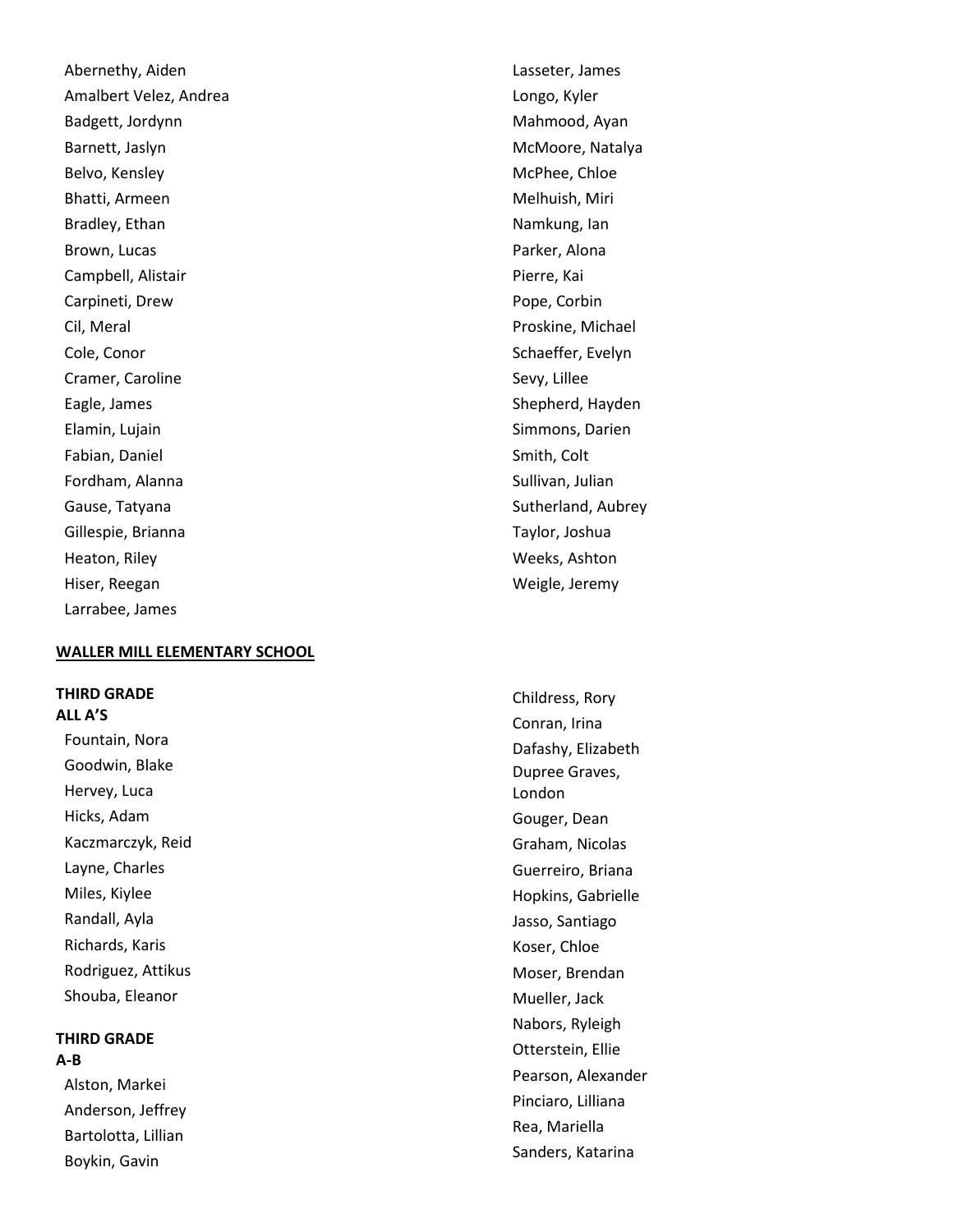Smith, Demontre Snyder, Jake Stroud, Nyah Thomas, Charles Trueblood, Paisley White, Asia

## **FOURTH GRADE ALL A'S**

Attla, Zander Claude Burchfield, Wade Caswell, Khloe Christensen, Madison Diaz, .Braxx Martin, Austin Noble -Zinzer, Emma Nock, Izaya Pavlik, Mathew Peters, Anna Wells, Madeleine Wilcox, Piper

#### **FOURTH GRADE A-B**

Askins, Persayis Boyd, Azzurreon Chen, Patrick Delaney, Rorke Demske, Christian Franco -Martinez, Maylin Henderson, Tybee Hensley, Kai Ho, Emmy Kanwal, Haris Ladd, Avery Latourell, Adelaide Lee, Thomas Lewis, Bryce Martinez, Malie Meekins, Aniyiah Moore, Alayna Moore, Bennett Nista, Kamran Pleinka -Bateman, Adele

Plourd -Terlecki, Landen Prokop, Chase Ruff, Noah Sampson, Sarah Shershniov, Matvey Sims -Wilson, Chemarrie Smith, Cora Smith, Emily Sukman, Brendan Tomlinson, Sara Waldron -Kolloff, Ezra

#### **FIFTH GRADE ALL A'S**

Amissah, Anaya Bennett, Andrew Butler, Ariana Carr, Edwin Carson, Athena Childress, Gage Everett, Zoey Hunter, Vladimir Kurtz, Tristan Martin, Emma Murdock, Brayden Murphy, Madylynn Overby, Audrey Richards, Kian Rowe, Sean Simonds -Borg, Addisen Smith, Giana Tabor, Isla Tabor, Morgan Waggoner, Alexander Williams, Dwight Wood, Jameson

#### **FIFTH GRADE A-B**

Aussant, Abigail Bailey, Colton Boseck, Lillian Conran, Evangeline Evans, Leah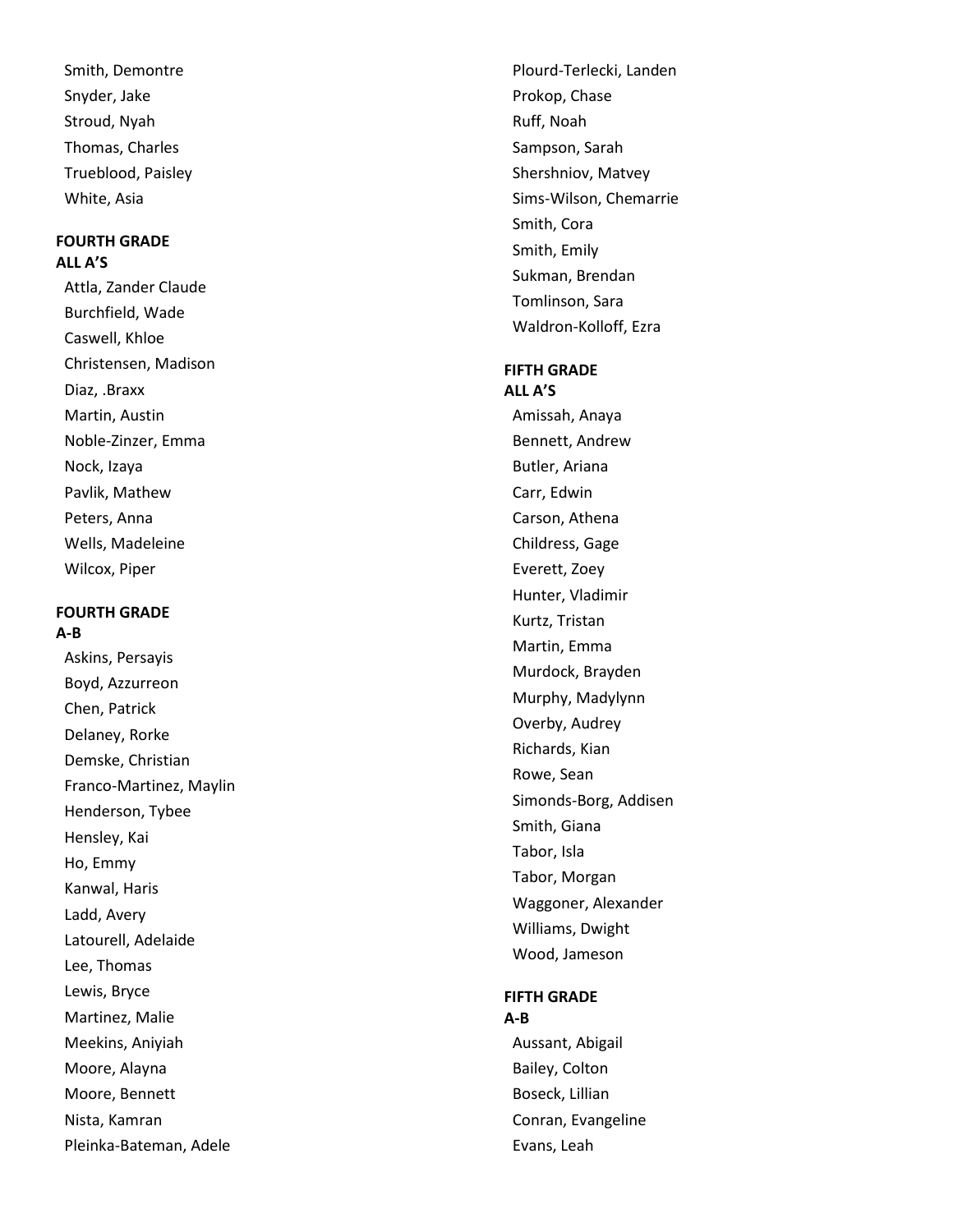Hanna, Malakai Hutchens, Ariah Johns, Evelyn Kitt, Ezra Lamarine, Peter Lee, Ethan Mcginnis, Christopher Mueller, Madison Nock, Aizek

#### **YORKTOWN ELEMENTARY SCHOOL**

**THIRD GRADE ALL A'S**

Anderson, Amelia Cline, Kaylee DeMoss, Nathaniel Farmer, Erana Jasewicz, Megan Jefferson, Nadya Mcdonald, Corinne Nee, Isabella Neubauer, Galilee Pak, Eli Passie, Riley Retzbach, Jake Rios, Rylan Shay, Lindsey Wagner, Alaina

#### **THIRD GRADE A-B**

Anthony, Paisley Barnett, Alexis Basaldua, Nicolas Brown, Taniya Coaty, Luca Colon, Alexis Darragh, Aurora Davis, Katelyn Edmonds, Mariah Gardner, Mariah Gibbons, Illyana Hack, Olivia

Osomoe, Helen Powell, Magnus Schultz, Brooklyn Soderholm, Rorik Stockburger, Emily Sukman, Sabrina Wargo, Grace White, Liam Wilcox, Eleanor

Hensley, Andrew Henson, Joseph Hernandez, Astrid Hill, Jase Hoquist, Brielle Houston, Ryan Jacobs, Wyatt Kirby, Cameron Leuenberger, Maya Long, Molly Mclean, Zymarion Melendez, Kyla Mohamad, Nour Moore, Mason Mumford, Isabella Neice, Violet Parks, Cason Rogone, Tristan Smith, Montee Trotter -sanders, Ava Vogel, Brynn Walker, Nyah White -mustin, Branson Woodard, London Yang, Crystal

## **FOURTH GRADE ALL A'S** Bender, Brandon

Buck, Jackson Corbett, Hannah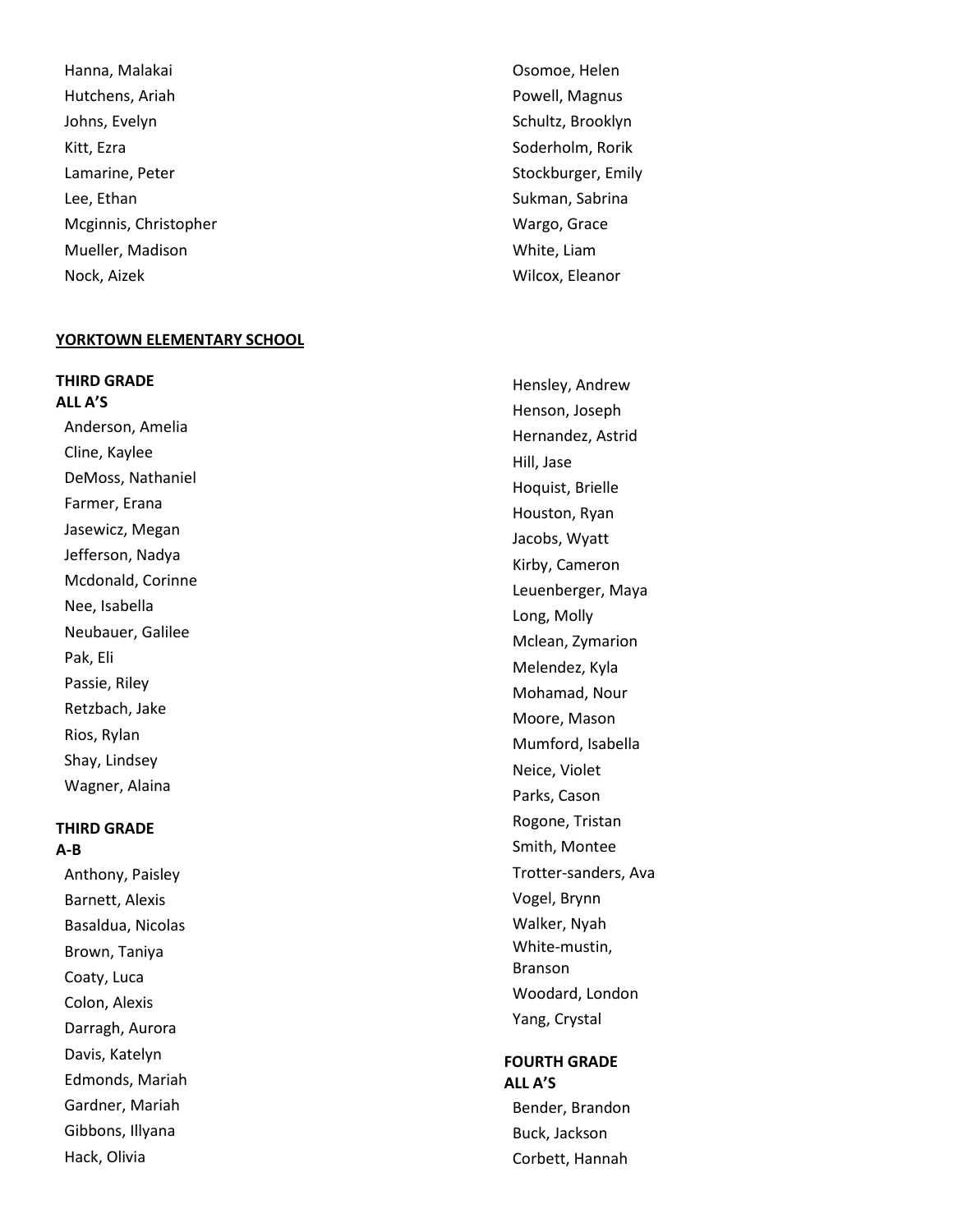Eifes, Kyrsten Faulk, Logan Hernandez, Ayden Inge, Lauren Konouck, Aidan Lovin, Ender Lowery, Scarlett Peters, Ruth Stephens, Wyatt Taylor, Ryan Williams, Luke

## **FOURTH GRADE A-B**

Adams, Maisy Ard, Adrin Barbery, Hannah Barnett, Riley Boatman, Natalie Bradberry, Braden Bugey, Uriah Cobbs, Tiffany Cronin, Annabelle Diaz, Mickayl Eacho, Logan Fitzsimmons, Kevin Hall, Landon Hall, Preston Hartley, Landon Honey, Jordyn Jackson, Devin Kandel, Scarlett Konouck, Logan Lawrence, Nyelah Lloyd, Paige Lowther, Christian Mack, Maia Mcglamery, Robert David Melendez, Jeremiah Millard, Carlie Mohamad, Hanen Ogden, James Patel, Jiyanna Plamondon, Elizabeth

Pollock, John Rivera, Selena Seiter, Christopher Seiter, Louis Shanholtzer, Addison Stahl, Rileigh Taylor, Quinn Ward, Tyller Webster, Finley Webster, Harlan Yost, Liam Zayas Anders, Amora

#### **FIFTH GRADE**

**ALL A'S** Brown, Makayla Chabot, Emma Durham, Caira Fitzsimmons, Connor Grant, Alyssa Henderson, Rio Jones, Austyn Marquez, Roxanna Smalley, Rha'quel Sprague, Ava Taber, Brooke Valentine, Abigail West, Isaac Williams, Zayde'shawn Woods, Giuliana

#### **FIFTH GRADE A-B**

Ardary, Chloe Barnett, Khloe Barton, Eduardo Borum, Elijah Brown, Makayla Cherry, Jianna Clark, Ayanna Clemons Graniela, Aaliyah Coaty, Gina Davis, Tyler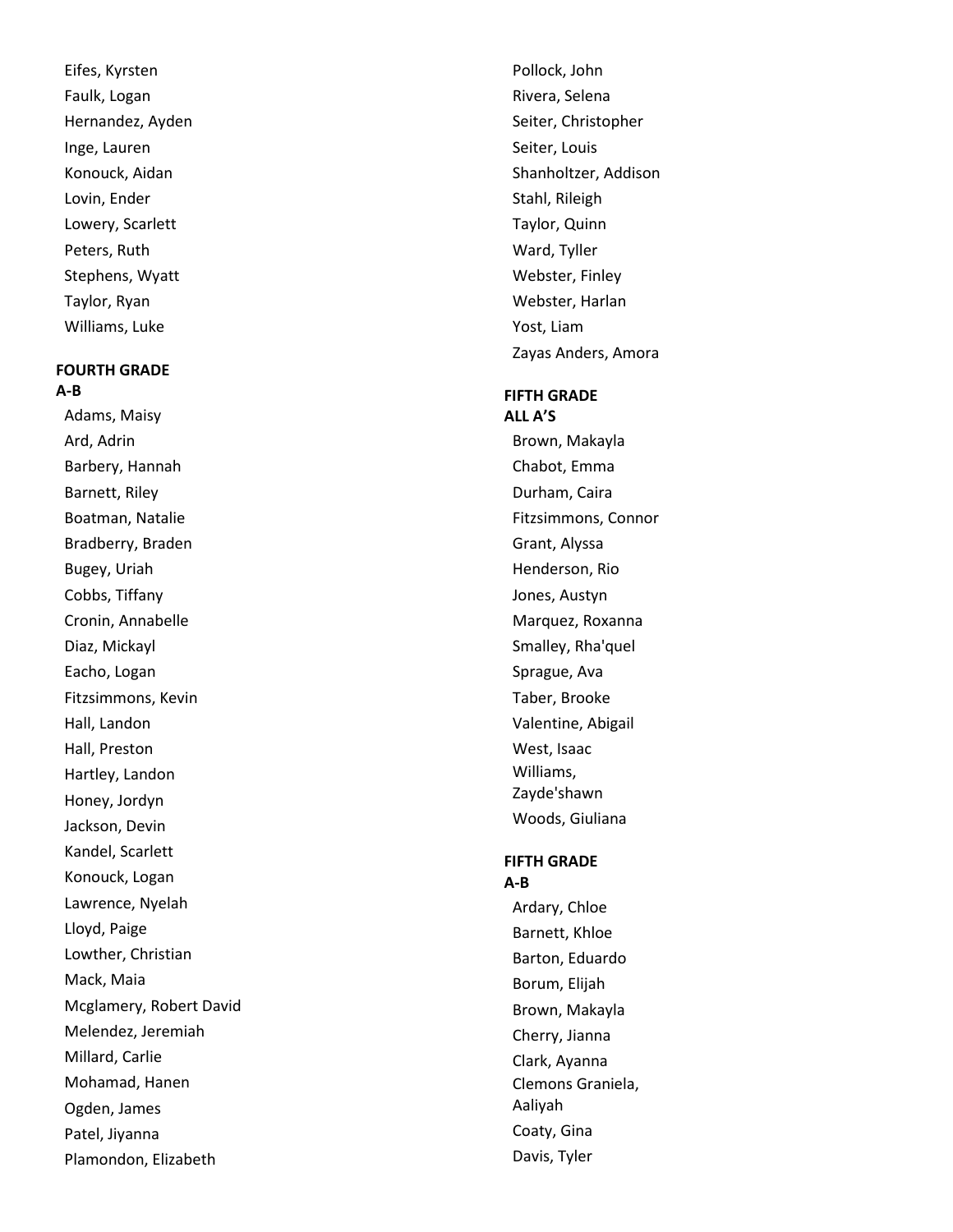Dehart, Dalton Drewry, Cameron Dupont, Jaelyn Ellis, Bentley Galvez, Braylon Gross, Caroline Hammero, Skylar Heron, Amber Hill, DaNajah Hirleman, Benjamin Johnson, Amelia Judkins, Ta'liah Lam, Kathryn McMannes, Brogan Melendez, Diana Morales, Lucas Pak, Ebin Palmer, Kevin

#### **GRAFTON MIDDLE SCHOO L**

**SIXTH GRADE ALL A'S** Ahmad, Amelia Amireh, Fares Arnett, Alexander Ashe, Lexie Banner, Bailey Beatley, Allie Braithwaite, Collin Bratcher, Riley Brown, Lyra Cabrera, Jason Calderwood, Melanie Castillo, David Cates, Anneliese Choi, Claire Clemmons, Schuyler Cockrell, Kenneth Collins, Lexi Cooley, Sarah Croll, Olivia Daniel, Caleb

Plath, Micah Powell, Amari Ramirez, Alexis Rathbun, Brinleigh Rausch, Benjamin Roane, Aniya Rowe, Zakari Sanders, Summer Sapp, Eliza Tanner, Tristan Tucker, Braylen Vogel, Victor Warwick, Lillyana Weber, Matthew Williams, Arianna Woodard, Aiden Younger, Devin Zayas Anders, Roathan

Epps, Elizabeth Falacco Curtis, Emily Gandhi, Sairah Goode, Raylynn Goode, Skylar Green, Evan Greene, Madison Greene, Morgan Guo, Bella Hughes, Matthew Jackson, Elijah Jay, Elliott Jenkins, Gabriel Jimenez, Aliya Kidd, Peighton Kidwell, Laila Kim, Arianne Kupinski, Ariel Kwon, Yuney Larson, Blake Larson, Brooklynn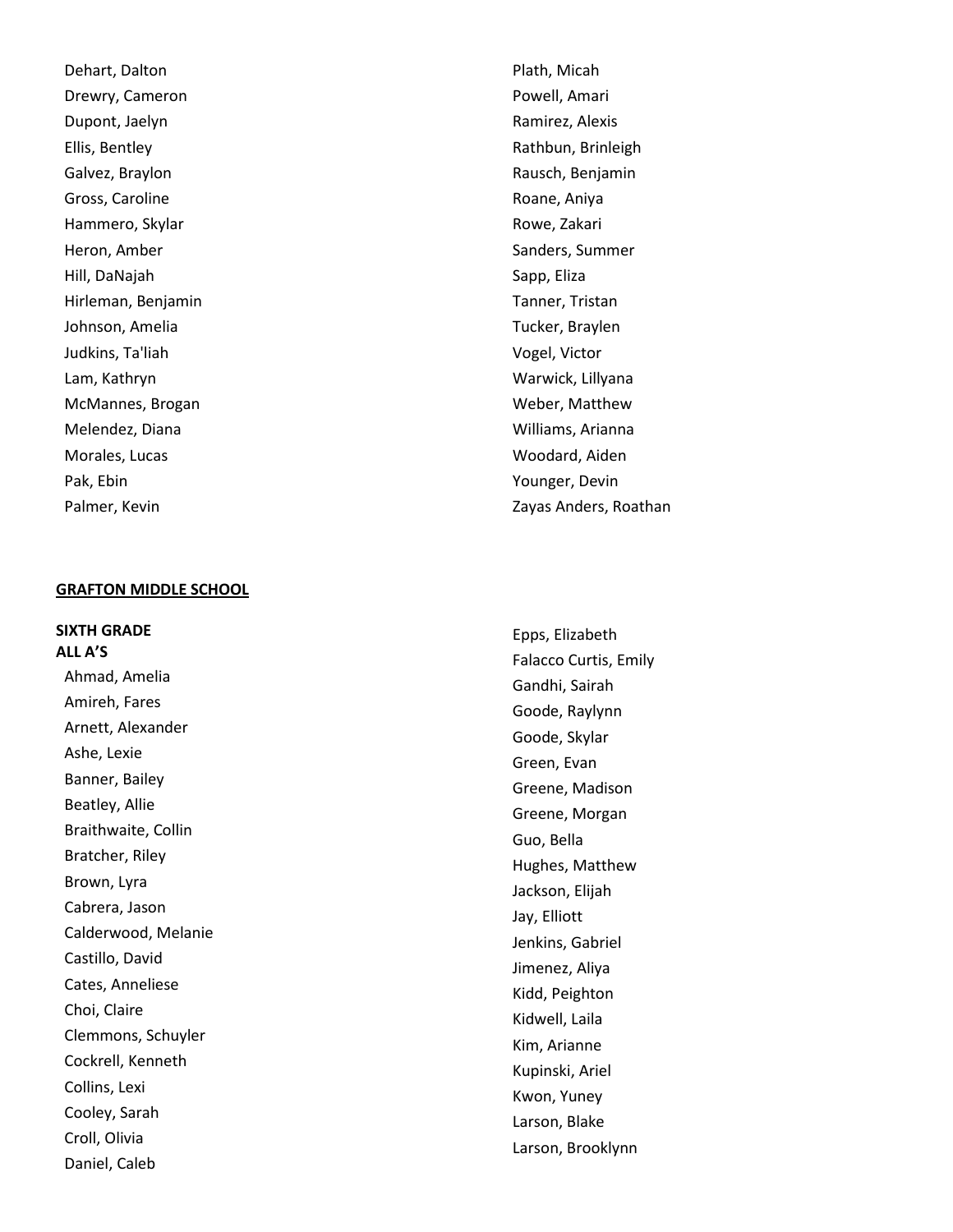Lee, Lucas Logan, Patrick Lonzaga, Meilani Lyman, Tyler Mack, Kylie McAnelly, Angeele McCormack, Mackenzie Mitchell, Aiden Moore, Chloe' Morris, Christina Murrell, Charles Napier, Neela Ni, Allan Ni, Alvin Nolan, Sloane Pajevic, Jakob Pajevic, Tomas Patel, Dev Purcell- Cordero, Johann Reiz, Haven Skrypski, Phillip Slavens, Ashlyn Soni, Adoniram Srivastava, Arav Sutherland, Ryleigh Swisher, Sophia Torres, Isaac Varghese, Ethan Vincent, Carlee Way, Jasper Whitman, Dylan Wu, Hannah Wyatt, Winston Yu, David

## **SIXTH GRADE A-B**

Adams, Hailey Alegretti, Gustavo Banda, Nevaeh Beizer, Charlie Boyd, Lily

Brohimer, Ethan Brooks, Ivanna Burke, Timothy Burns, Jerry Byers, Preston Castillo, Gabriel Chadraa, Mason Coltrain, Jordan Connors, Isabella Cook, Chesleigh Coor, Cameron Coppa, Daniela Cordle, Alexis Cowger, Eason Cox, John Cox, Madison Curry, Ian Davis, Makayla Davis, Robert Dietz, Albion DiGiacomo, Jacob Dozier, Daisha Druding, Ethan Dubbe, Nora Dummar, Brittin Edwards, Bentley Engelmeyer, Abby Frankowski, Alexander Fredrickson, Piper Gagne, Ryan Gao, Ryan Gerber, Abbigale Goerger, Hunter Gooch, Samuel Greene, Douglas Hall, Miyah Hamid, Talia Hancock, Benjamin Hardaway, Malik Harvey, James Hempeck, Charlotte Hempeck, Madison Higginbotham, Micah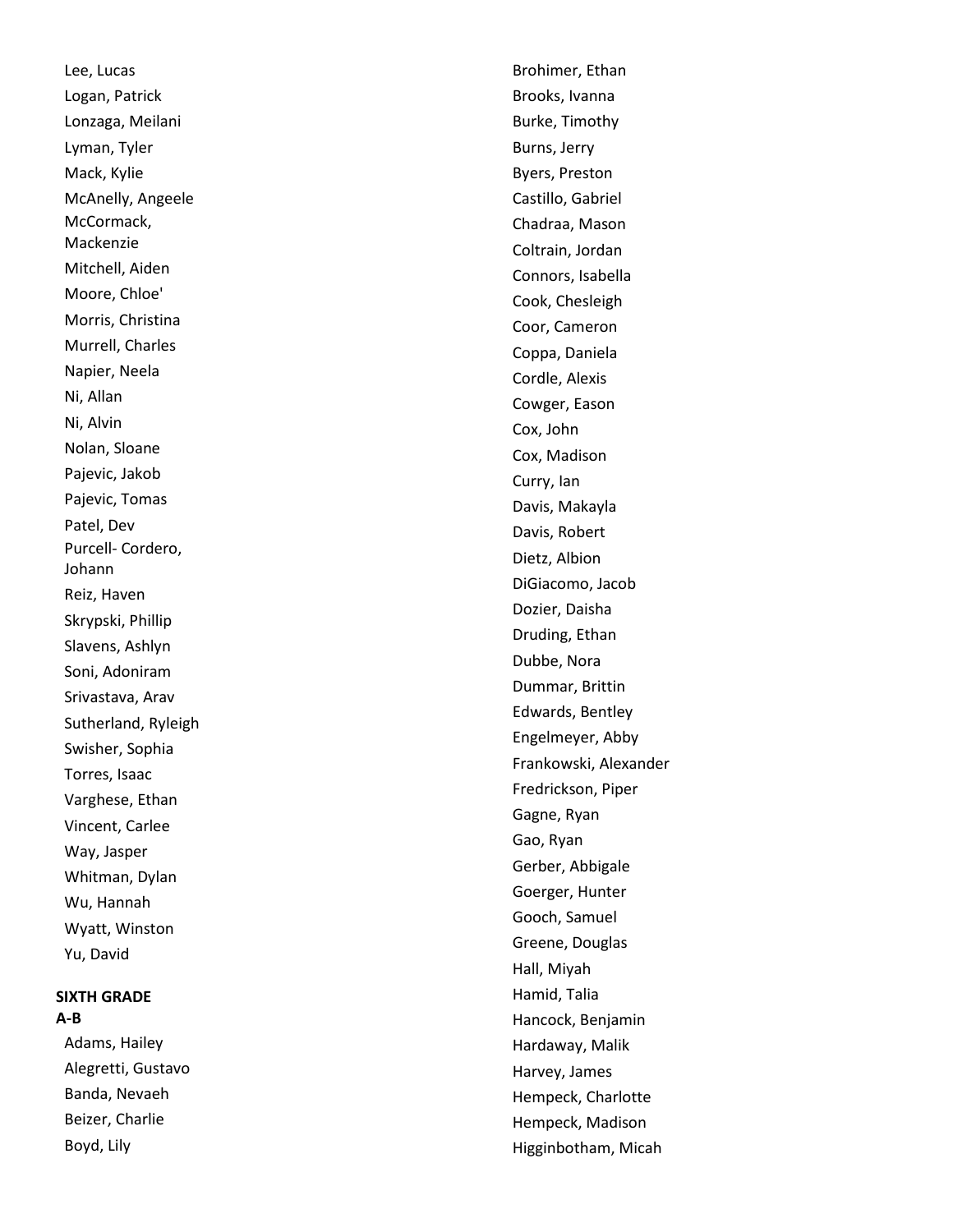Hogge, Riley Holman, Lillian Howard, Tajmah Howe, Jackson Howell, Liam Humphrey, Jocelyn Island -Williams, Caleb Johnson, Joel Jovanovic, Jovan Jung, Min Seok Kafle, Abhida Kapp, Jeromy Ryan Kowalski, Viktor Larson, Benjamin Leon Guerrero, Maddox Cole Leverett, Brady Lilly, Maxwell Linton, Braylon Loerch, Bryce Lucas, Elizabeth Macedo, Nathan Marina, Jonah Miller, Alleynah Mills, Julia Minero Erazo, Victor Mott -Smith, Star Murphy, Hunter Nicaisse, Zoe Niehaus, Maria Ott, William Parente, Madeleine Parker, William Patel, Dhruv Peralta, Ian Plyler, Zachary Polito, Elizabeth Purcell, Malakai Pyle, Alyssa Rhodes, Alexis Richardson, Adriana Rinaldi, Carlee Rogers, Jameson Roldan, Olivia

Schulenburg, Zoie Schultheiss, Ian Seeger, Jacob Sherwood, Madison Sidhom, George Singson, Micah Slater, Jacob Solano, Esteban Soova, Katelyn Spence, Adelynn Stewart -Jones, Desiree' Thomas, Trystan Waddell, Rhyker Waddy, Kayla Wallace, Kamya Ware, Peyton Wassing, Jace Webb, Baylee Williamson, Keagan Woodruff, Michael Wright, Brayden Yang, Michelle Younger, Lorelai Zhang, Sophia Zhao, David Zurita, Beatriz

#### **SEVENTH GRADE ALL A'S**

Aaronson, Austin Abi -Saab, Alex Ahlstrom, Alyssa Austin, Joella Bath, Yitzhak Bawek, Daphne Reiven Biedermann, Natalie Bradley, Briana Britton, Evan Brown, Chase Bryant, Emma Burton, Leah Byrd, Morgan Carl, Madison Carr, Hayden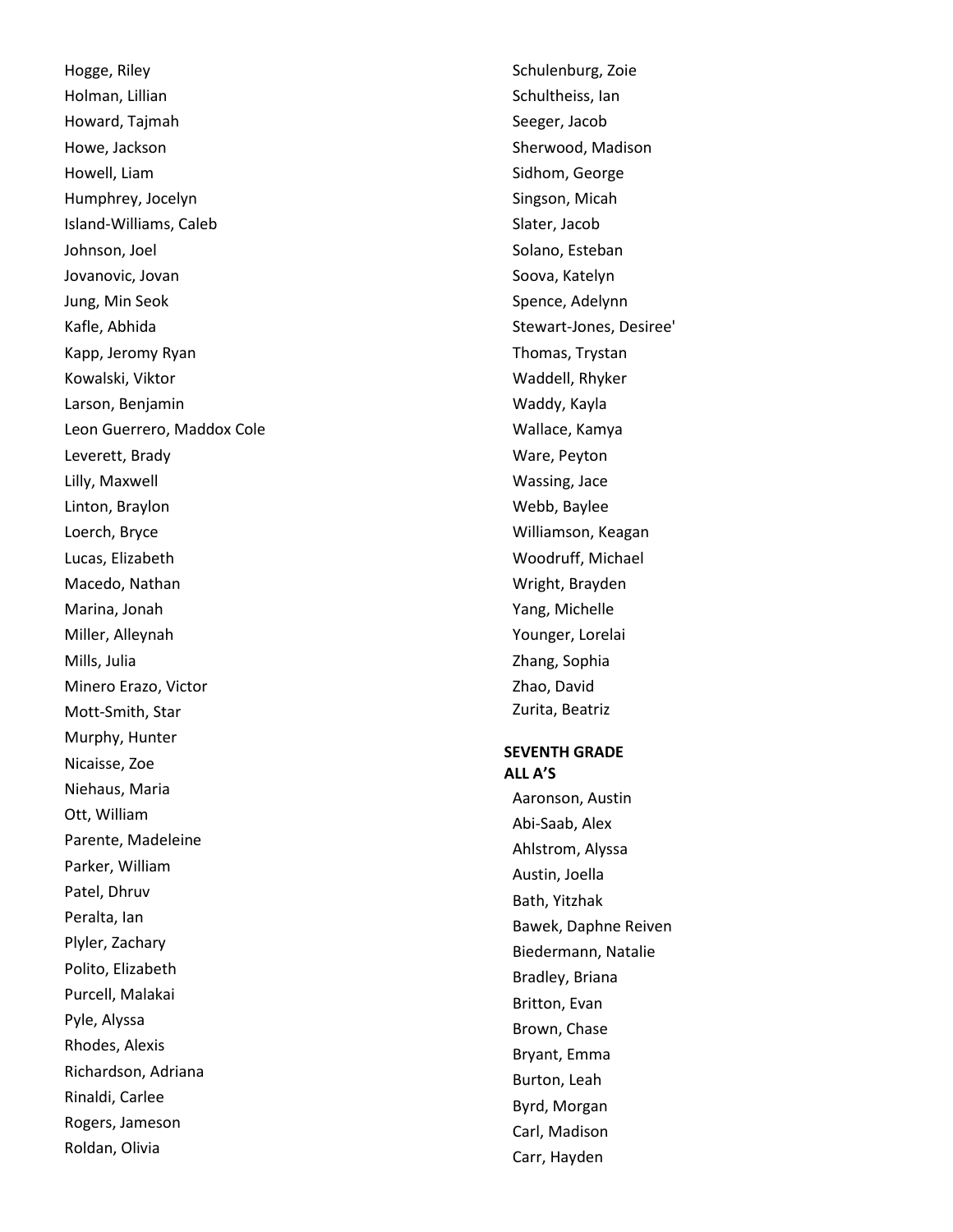Casanova, Lily Cook, Anna Cooley, Lydia Daniel, Muriel Daniel, Naomi Das, Eshan Dinh, Donal Duong, Helene Dynan, Kamden Eastwood, Laura El Shemy, Salma Erebholo, Rhema Esteva Reyes, Damian Fabian, Leonidas Fell, Makenna Glaessgen, Giada Glick, Kaileigh Gurganus, Brooke Hardman, Abra Harrington, Jeremiah Hong, David Humphrey, Evelyn Im, Isabella Jackson, Arlie Jackson, Jeremiah Jenks, Isaac Justice, Alexa Kirbyson, Abigail Krzyzanowski, Lila Lin, Deo Madden, Jakob Mann, Layla Marcoux, Barrett Mazumdar, Raj Mosa, Monica Narkawicz, Elizabeth Pajevic, Petar Parrish, Magnolia Patel, Arya Philipsen, Drake Pugh, Lewis Ramirez -Rodriguez, Paulette Rasbach, Charles

Revere, Tyler Richards, Sylvia Rivera, Noah Rizvi, Sophia Schiller, Lana Shaw, Nathan Smith, Shyota Sproston, Morgan Stewart -Jones, Derek Sutherland, Jack Trujillo, Samuel Wasilausky, Caroline Yu, Thomas Zuvich, Anthony

#### **SEVENTH GRADE A-B**

Abisaab, Yasmeen Adkins, Sebastian Alvarez, Jaeleiana Amireh, Sameer Anderson, Timothy Ansel, Alexis Argabright, Evan Bang, Ada Barber, Abigail Bath, Gabriel Bloom, Beau Breckons, Ana Burcher, Ellie Burns, Colin Campbell, Alaina Canizales, Allan Carlson, Marten Caywood, Kevin Christian, Glenn Collins, Lia Conant, Cooper Cornelius, Rylee Cover, Gabrielle Crockett, Justin Davis, Kaiden DeLuna, Madalyn Dibble, Alexandra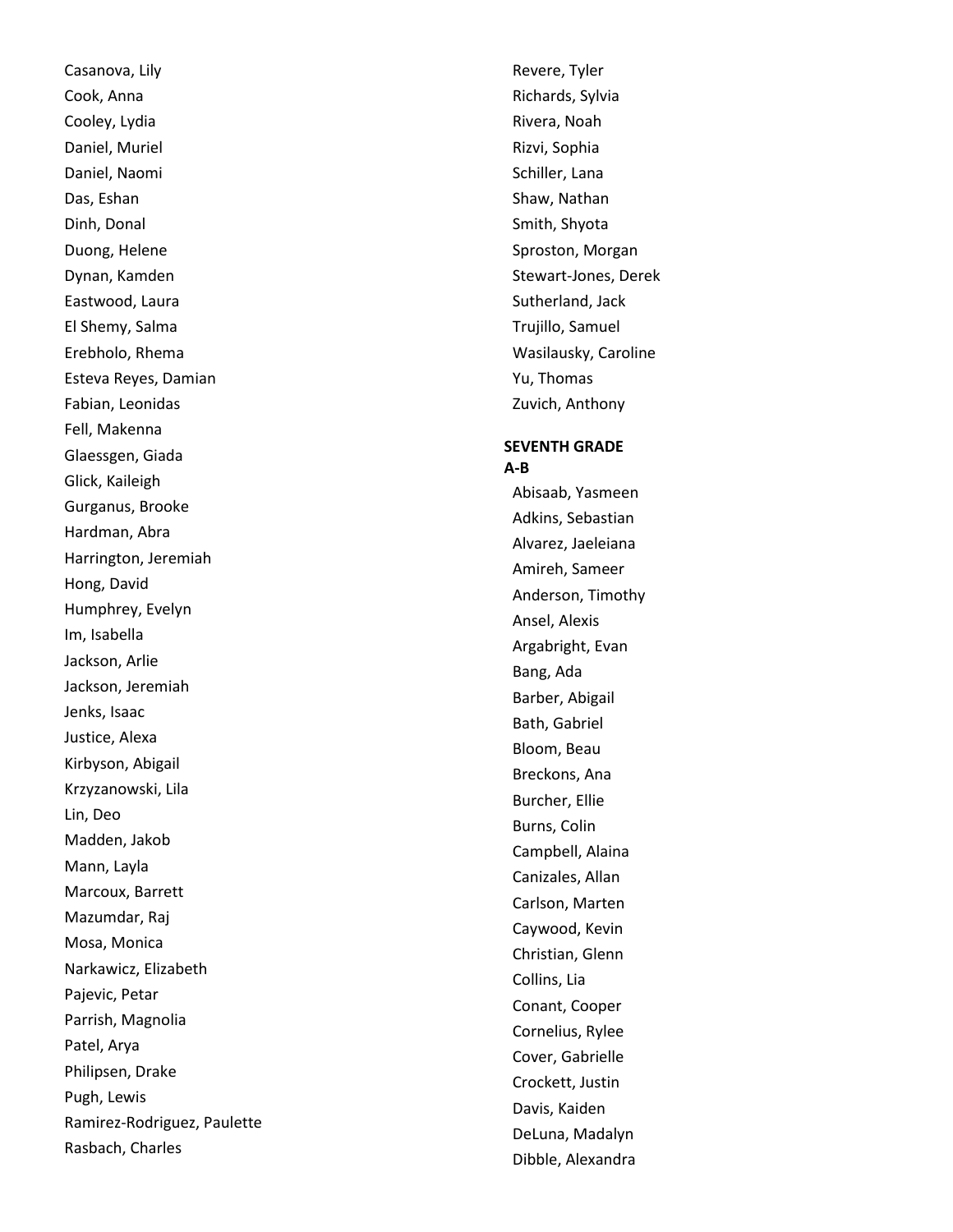Dickinson, William DiGioia, Aiden Druding, Braxton Dubbe, Cooper Dumlao, Emma Duncan, Caroline Fainsan, Kaylie Font, Timothy Gankhuu, Ariuntsetseg Gbedje, Noah Gerhardt, Julian Gress, Hayden Griffin, Ajyen Gross, Dominic Hall, Averie Harness, Colby Hauser, Dylan Helt, Amaya Henderson, Kamea Hobert, Scarlett Hodges, Lyla Hofman, Audrey Hogge, Gavin Holmes, Cameron Hooks, Janelle Howorth, Dean Jackson, Benjamin Jackson, Dakota Jang, Sarah Juarez-Vazquez, Litzy Kasongo, Joseph Kim, Alex Klemish, Juliette Anne Marie Krizek, Alexandra Lawson, Ayden Lewis, Joshua Lin, Eason Lopez, Alessandro Madden, Lyndsie Malone, Micheal Manu, Maxwell Manzanares, Alexander McAdoo, Bria

McBride, Norah Melvin, Brayden Miller, Alayna Nair, Abhinav Newbern, Conor Nguyen, Ethan Nguyen, May Nichols, Allison Nieto, Cameron Nixon, Bridgette Olson, Emily Otto, Annabelle Patel, Venu Quam, Kailyn Rhodes-Gatling, Cameron Ruelas-Trejo, Natalia Sandiford, Slade Saylor, Ryan Scales, Addison Schmidt, Marissa Sealey, Aaliyah Shannon, Juston Smith, Ryan Susta, Felix Sweeney, Everleigh Thacker, Meya Thomas, Kayleigh Torres, Brady Unsworth, Jayden Vietti, Mason Wahl, Abbigail Ward, Kian Warner, Nathan Weddington, Alexis Weidinger, Grant Welch, Stephen West, Devyn Wilson, Gabriel Wilson, Madison Winter, Marlee Wyatt, Makaylia

**EIGHTH GRADE ALL A'S**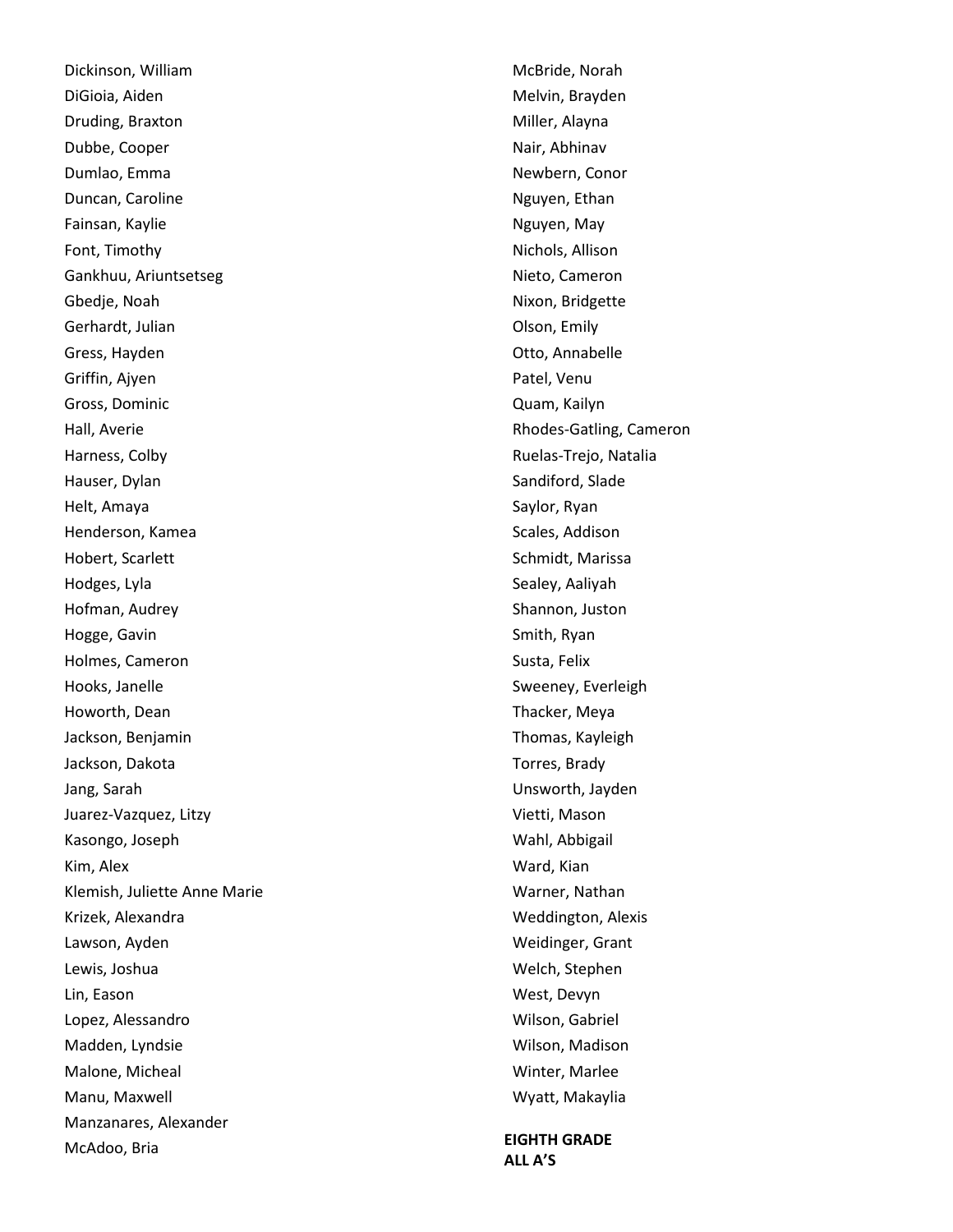Aguirre, Christopher Akamine, Mason Al Rawe, Fahad Ali, Adam Arnett, Allison Ball, Elizabeth Barnard, Hope Beatley, Samantha Beiser, Sofia Berry, Kent Billings, Sekou Bradley, Jack Bryant, Adam Burke, Allyson Byrne, Sophia Caluag, Vienna Caracter, Steven Cherian, Ann Elizabeth Christopher, Caelin Congrove, Jordin Dalesandro, Emilee Divietro, Isabella Engelmeyer, Julia Fitzgibbons, Olivia Fordham, Alyssa Fowler, Camden Frisch, Nathaniel Gansukh, Tamir Grant, Giada Gregory, Naima Hagen, Jenna Hansler, Kylie Harmon, Lila Hendrix, Madea Houston, Julia Humphries, Daphne Jackson, Jenna Jacobs, Ilinca Jacobson, Halle Jimenez, Saniya Keller, Kathryn Kendall, Nadia King, Sean

Kirchner, Mackenzie Kirkland, Isaac Lambert, Lena Leonard, Brady Liu, Luke Mack, Madison Maria -Torrens, Angel McAllister, Megan Mena, Leylah Mendiola, Riyah Mohammed, Safiyya Morris, Jacob Narkawicz, Eloise Parcell, Colby Patel, Bansari Pitts, Kaylei Price, Jacob Quinley, Kaitlyn Ritchey, Audrey Salam, Charlene Samson, Emily Sanchez, Alana Santiago, Edwin Santiago, Gisselle Scott, Mikaela Sere, Emma Seshadri, Shalini Spencer, Travis Sturgill, Evan Walker, Maria Wall, Reagan Watson, Simon Whitman, Jay Williams, Kyron Winkels, Elissa Wood, Alexandria

## **EIGHTH GRADE A-B**

Accardi, Sofia Acharya, Harikrishna Adams, Madilynn Adel, Keroles Albritton, Katia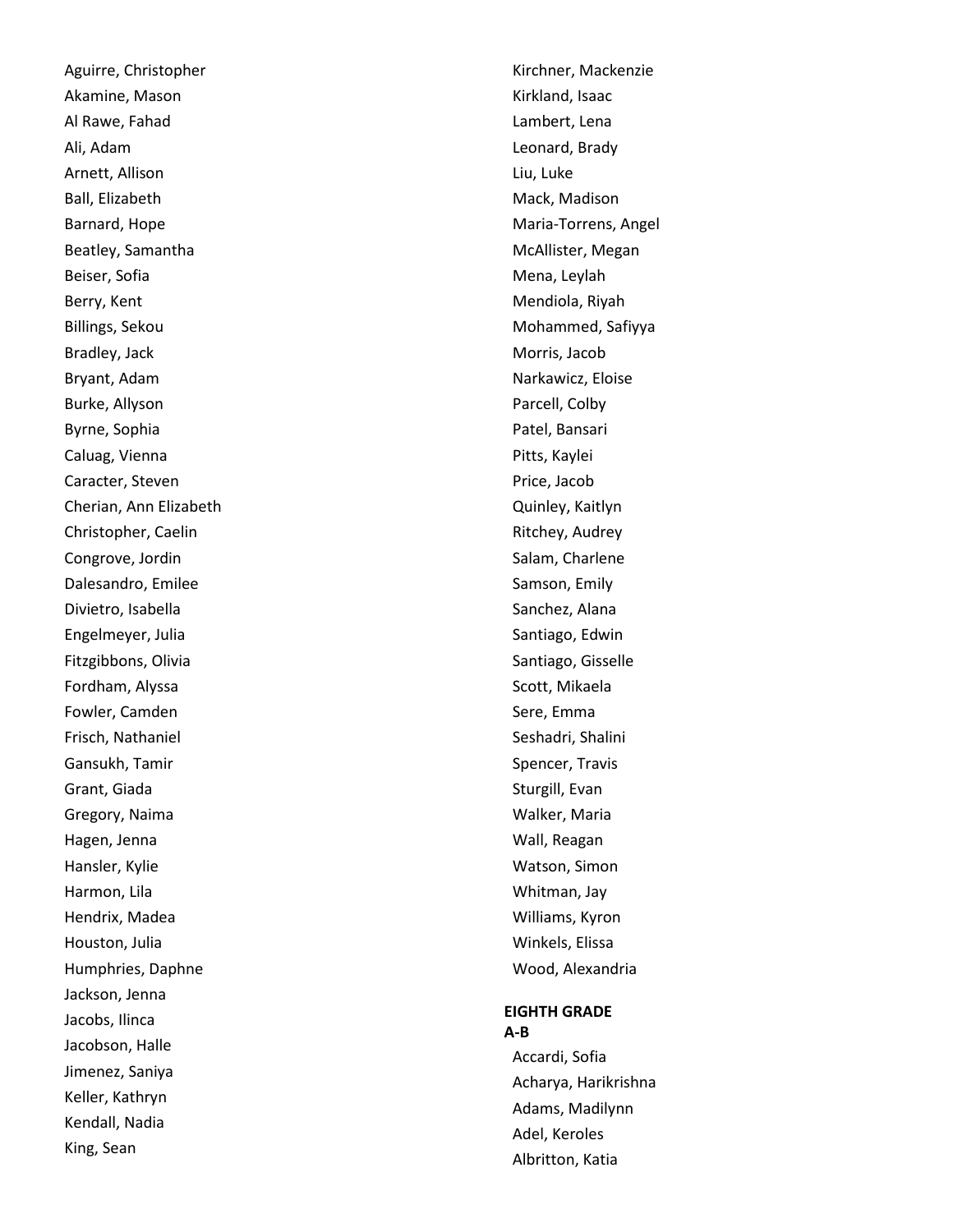Ankenman, Ian Ayers, Collinsworth Bailey, Rebekah Bailey, Walter Barnett, Makale Baum, Adam Blackburn, Ashtyn Blackmonson, Eliana Bond, Molly Borgstrom, Brody Brohimer, Tyler Bryant, Luke Calvert, Joella Carson, Braden Carter, Madison Cates, Victoria Christiansen, Beck Clark, Kayleigh Clymer, Natalie Costello, Jordan Cowden, Carthy Cronk, Emerson Daniels -Nieves, Ayden De La Cruz, Olivia Dudley, Blake Ekins, Rylie Eudy, Jason Evers, Nolan Franklin, Alana Fricke, Cole Frodsham, Jack Funkhauser, Zoey Garrett, Allie Groom, Ethan Harber, Matthew Harris, Kaelynn Holbrook, Alyson Holley, Logan Holtschneider, Ryan Hull, Brady Im, Jungwoo Im, Robin Jackson, Emily

Jacobs, Dylin Jang, Haram Jue, Aili Kan, Adriel Kapp, Jayna Leigh Khayat, Arveen Kim, Cailyn Kreuzer, Rebecca Lawrence, Muriel Lawson, Joshua Lewis, Hailey Lin, Felix Lindsay, Mia Lopez, David Mackowski, Emily Magee, Kyra Martin, Michael Martinez, Emilia Marie Mazumdar, Jay McCormack, Colby Mongillo, MacKenzie Morsey, Caroline Moulliet, Landon Mouring, Zachary Nixon, Lilliana Nolan, Jordan Oh, Erica Ashley Olsen, Sydney Omar, Hajar Palmer, Jaidyn Parker, Jackson Patrick, Torain Pegram -Bowen, Kaleb Peters, Eben Poole, Brady Proffitt, Hunter Ragland, Taylor Raval, Devangi Reichle, Amy Richey, Garret Rodriguez, Zaliah Rogers, Kyle Rogers, Makenna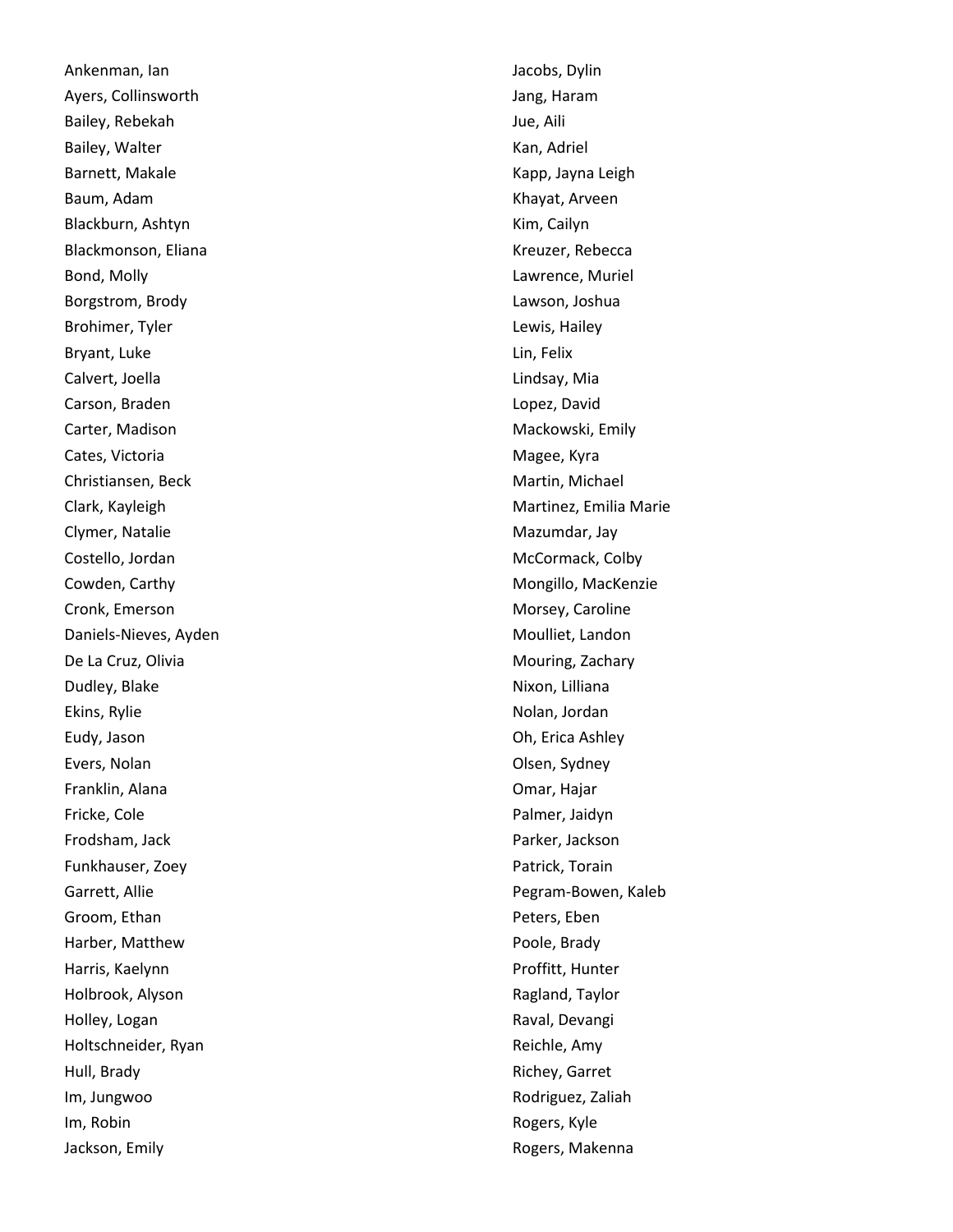Rolander, Brayden Rosa, Jacob Rosas, Isabella Samson, Jaiden Sawyer, Justin Schantz, Shelby Secrist, Taylor Sharp, Carly Shearn -Foster, Dominique Sims, Anisa Sorensen, Sophia Spring, Zayra Stupar, Aliyah Sturgill, Jackson Su, Landon

### **QUEENS LAKE MIDDLE SCHOOL**

**SIXTH GRADE**

**ALL A'S** Anderson, Brady Anderson, Caleigh Biondi, Julia Brewington, Maverick Bridgeforth, Niyzaria Bridges, Jocelyn Bruner, Caroline Bryan, Natalie Bumgardner, Elika Burris, Elijah Check, Gryphon Coleman, Alexander Cupp, Finley Fares, Omnia Figuerona, Ava France, Fiona Garcia, Jaylenn Gariepy, Charlotte Goodwin, Graham Hanna, Miyori Haskins, Korreigh Holland, Leona Hughes, Nathaniel

Superchi, Maite Tant, Caitlin Tenkley, Carson Thompkins, Jadon Thurber, Madyson Timani, Teah Truong, Han Vora, Raina Wade, Dylan Watkins, Naylin Wilson, Cadence Wojcik, Melissa Wood, Bryce Woodard, Jason Yimer, Sarah

Humphrey, Carson Hyjek, Lena Ireland, Jayden Jaime, Kyndall Kiehl, Alexander Larder, Vivian Lewis, Trent Marquart, Wyatt Middlebrook, Landon Mikhailova, Alyssa Nguyen, Isabella Pangilinan, Kristin Poteau, Riley Prokop, Lucas Richter, Addison Rivera, Enairu Smith, Jamiah Snyder, Mason Sowers, Olivia St Jean, Aidan Takunju, Kacey Thomas, Benjamin Tucker, Isaiah Ward, Livia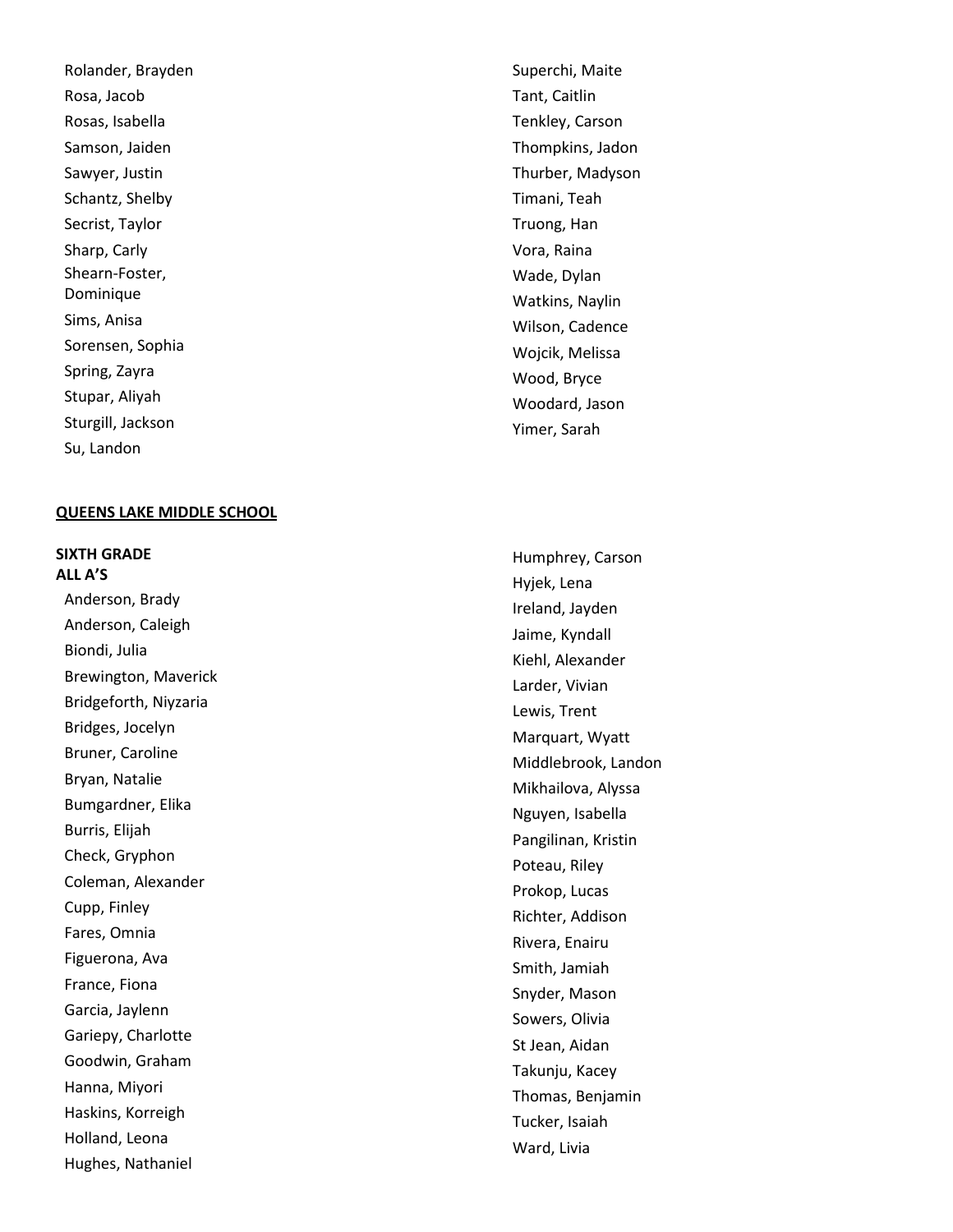West, Chase Wheeler, Lillyana Wilkins, Benedict Wilson, Dominic

#### **SIXTH GRADE A-B**

Anderson, Julieanna Babcock, Isaac Bailey, Joshua Brueggeman, Will Buckley, Owen Catota, Elian Cothert, Ruby Compton, Ian Conley, Salyse Conrad, Eliana Deleon, Jaselina Delk, Destin Dewitt, Hailey Dunn, Sydney Evans, Sophia Fisher, Gabriel Gavin, Kadence Givens, Ja'Zia Gordon, Charlye Grato, Leon Graves, Imari Guerreiro, Michael Harmon, Rylee Harvey, Alexander Hernandez -Juarez, Gabriela Jasso, Salvador Johnson -Walker, Isaac Jones, Peton Jordan, Daniela King, Micah Kurt, Madelyn Le, Daniel Lightbourn, Elijah McClellan, Scott McHugh, Parker Menser, Emalie Metherell, Lola

Morris, Melia Morton, Alton Mueller, Brayden Nelson, Eva Parker, Landon Parsons, Matthew Payne, Drake Ramirez, Abigail Rayford, Jayden Ross, Christian Sampson, Alexandria Schott, Sara Sellars, Asher Sikorski, Skyler Skaggs, Clay Smith, Kayleigh Soderholm, Aurora St Jean, Evan Stewart, Josephine Toutaint -Perry, Gracen Walls, William Walters, Bailey Willis, Parhyss Wilson, Ashlyn Zapata, Alejandro

#### **SEVENTH GRADE ALL A'S**

Anderson, Parker Baldwin, Jillian Bartles, Brooke Boucher, James Burge, Sophia Dang, Lynne Diaz, Aubrie Eno, Madelyn Fabbricante, Anastasia Francis, Jackson Francis, Noah Gallegos, Joslyn Goins, Gregory Grant, Nadia Hafner, Shayne Hannam, Leila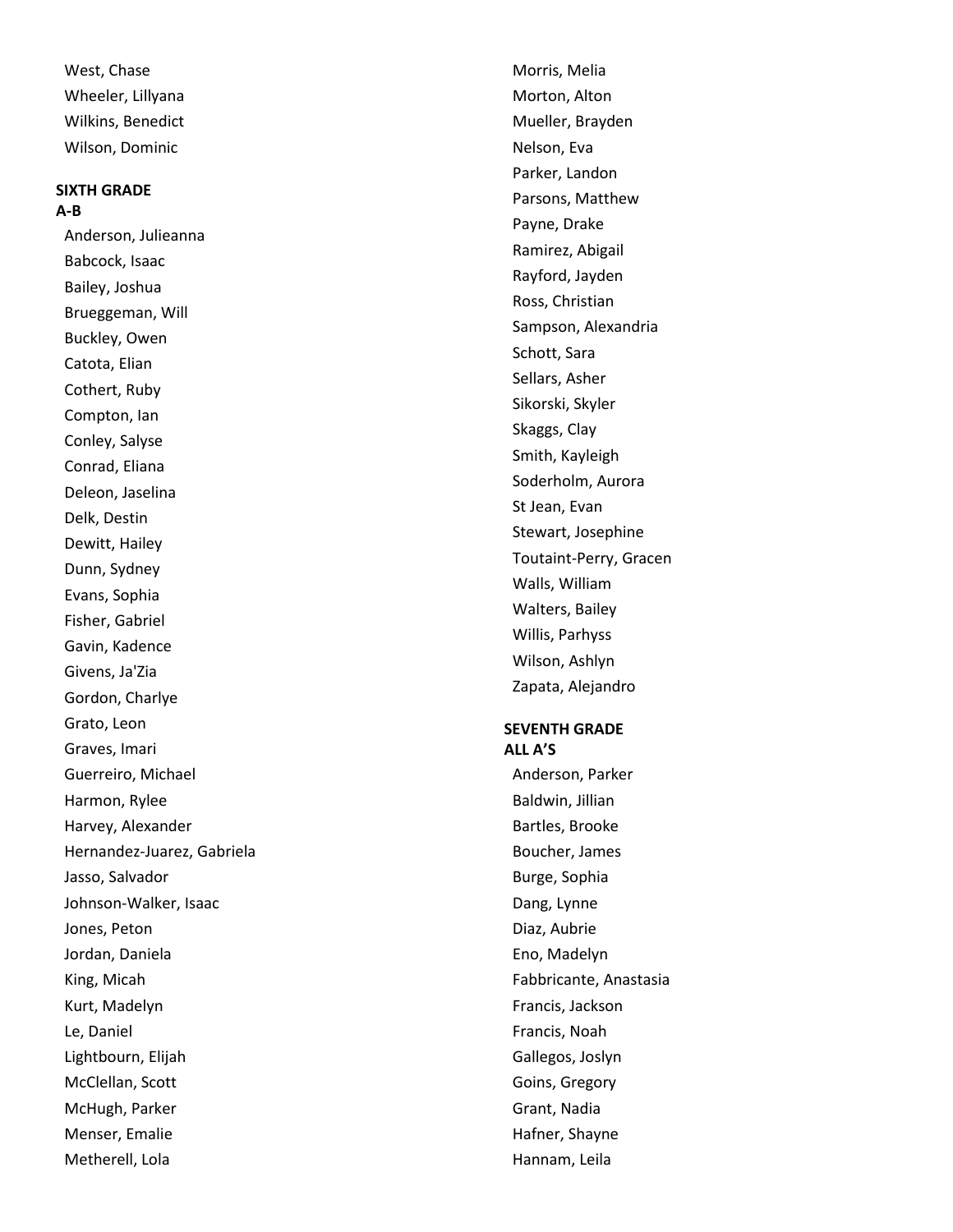Henderson, Elizabeth Hilaman, Kryslin Ho, Elijah Johnson, Marquis Kafungu, Yamikani Kesgen, Carlie Latimer, Amy Lienard, Owen Lotto, Jonah McGilvray, Isabella Nista, Leila Overby, Nathaniel Payne, Kaitlyn Raydo, Julie Sayell, Maxwell Schaberl, Alex Schweitzer, Christoph Staik, Carly Steele, Miranda Tomlinson, Eli Veith, Paul Wilson, Barbara

## **SEVENTH GRADE A-B**

Allen, Kaiyah Baker, Kaylee Bartlett, La'nya Bochtler, Charlotte Briceno, Savanna Burchfield, William Cothran, Carter Courtney, Madison Denison, Evan Denison, Rylan Drake, Lillian Edmonds, Holly Falcon, Nia Fay, Abigayle Gardin, Ren Green, Emaleigh Guerreiro, Tyler Guyton, Isaiah Harper, Kamaria

Hasberry, Amiya Hawkins, La'Raya Henderson, Anthony Howell, Alanna Johns, Wyatt Johnson, Lucas Johnson, Maryah Jordan -Hall, Josiah Justen -Green, Liberty Kirkiland, Emma Krauz, Emma Liggan, Jared Lin, Aaron Loudin, Alexander McClellan, william Metherell, Cash Murdock, Tyler Naisher, Ethan Nichols, Hailey Padilla, Austin Perrin, Violet Peterman, Jadyn Posey -Witten, Julian Pottinger, Hailey Priest, Owen Randall, Isabella Rosales, Jerson Sanders, Adrian Scenie, Joseph Shield, Chelsea Smith, Braddock Smith, Marvin Sparkman, Elizabeth Trujillo, Mia Turner, Chase Waller, Kenya Winker, Braydon Wood, Annalise Zeledon Linares, Jeremy

#### **EIGHTH GRADE ALL A'S**

Abdulmelik, Zaki Allshouse, Eva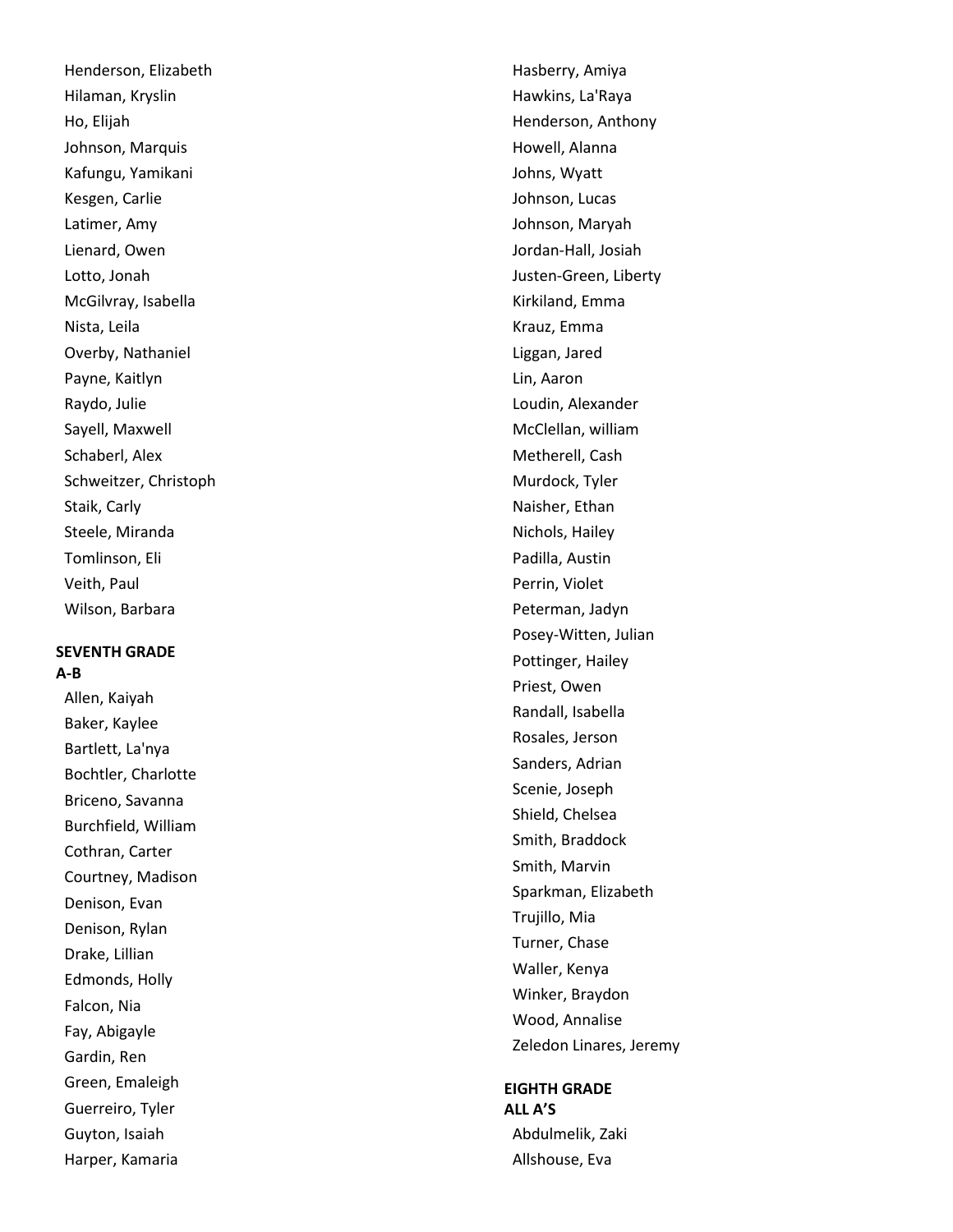Banks -Harrold, Darrin Baskett, Kenzie Blais, Simon Brooks, Alexander Buckley, Andrew Call, Maryn Childress, Liam Cleary, Peyton Csan, Riley Dereix, Erik Duke, Madelynn Evans, Cameron Evans, Macie Ferguson, Liam Fishe, Kinzey Harned, Patrick Hayes, Alexandra Hayes, Kemper Henderson, Peter Hochstetler, Gabriel Koak, Jecy Larder, Sophia Lee, Andrew Lotto, Isaac Martin, Aubrie Medina, Liana Mitchell, Elijah Moore, Evan Moser, Adeline Moser, Nora Moyer, Kullen Pardee, Kyndal Pena, Rebecca Pinkney, Tahoni Priest, Ethan Prinz, Bella Ramirez, Adam Randall, Isaiah Reid, Angel Robinson, Lucy Roesch, Isabella Selby, Naomi Seraydarian, Betia

Sprigg, Ryan Staggs, Maya Stokes -Balkcom, Addyson Stoutingberg, Khamani Tabor, Bailey Taliaferro, Zymeia Waldron -Kolloff, Ella Rea White, Alyssa Wynkoop, Taylor -Kate Zickel, Jon Zimmerman, Hayden

#### **EIGHTH GRADE A-B**

Anderson, Emma Askew, Johnie Beltran, Elizabeth Boulter, James Bumgardner, Auron Califano, Madyson Carter, Yazmin Cherry, Alice Corker, Jania Csan, Cassidy Garcia, Sammuel Granados, Dominic Greenup, Nicole Griffin, Jalen Hannam, Summer Henderson, Addison Henderson, Elijah Holmes, Savanna Hubbard, Madelyn Janjetovic, Nikola Johnson, Hayden Jones, Bryson Kellam, Noah Linares -Alfaro, Diane Litchford, Daegan Lopez, Alivia Lopez, Isahia Lustre, Kailey Maak, Kailyn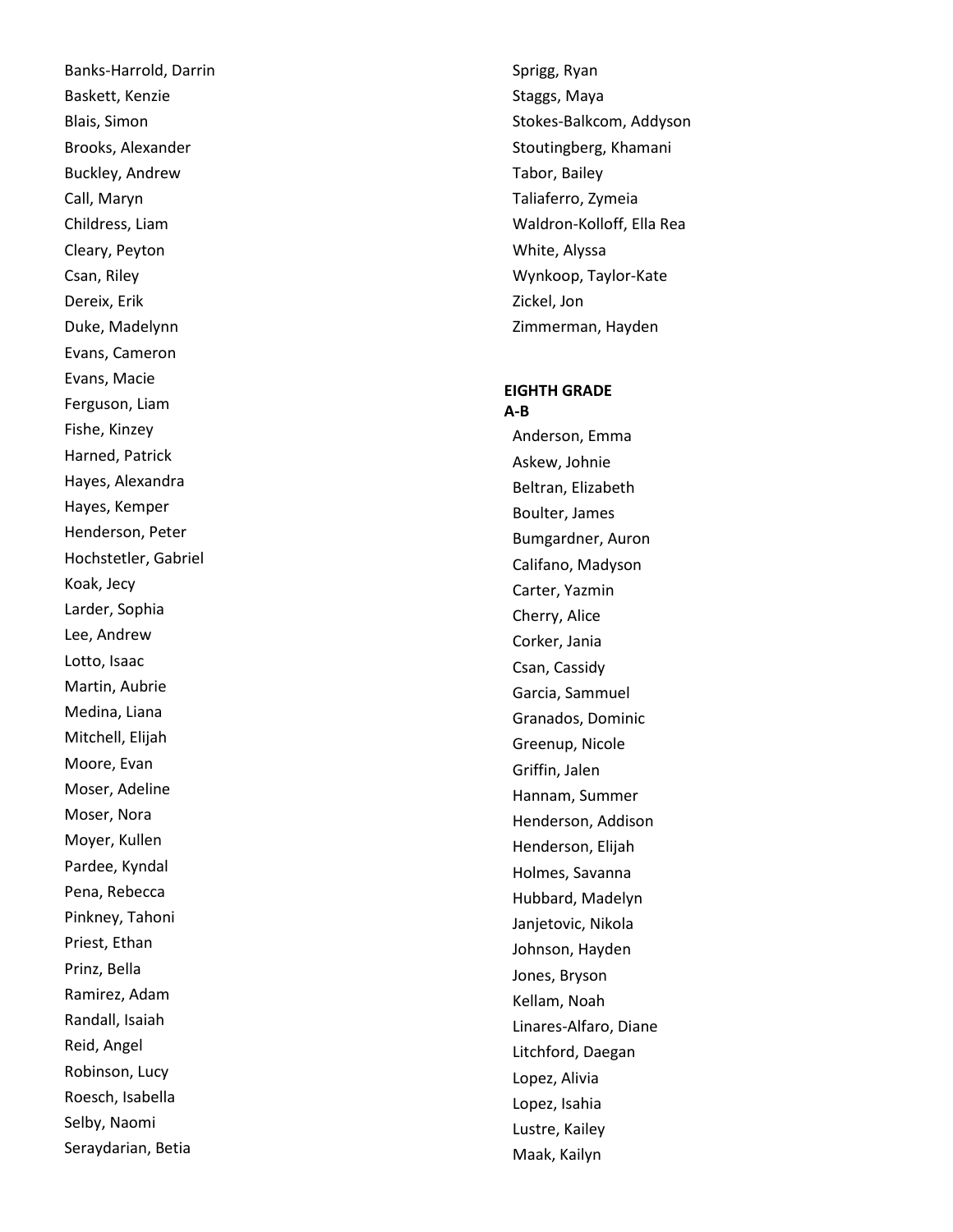Marcinek, Brenna Martinez, Yanzher Mass, Taylor McMiller, Jazlynn Moreno, Fernando Morton, Gideon Muller, William Mullins -Davis, Emma Nguyen, Mason Olinger, Hunter Owens, Grace Perry, Eden Pittman, Tiana Plotino, Addison Rembert, Lara Rivera -Guzman, Alekzandr Schlickenmeyer, Sean

#### **TABB MIDDLE SCHOOL**

**SIXTH GRADE ALL A'S** Ali, Rami Aydin, Arda Bagheri, Lakelyn Baugh, Sarah Berhe, Bruk Birkle, Jack Blackwell, Leia Branam, Avery Carter, Marion Castillo, Stephen Chavez, Nicholas Cichowski, Christopher Conyers, Kaiel Cooley, Christina Crawford, Zachary Daugherty, Sean Davis, Shinae Del Greco, Milani Denton, Hudson Duenas, Malinao Dyson, Krista Edwards, Dylan

Sheldon, Abigail Shrieves, Alexander Stephens, Isabelle Sutton, Brianna Taylor, Aidan Taylor, Noelle Taylor, Olivia Thompson, Evan Versher, Rodney Walters, Conner Watts -Dwyer, Riley Whelan, Seamus Whyte, Chrishauna Wilkinson, Adyn Wilson, Caleb Worsley, Pierce Zeledon -Salazar, Kimberly

Eitzen, Cecilia Elsaadat, Maya Eskarous, Demiana Ferguson, Malachi Figueroa, Ava Fleeger, Sophia Gage, Audrey Getzewich, Nora Ghimire, Aarav Golart, Dylan Golden, Mason Harvey, Alaiah Htay, Ryan Huskisson, Haven Kang, Hannah Kang, Hera Kennedy -Lorimer, Sofina Lee, Isaac Lee, Nathan Lewis, Alexandria Li, Alan Lowe, Brianna Mabe, Preston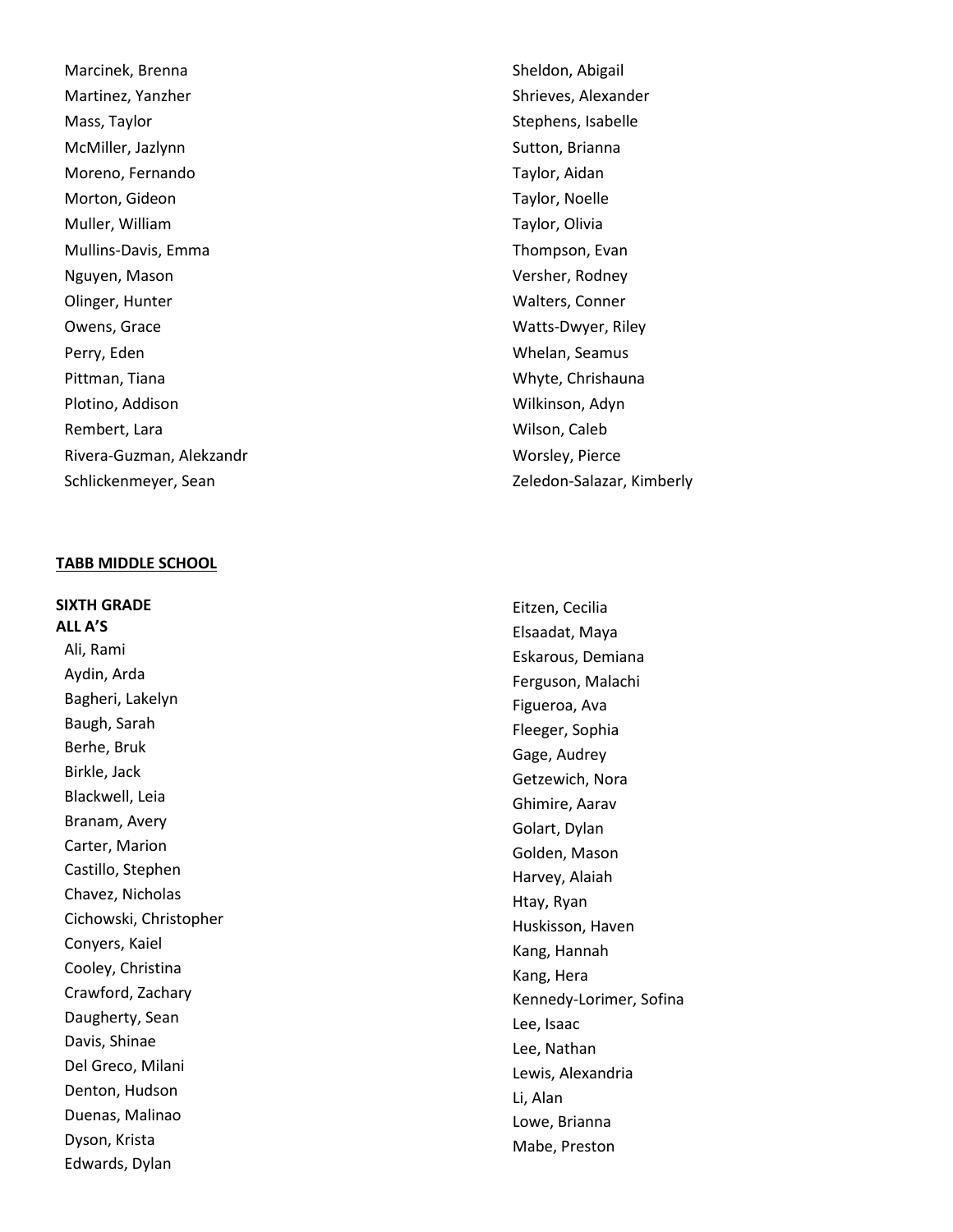Maloof, Lukas Mansell, Elijah Mekhael, George Morgan, Mary Nguyen, Sandy Olexa, Xavier Owen, Anna Palmucci, Norah Peske, Caleb Powell, Brandon Reddy, Autumn Reddy, Eva Remington, Rosemary Rice -Cummings, Umiyah Roberts, Bella Sanchez, Aaliyah Schorr, Samuel Shideler, Sophia Sleigher, Gabriella Smith, Sagan Sopko, Sydney Stokes, Gunnar Sunstone, John Todd, Zoe Uribes, Mason Waller, Jacob Warren, Blake Weisiger, Ali Winstead, Benjamin Wyatt, Samantha Zana, Leonardo Zhao, Rhett

#### **SIXTH GRADE A-B**

Abdelmalak, Peter Abuan, Kaitlyn Aftab, Fillza Arnold, Logan Ashton, Kirah Beachum, Maggie Bermender, Lillie Black, Lucas Blanchard, Jay'lon Brock, Anna Brown, Avery

Burdt, Aiden Case, Jaxon Chen, Xi Clark, Nathan Coleman, Peyton Covington, Taylor Davis, Malachi Deleon, Alivia Dixon, Leah Drevyanko, Ethan Dunston, Elijah Eckman, Peyton Edris, Ashlynn Edward, Jessica Emley, Lailah Emmerson, Eliot Escarcega, Caleb Evans, Connor Faruq, Lawy Ford, Myles Franklin, Alijah Frere, Gabriel Fry, Ethan Garcia, Zephyra Gibbs, Gracie Goldsmith, Riley Goodliff, Logan Gradaille, Life Guldin, Cooper Hatton, Niaziyah Hefferly, Jackson Hernandez, Ethan Herrada, Olivia Herrman, Jaxon Heyman, Valeria Hilborn, Ashleigh Hunter, Blake Hurd, Kendrick Ibarra, Lorelei Jackson, Nadia Jafri, Zubair Jewell, Gabriel Joseph, Zion Khuu, Jonathan Kulling, Addyson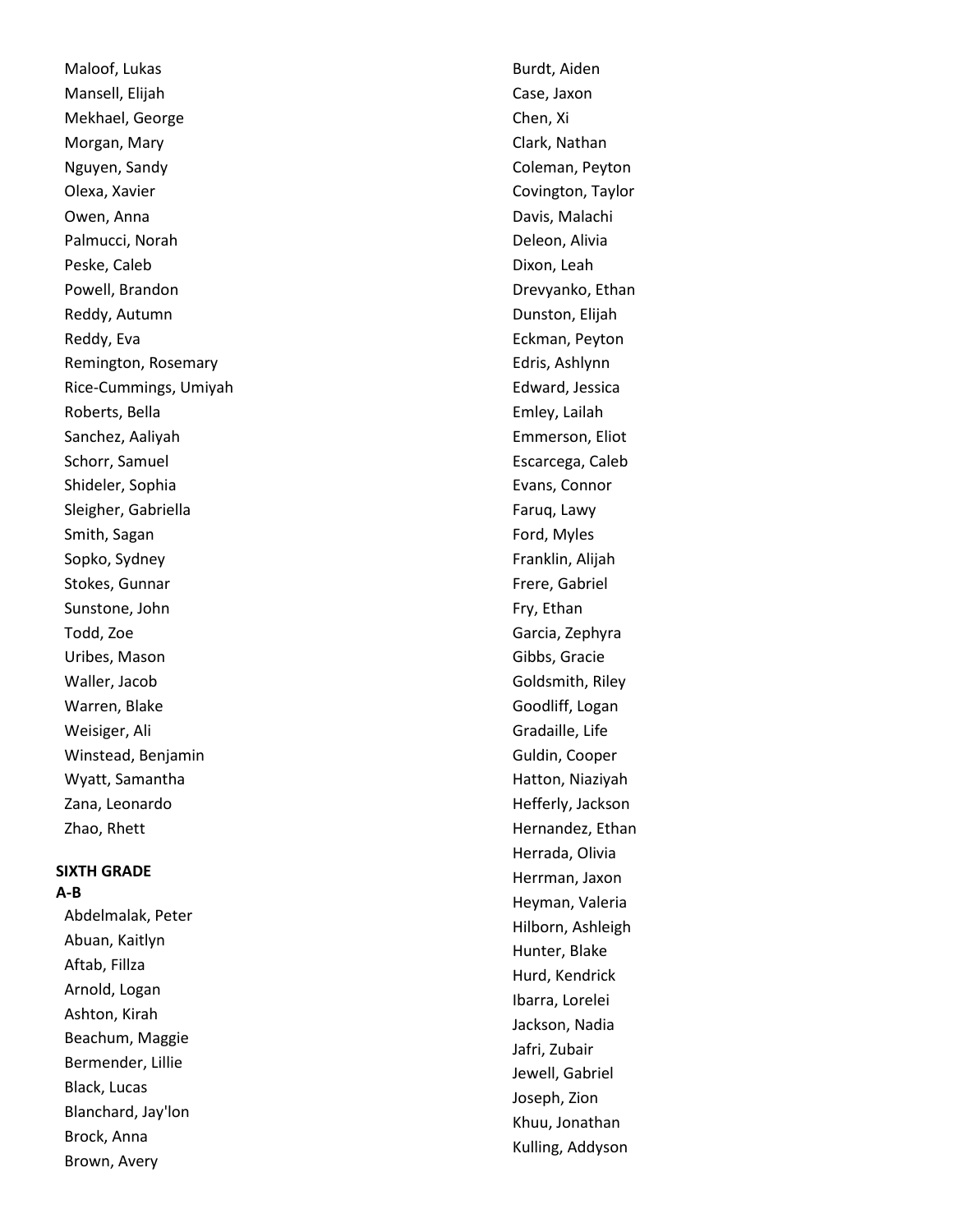Kurz, Tristan Lane, Joel Leal, Evan Lee, Seoyeon Luna, Enrique McDade, Christina McDonough, Riley Melendez, Matthew Mellinger, Isabella Mitchell, Jayden Morse, Joshua Nance, Madelyn Ortiz -Fuentes, Daniel Overton, Isaac Patel, Om Patel, Sanah Pattison, Karcher Pilcher, Lucas Pimentel, Paulina Polick, Hailley Powers, Abigail Quantz, Jamie Ramos Rodriguez, Angelisa Ray, Alexa Reece, Mason Register, Wyatt Rhodes, Leah Rivera, Noah Robidas, Landon Saad, Mariam Safford, Benjamin Sanders, Wyatt Schmidt, Lilly Scott, Ashley Sensenig, Luke Shaffer, Keeley Shah, Somiya Sheffey -Hall, Aiyana Simsic, Ethan Smith, Na'Talyia Snyder, Jaxson Soultz, John Spencer, Elliott Squires, Brayden St. Clair, Joseph

Stump, Alex Tacker, Logan Takahashi -Trader, Kaila Tankersley, Conner Tawil, Samuel Thompson, Isaac Toma, Kevin Torrance, Owen Vazquez -Flores, Aileen Wade, Charlotte Wagner, Alexis Wake, Brayden Wang, Zusheng Waqas, Nawwal Wargo, Olivia Warren, Catherine Weeks, Lilah Wemyss, Mackenzie Wright, Jayden Zamiska, Luke

### **SEVENTH GRADE ALL A'S**

Adams, Matthew Ahmad, Sumayya Anhalt, Ava Ballard, Aedyn Barkley, Keira Barsom, Justen Bartee, Bella Bean, Elijah Benner, Jacob Bernstein, Samuel Biebel, Jack Blessley, Richard Bliss, Ayla Boyd, Philip Bradley, Talulla Brockman, Bastien Burke, Brooke Burke, Camryn Carel, Jordan Carpenter, Caralyn Carpenter, Michaela Carter, Joshua Chung, Olivia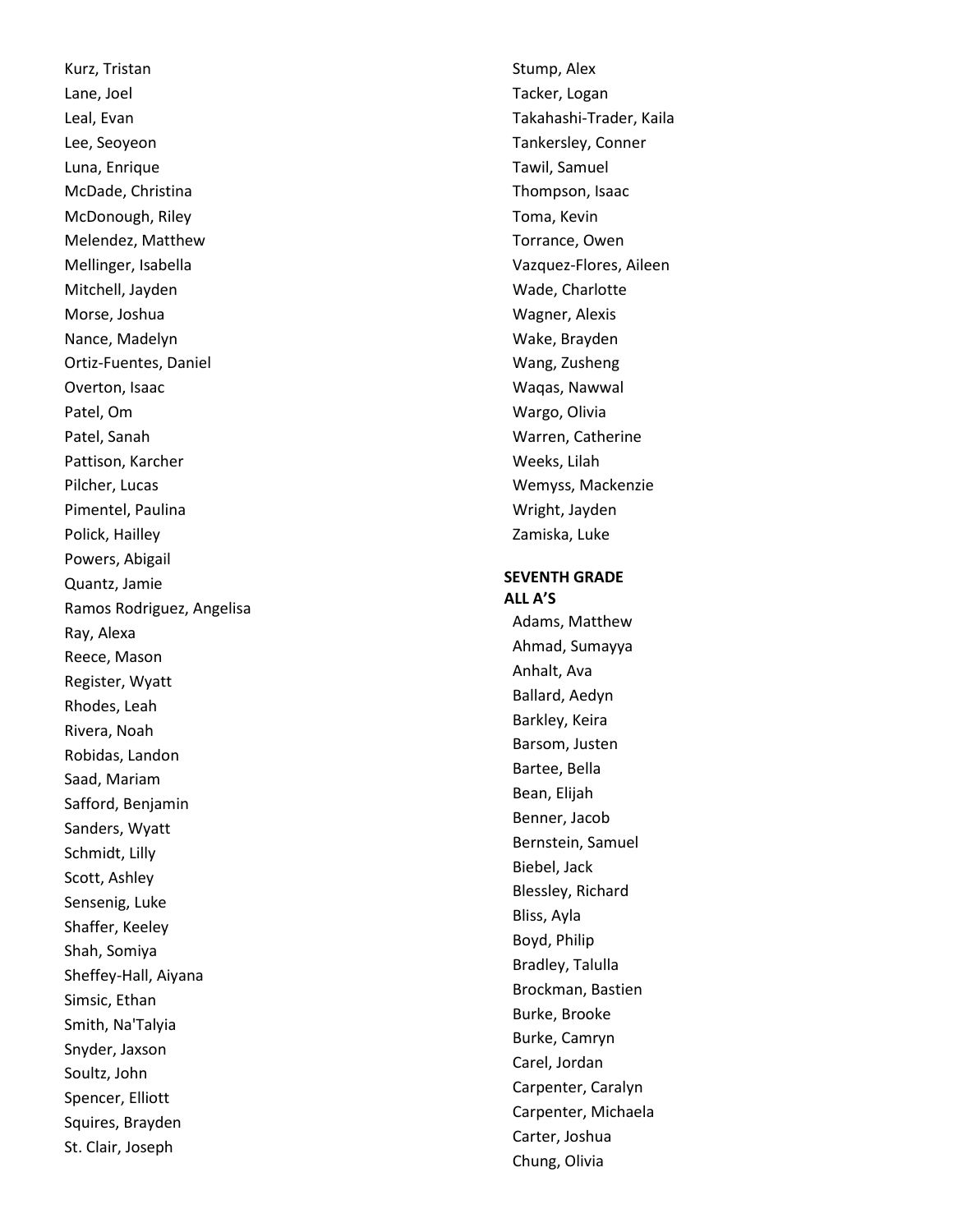Cisek, Brooklynn Dharni, Neel Dong, Oscar Dover, Melissa Dunster, Nathaniel Eckert, Corbin Erickson, Audrey Forrest, Peyton Fox, Hunter Frederick, Gannon Freeman, Seth Gangadeen, Makai Gonzalez, Shelby Gragg, Kayden Gray, Chloe Gray, Peyton Harry, Samantha Henderson, Samuel Hernandez -Lopez, Soleda Hiramoto, Sara Howell, Keagan Hutchison, Ruth Isaac, Lucia James, Audrey Johnson, Alyssa Kegley, Cody King, Dynasty Koehne, Dominic Kuehni, Caden Kuma, Benchipro LaFlamme, Zoe Lam, Molly Lamson, Violet Large, Eli Li, Michelle Lombardo, Erica Long, Michael Maddock, Tyler Maestre, Vincent Martin, Brylie Mason, Grace McAvoy, Aaron McClure, Brilee McIlvried, Skylar McIntyre, Benjamin

Means, Lily Meggs, Jack Merfake, Adoniah Mesan, Sejla Morgan, Benjamin Morgan, Henry Murdock, Wyatt Orem, Everett Ornelas, Marcos Perez, Victoria Pham, Jet Rabideau, Zoe Rathore, Aditi Rauch, Adeline Raza, Rehan Realina, Faye -Dominique Robinson, Christopher Robinson, Landon Roe, Arthur Roesch, Dodge Rollan, Kalil Jaeden Rollie -Harvens, Ehren Romberger -Depew, Liam Rosa, Gianni Schornak, Adreanna Sherzay, Mahsa Shurtleff, Matthew Sieg, Rilee Siegel, Graham Sigismondi, Emmee Smith, Jared Spencer, Connor Storch, Grayson Sturdevant, Callie Su, Honglei Sulman, Samma Sumner, Kenzleigh Terry, Jaxon Toma, Stavro Torres Mojer, Daliana Verderber, Natalie Walke, Karagan Walton, Sophia Werkman, Cameron Wilder, Tristan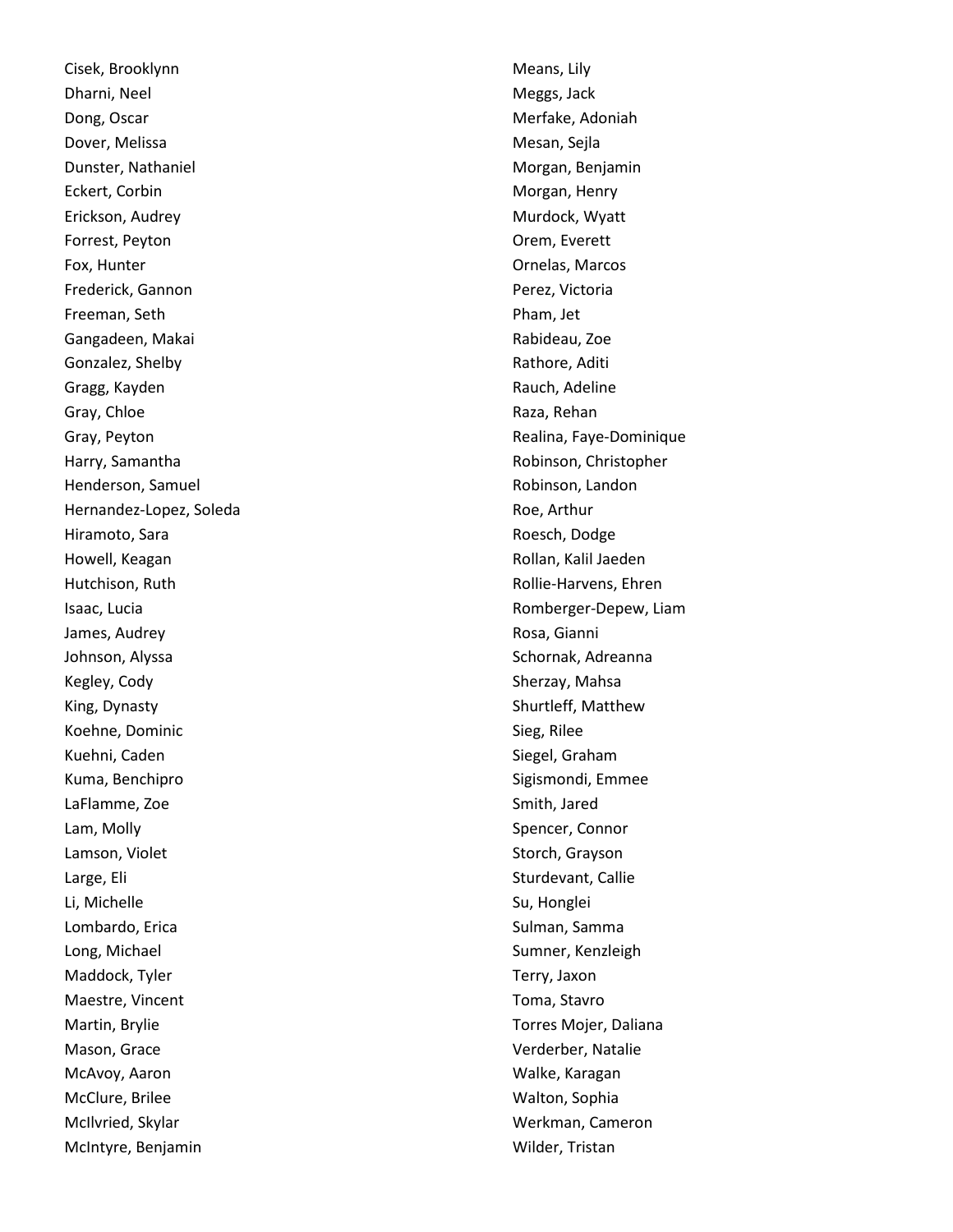### **SEVENTH GRADE A-B**

Abernathy, Evan Ackerman, Elle Anderson, Preston Arzabala, Dalilah Ayala, Denej Bargash, Diacos Bell, Victoriah Burke, Sydney Busonick, Brady Butte, Scott Calhoon, Jaime Callier, Malachi Carrico, Collin Carter, Sean Clark, Colson Cole, Sabrina Dahmen -Huszar, Nicholas Davis, Zander Debaghy, Noah Dorr, Abigail Dwyer, Jaya Dymond, Madelyn Faith, Brinley Fialkowski -Giron, Taylor Flack, Matthew Flaherty, Isabell Ford, Sarah Fortson, Peyton Freeman, Jakayla Garcia, Christian Graham, Madeline Greidanus, Tristan Grubb, Elise Guthinger, Joshua Hairston, Myles Hardy, Asia Haywood, Treavan Heiser, Gwynith Hettche, Kathleen Hill, Blake Houser, Jackson Hulse, Jamie

Ilardi, Grayson Ivanco, Celeste Johnson, Ella Johnson, Josiah Jones, DeAndre Jordan, Kayce Jordan, Tiffany Justinger, Aubrie Langfeld, Jefferson Lashley, Andrew Leard, Joshua LeBeauf, Taylor Lindsay, Alexis Maddalon, Jonathan Monley, Faithalyn Moodie, Logan Mooney, Cortney Morancy, Malik Mostajo, Brody Nichols, Ryan Nichols, Ta'mya Pascual, Rowan Payne, Grayson Peck, Elizabeth Portillo Scarpat, Jangee Ramirez, Gabriel Ramos, Cayden Reandeau, Isabella Reynolds, Noah Rivera, Ella Robertson, Zachary Romeu, Gabriella Rowley, Chloe Ruan, Roselani Saenz, Logan Sauve, Caeley Schreier, Christopher Sears, Brayden Shay, Benjamin Simak, Kory Sims, Wesley Sinclair, Daniel Soendergaard, Louisa Soni, Tanisi Spangler, Brodie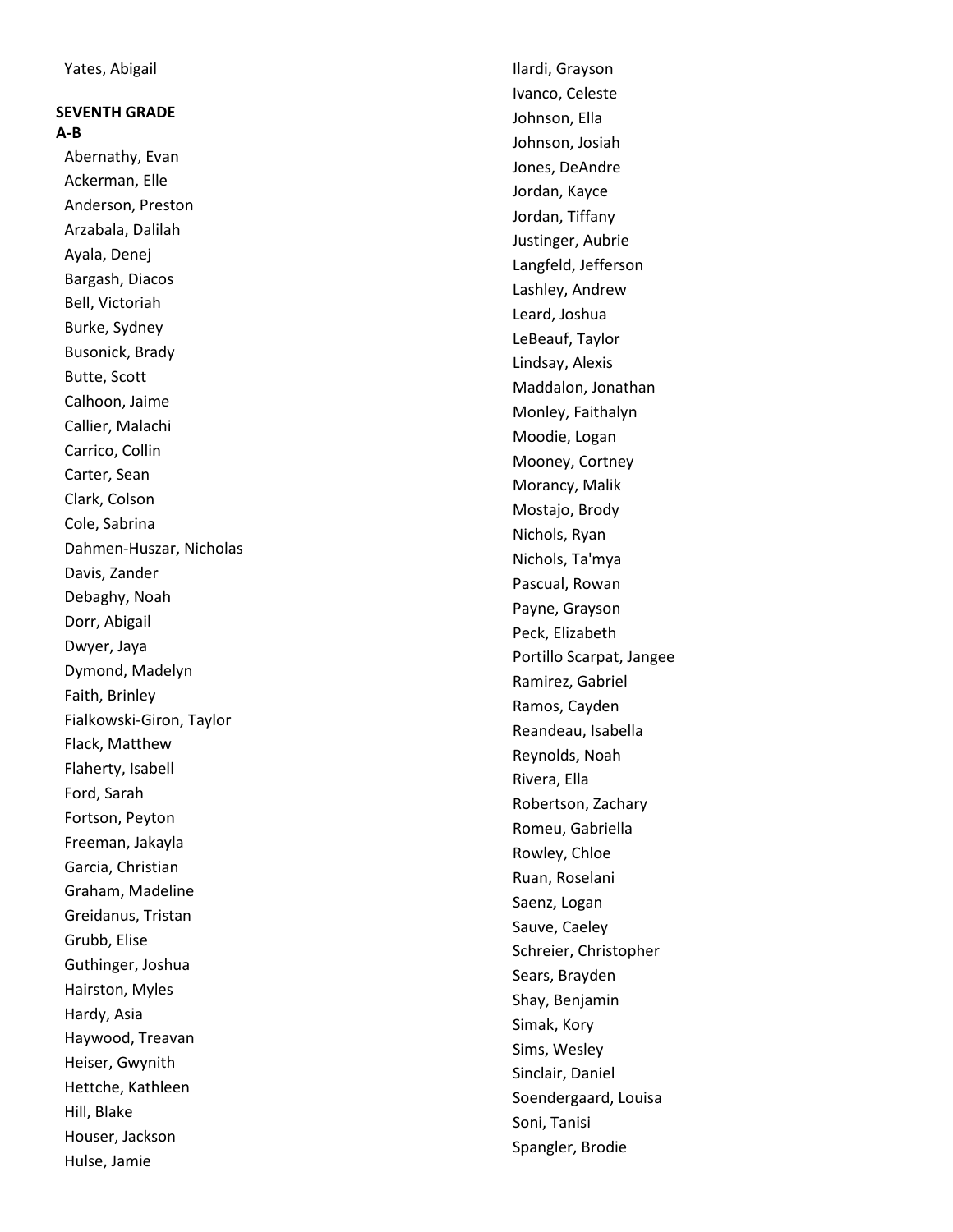Szabo, Ethan Tankersley, Triston Taylor, Michael Thompson, Aundreya Thompson, Julia Torres, Daniel Torry, Camden Travis, Blake Ulisse, Caleb Wanjiru, Aryannah Watson, Abigail Wilson, Kylie Woods, Adrian Wrather, Olivia

## **EIGHTH GRADE ALL A'S**

Abdelmalak, David Accurso, Jayden Agyen -Frempong, Ananda Akguner, Esma Alicea, Brittney Allen, Briana Anderson, Ann Andrews, Aaron Arnold, Paige Asbury, Ainsley Ashe, Gracie Atkins, Haley Ayala -Irizarry, Alondra Babajanov, Doniyor Bagheri, Espn Baroi, Ethan Begor, Lauren Berhe, Hiyab Boland, Carter Bowden, Cullen Brindle, Makayla Brooks, David Burhite, Addison Cao, Brendan Carel, Parker Cho, Clara Christophersen, Noah

Cornett, William Davidson, Alayna Davis, Michaela Doyle, Makayla Eubanks, Brandon Flaherty, Connor Ford, Nyla Fuller, Aniya Gage, Sarah Garcia, Isabella Gaten, Mariana Grieme, Jacob Grogg, Ashlyn Grogg, Kennedy Hall, Lochlan Hargis, Jade Heely, Gretchen Hodges, Marquise Kauffman, Baxter Kaup, Jack Kellogg, Lilyan Kennedy -Lorimer, Seth Kupinski, Ashley Likavec, Maliah Mabalot, Lyndon Manaloto, Naethan Mapp, Rufus Martin, Matthew Michael, Katherine Moefaauo, Jaida Moore, Vivian Myers, Ella Nieman, Daniel Nordin, Caleigh Numanovic, Adis Ogilvy, Adelaide Oliver, Stephen O'Neal, Grace Parlett, Kendall Parlett, Kennedy Patel, Rudra Pathak, Prithvi Payne, Hayden Peske, Andrew Phillips, Luke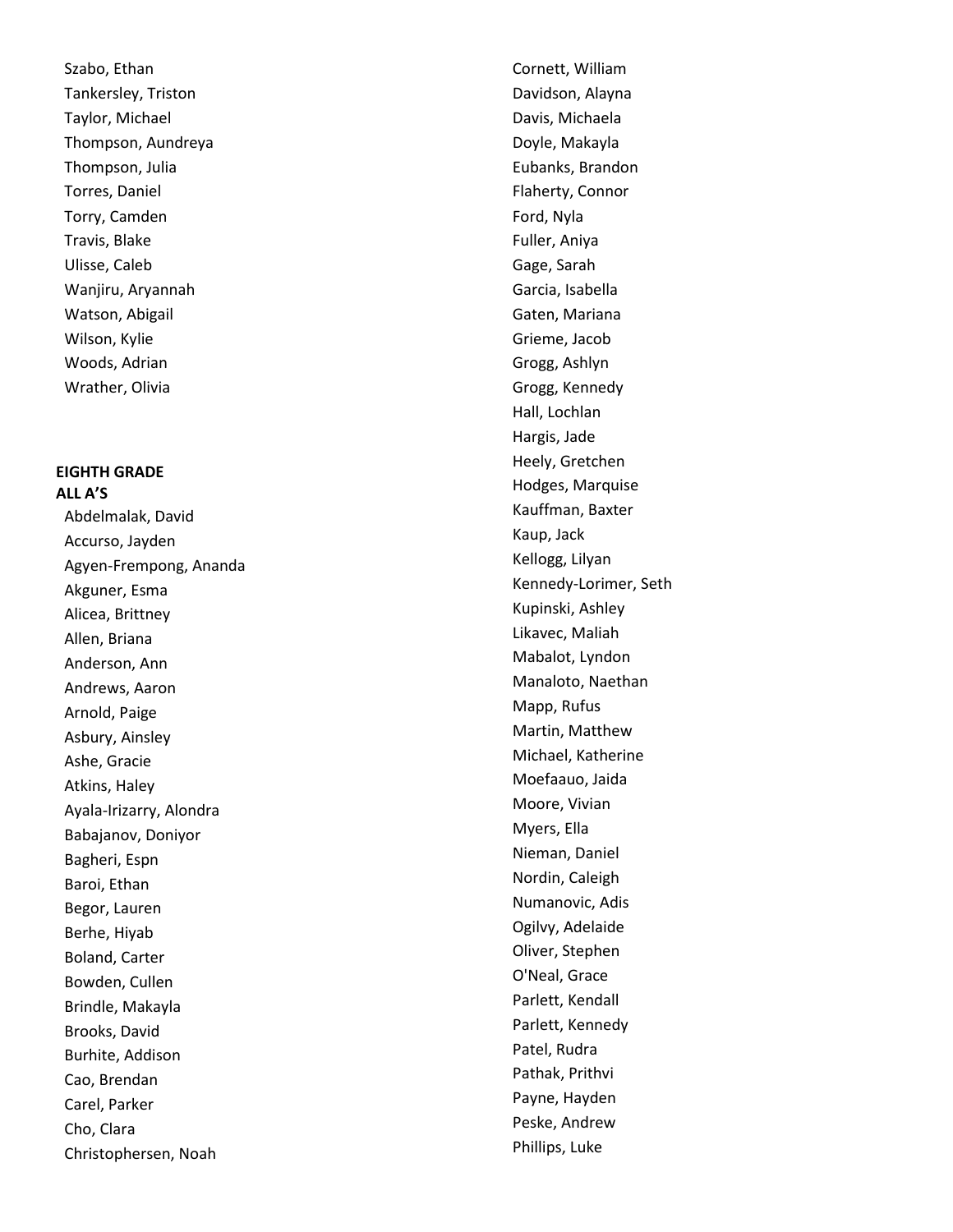Raizada, Arushi Ramberan, Dylan Reeves, Carson Rice, Landin Roberts, James Robinson, Lola Rounsaville, Azalea Schnakenberg, Eli Seal, Dawn Shah, Sneha Shandor, Victor Sherwin, Sophie Sheth, Shriddhi Short, Peyton Smerlis, Alexis Starykova, Yelyzaveta Staul, Emily Surapuraju, Mahish Varma Suttle, Brooke Sweet, Brendan Takahashi -Trader, Kira Thomas, Malachi Thompson, Ethan Tiwari, Jatin Turner, Mackenzie Ulisse, Aubrey Valasundar, Sandeep Vance, Lauren Way, Megan Webb, Abigail Weisiger, Jon Wick, Connor Williams, River Winstead, Charles Woods, Aniya Wornom, Joshua Zhu, Eddie

## **EIGHTH GRADE A-B**

Ashton, Josiah Bahr, Caroline Baptiste, Jordan Bargash, Yad Barton, Audrey Bassett, Christopher Bates, Torai Blount, Isaiah Boudreaux, Henry Boyd, Benjamin Boyd, Madilyn Brown, Kingston Brown, Noah Bryant, Quintin Burton, Ethan Castonguay, Keira Chandler, Marian Choi, Minwoo Coleman, Kaleb Curry, Jayden Dannheim, Elizabeth Diehl, Sara Drevyanko, Olivia Drummond, Eddie Dwyer, Nikhil Eacho, Lilly Eckert, Jordan Elamin, Reem Ellsworth, Wylie Fortson, Nathan Francisco, Madden Rai Gomola, Leilani Goodliff, Sarah Graham, Sadie Green, Christopher Green, Falcon Green, Preston Hadley, Chase Hall, Makenzie Hardison, Tristan Hayes, Jaylen Hess, Lily Hilliker, Katherine Hiramoto, Risa Hood, Sayde Houseknecht, Jack Huggins, Alayha Hunt, Ayden Hunt, Juliana Johnson, Marley Karcher, Ella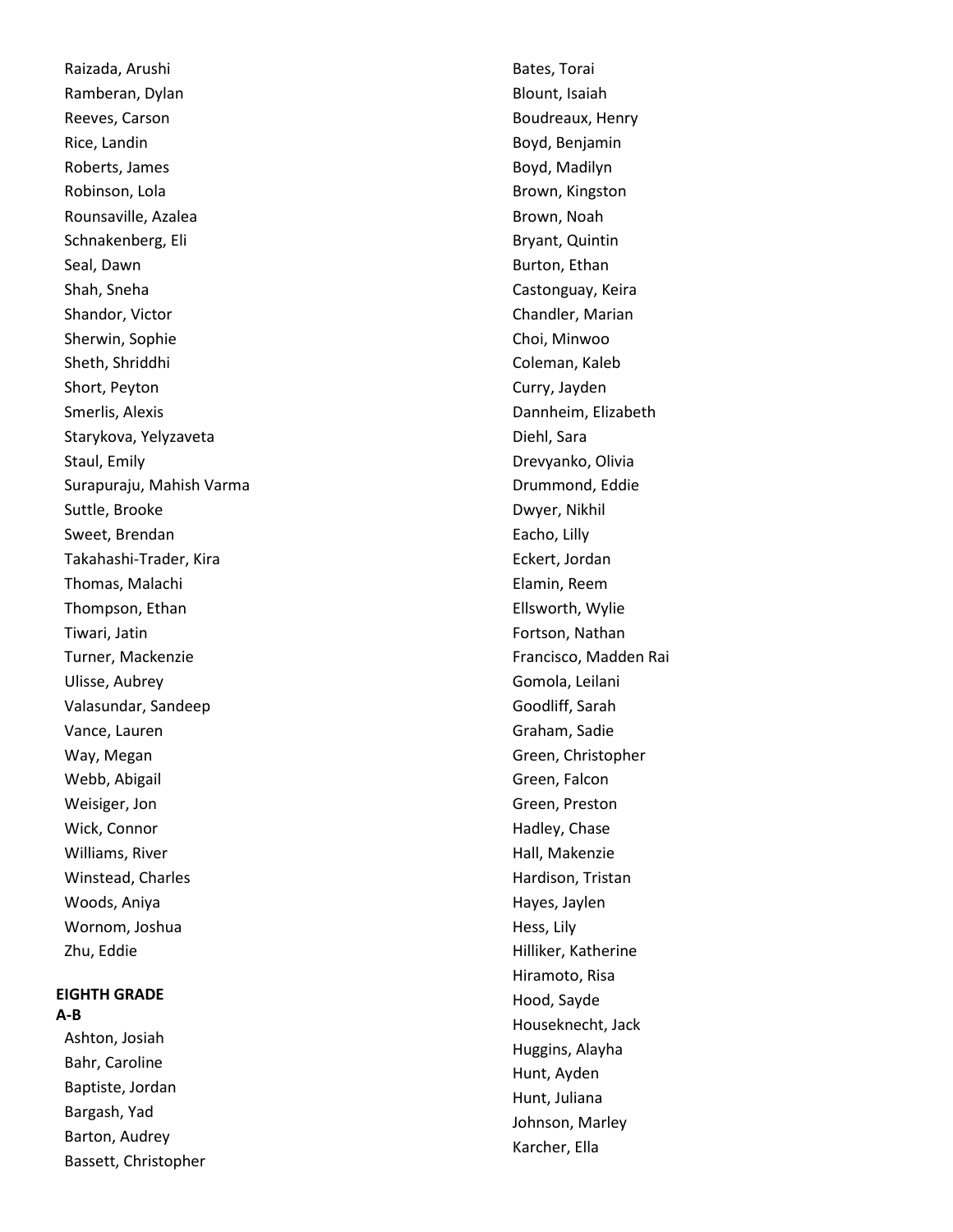Keen, Zoe Keesee, Christian Kim, Melody Krylach, Vadym Large, Leigha Linthicum, Emilie Lockwood, Brady Loftus, Aidan Lownik, Garrett Lozano, Alonzo Maddox, Ryan Maloof, Paul McDonald, Dawson McPhee, Zachary Meidinger, Tia Mellinger, Nicole Messer, Isaac Mohammed, Omar Mortenson, Tristan Mueller, James Mullins, Eli Murillo, Kayleigh Nelson, Amahd Ortiz -Fuentes, Jose' Pappas, Noah Park, Jaenny Pearsall, Samantha Pixler, Audrey Powers, Andrew Pratt, Madilyn Richmond, Aaden

### **YORKTOWN MIDDLE SCHOOL**

## **SIXTH GRADE**

**ALL A'S** Abernathy, Nicolas Allsbrook, Alexis Atlee, Isabel Balest, Megan Beales, Carissa Bombaro, Brayden Burke, Maya Carr, Ryan Douglas, Kendall

Rodriguez, Chloe Ross, Charles Salter, Onavay Scott, Amber Siegel, Jacob Siegel, Parker Sigler, Alexander Skarosi, Hannah Slaton, Mason Slavik, Alexander Smith, Aden Smith, McKenzie Smoot, Courtney Squillace, Thomas Stanley, Kendra Stokes, Hunter Stokes, Kaleigh Ta'len, Erick Tarr, Aidan Tartaglia, Madison Taylor, Serenity Tepper, Haley Tully, Charles Tutskey, Natalie Vasconcelos, Hanna Weaver, Cole Weiser, Haley Wireman, Carly Wray, Cameron Wright, Adam

Duckworth, Kailey Gurganus, Jonah Helmick, Claire Long, Katherine Millard, James Moseley, Grace Nemec, Jake Reese, Kendyl Schmidt, Payton Shalz, Gracie Varva, Christopher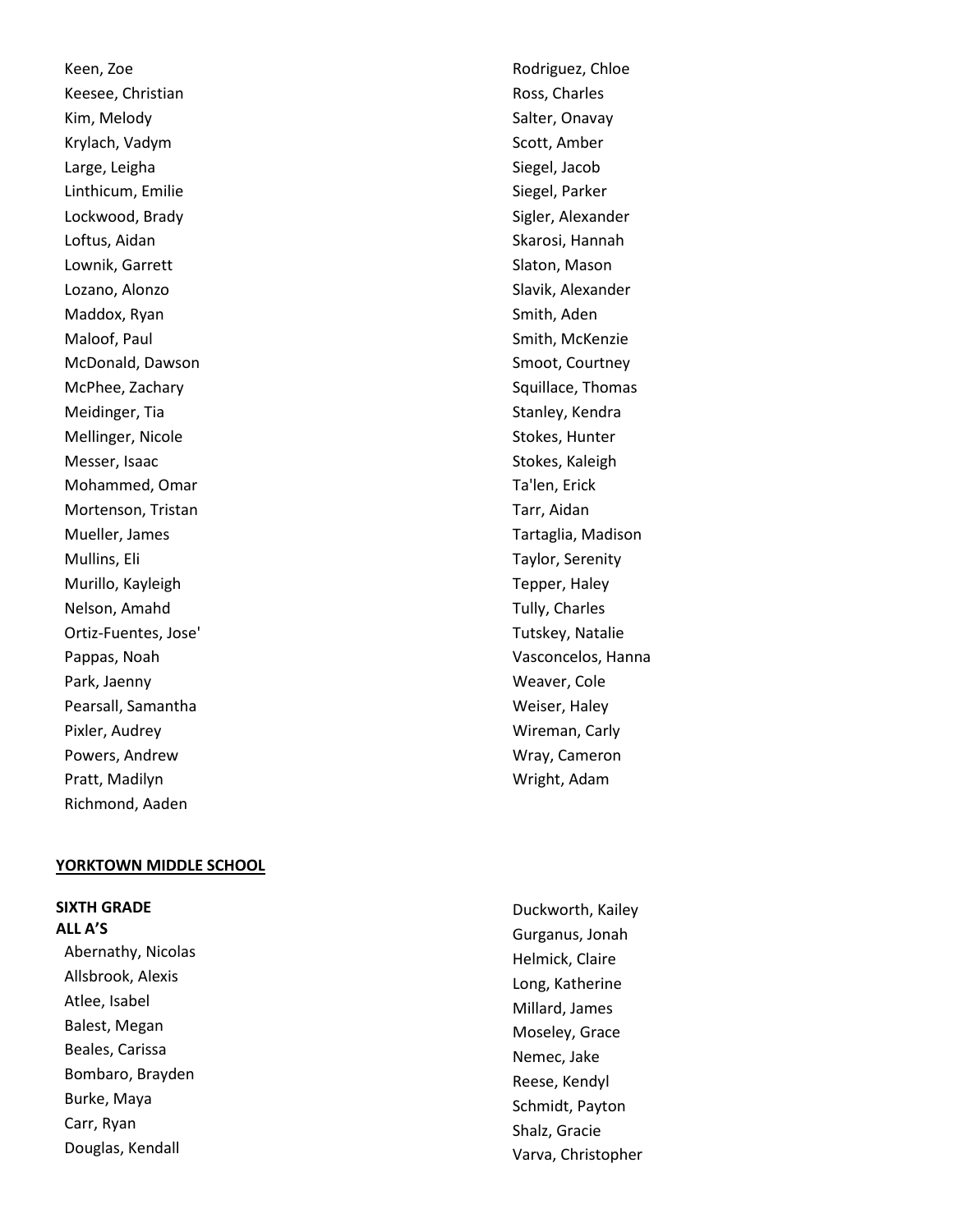Weaver, Julie Woodard, Messiah

# **SIXTH GRADE A-B**

Agbonson, Joshua Almond, Brianna Amin, Trisha Azaltovic, Dylan Bagalawis, Gabriel Banwart, Andrew Bayne, Olivia Bell, Jadon Benggio, Makaila Berube, Justin Bias, Evan Caccavale, Parker Carroll, Abby Chubrick, Elizabeth Compton, Tyler Crandall, Trystynn Cross, Skylr Czapla, Connor Delgado, David Eacho, Madilynn Eadie, Braiden Eifes, Tristan Espinal, Jasmine Estes, Charles Failing, Trevor Ferguson, Evan Fernandez, Noel Fonville, Hayden Foust, Aurora Freeman, Arianna Gingerich, Ian Goodnite, Gavin Gucanac, Julian Hagerty, Kylee Harris, Dayton Hensley, Bryce Heron, Arianna Hosmer, Makenna Hunter, Leah Irwin, Brayden Jones, Kyran

Lavendier, Keiko Leach, Cooper Lewis, Alan Manese, Mckenzie McCabe, Benjamin Metz, Joshua Moen, Adrian Mulligan, Michaela Neice, Caroline Noble, Radharanni Plue, Raymond Prosser, Lilly Robertson, Joshua Robinson, Jaliyah Rose, Owen Sanders, Jeremiah Seiter, Andrew Shaw, Katelyn Sierra, Anthony Staples, Wyatt Stevens, Blake Swiggett, Amara Thomas, Dylan Tingen, Bailey Weaver, Ethan Wedding, Bryce Weeks, Gabriel Yang, Coco

### **SEVENTH GRADE ALL A'S**

Adcock, Makayla Baryctska, Yana Bates, David Baysden, Ethan Buckwalter, Allison Burris, Carson Byrum, Addison Cardona, Zoe Collier, Cayden Colon, Alena Corbett, Rachel Eason, Shelby Evans, Landon Gregory, Autumn Gross, Lucy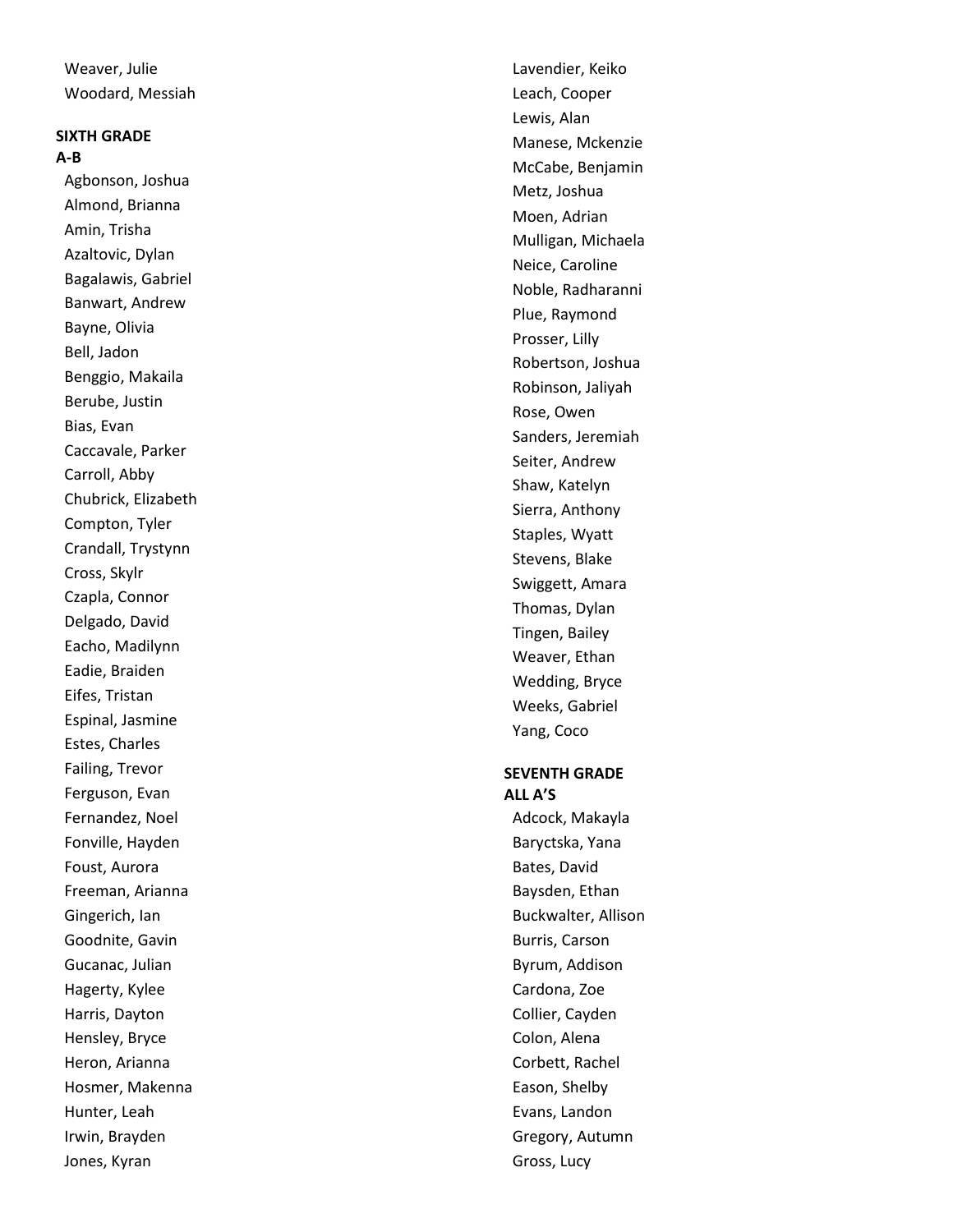Heaton, Axle Hughes, Summer Jones, Glenn Kumassah, Samuella Lane, Aidan Magruder, Erin Martin, Ethan Martinez, Christian McLaughlin, Philip Morgan, Audrie Mudry, Rachel Rausch, Connor Robertson, Aydin Sanborn, Sebastian Taylor, Destiny Thomas, Ella Thurman, Ella Tompkins, Dylan Tornatore, Jackson Valentine, Hunter Vasquez, Maximilian Veitz, Alexander Yu, Katie

## **SEVENTH GRADE A-B**

Amin, Jaya Anderson, Alaina Barton, Alexander Baskett, Jackson Beales, Owen Beil, Jax Bonnie, Persayes Bridgman, Tyler Crocheron, Azzire Cronin, Haili Crotty, Jayden Custis, Anthony Davis, A'neiceia Deynes, Daniel Dodge, Tyler Duckett, Kahmya Fowler, Jude Gonzalez, Karla Hall, Oliver Hamm, Lillian

Harris, Jackson Harris, John Harris, Kristen Hensley, Peyton Hoover, Taelyn Jacobs, Bethany Jasarevic, Mehemed Johnson, Gabriella Kelly, Grayson Kirby, Holly Lagos, Ricardo Le, Makayla Letholt, Blake Lewis, Jezelle Limuel, Joshua Link, Lila Linville, Aidan Manning, Jack McCay, London Metcalf, Bradley Mitchell, Natalie Morales, Elias Owenby, Benjamin Parkening, Sydney Petrie, Evan Roosien, Mason Royal, Layla Samson, Logan Scheid, Penny Smith, Jordan Smith, Kirsten Sobczak -Mussenden, Kennidee Sok, Sophia Teague, J'shon Thomas, Adarah Tucker, Evan Turkovich, Preston Wallace, Bryce Ward, Tyrence Zadel, Jay

# **EIGHTH GRADE ALL A'S** Alsaidi, Karim

Anderson, Alexis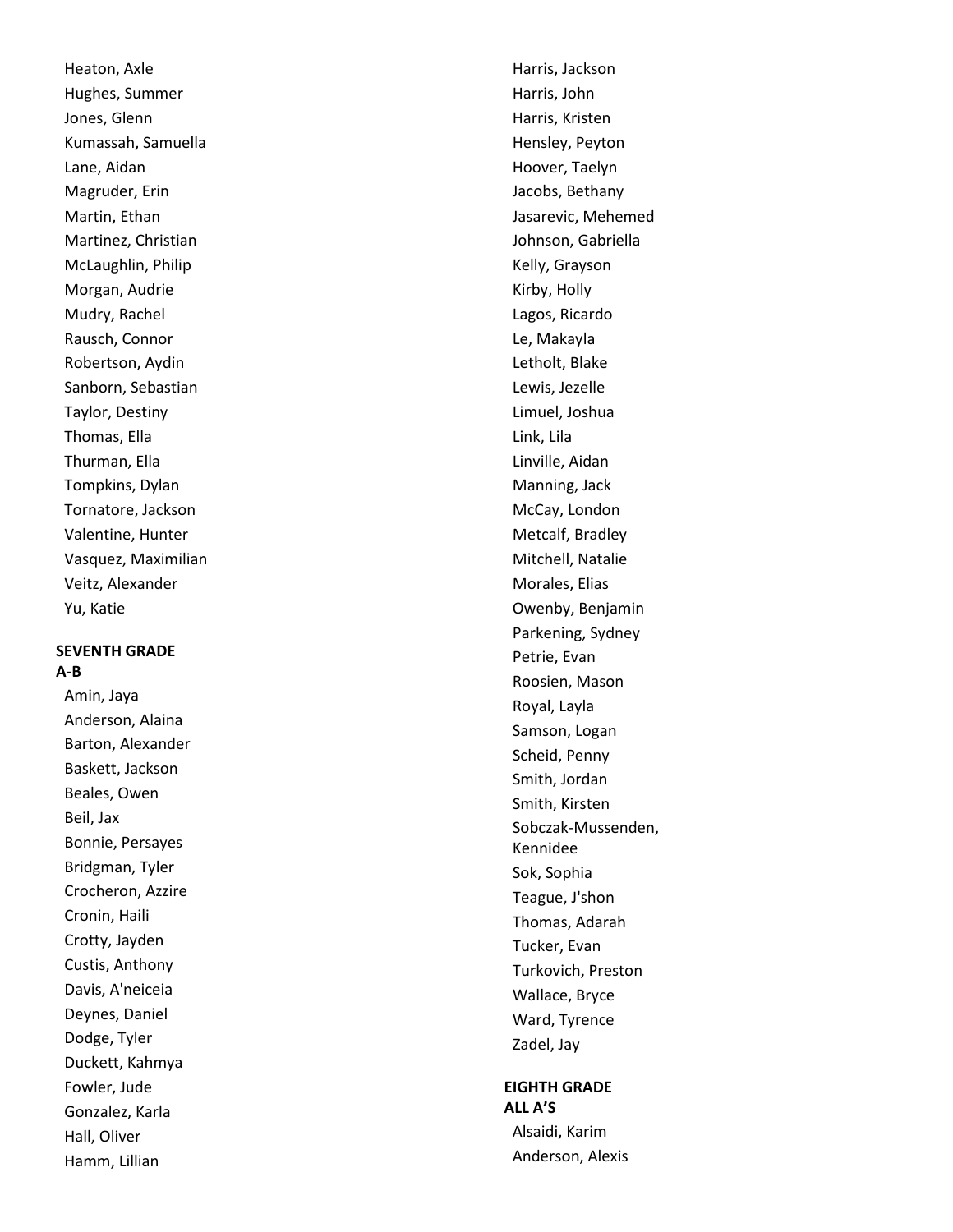Balch, Matthew Bavuso, Connor Bayne, Caroline Bell, Lily Carr, Ricky Centimole, Noah Claypool, Chevelle Cooper, Carly Corbett, Jacob Cronin, Zacharieth Cullison, Luke Driscoll, Brooklynn Estevez, Lucia Farnum, Jaelyn Garibay, Mekhi Gillette, Katherine Grimm, Benjamin Gutierrez -Swank, Isabel Harold, Kamari Harsey, Madison Hogan, Cait Hunter, Camryn Jon, Brian Kessler, Ashton Koogler, Lena Latson, Mylani Lightner, Gavin Lindquist, Emma Lindquist, Ethan Montanaro, Dominic Morehouse, Grace Moss, Natalie Nemec, Johnathan Oakley, Madalynn Opper, Kaylen Paciencia, Riley Patel, Sheena Payne, Michael Rimel, Devin Robles, Bethany Smelser, Marcus Smith, Kaitlyn Sprague, Alexis Taber, Dylan Taylor, Arden

Teller -Hollingsworth, Lily Thomas, William Villanueva, Elisabeth Vyas, Amrit Ward, Benjamin Weaver, Ryan West, Gavin Worley, Cecilia Wright, Cristian **EIGHTH GRADE A-B** Abaroa -Micket, Antony Ahrens, Jayden Alexander, Kymani Allen, Desmond Bates, Henry Batterton, Erin Bayze, Sierra Bennett, Haley Berube, Ryan Blake, Cody Bradley, Aubrie Brown, Trinity Burke, Evan Caldwell, Ella Clapper, Campbell Clark, Justin Cobbs, Makayla Compton, Grayson Creech, Camoren Cunningham, Talea Duncan, Evan Dye, Joseph Evans, Trevor Farris, Madison Ferrell, Carter Ficklen, Braxton Finch, Michael Forrest, David Fugate, Aaron Gantan, Elijah Ghanem, Romey Harlan, Maura Harmon, Jack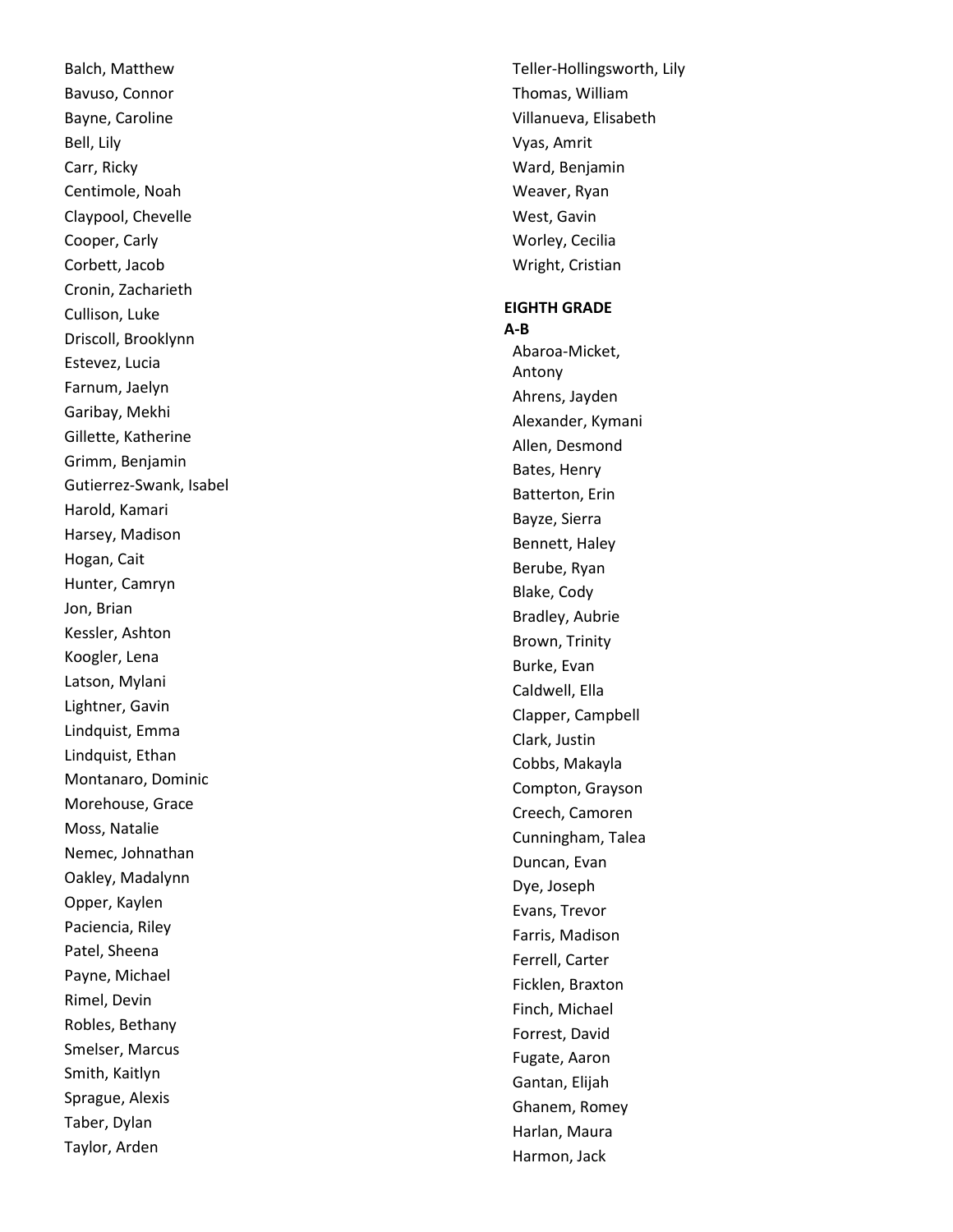Hartwell, Kimora Hawkins, Jalen Hayles, Andrew Higdon, Austyn Hilder, Aysia Hill, Jacob Hower, Robert Huang, Chloe Jordan, Sydney Keener, Lela King, Drake Lemonds, Christopher Loomis, Alexander Lucas, William Lynn, Jason Manuel, Lilly Matthews, Eden Montalvo, Mya Moultrie, Isaiah Muhammad, Nyla Nawrocki, Olivia Olsavicky, Seth Pennington, Mekhi Pinckney, Jacob Pope, Gavin

#### **BRUTON HIGH SCHOOL**

**NINTH GRADE HIGHEST HONORS**  Anderson, Gabriella Armstead, Shaun Beaver, Caleb Campbell, Brody Canela, Isaac Cepeda, David Check, Isabella Cicero, Alicia Cothran, Brennen Crow, Daniel Downey, Joseph Eley, Keyania

Read, Dylan Reynolds, Zackary Ross, Alayna Russell, Noah Segovia, Isabella Shaltayeva, Victoria Shelton, Brenna Smith, Mallorie Smith, Vivian Sowers, Gabriel Strouse, Irelyn Sypolt, Cheyanne Thompson, Shelby Towne, Caleb Trumble, Anastasia Tschida, Sophia Turner, Logan Turner, London Tuzel, Eva Vargas, Braden Ward, Carter Washington, Kenlee Weber, Stephanie Wilson, Jacob Woodfield, Ryker

Evans, Jackson Faw, Jolie Freeman, Brandon Gallegos, Josiah Gibbons, Marissa Gray, Micaiah Guerreiro, Nathan Harris, Ansley Hart, Rachel Hodges, Jackson Kirk, Caleb Kline, Jacob Krauz, Summer Latimer, Erika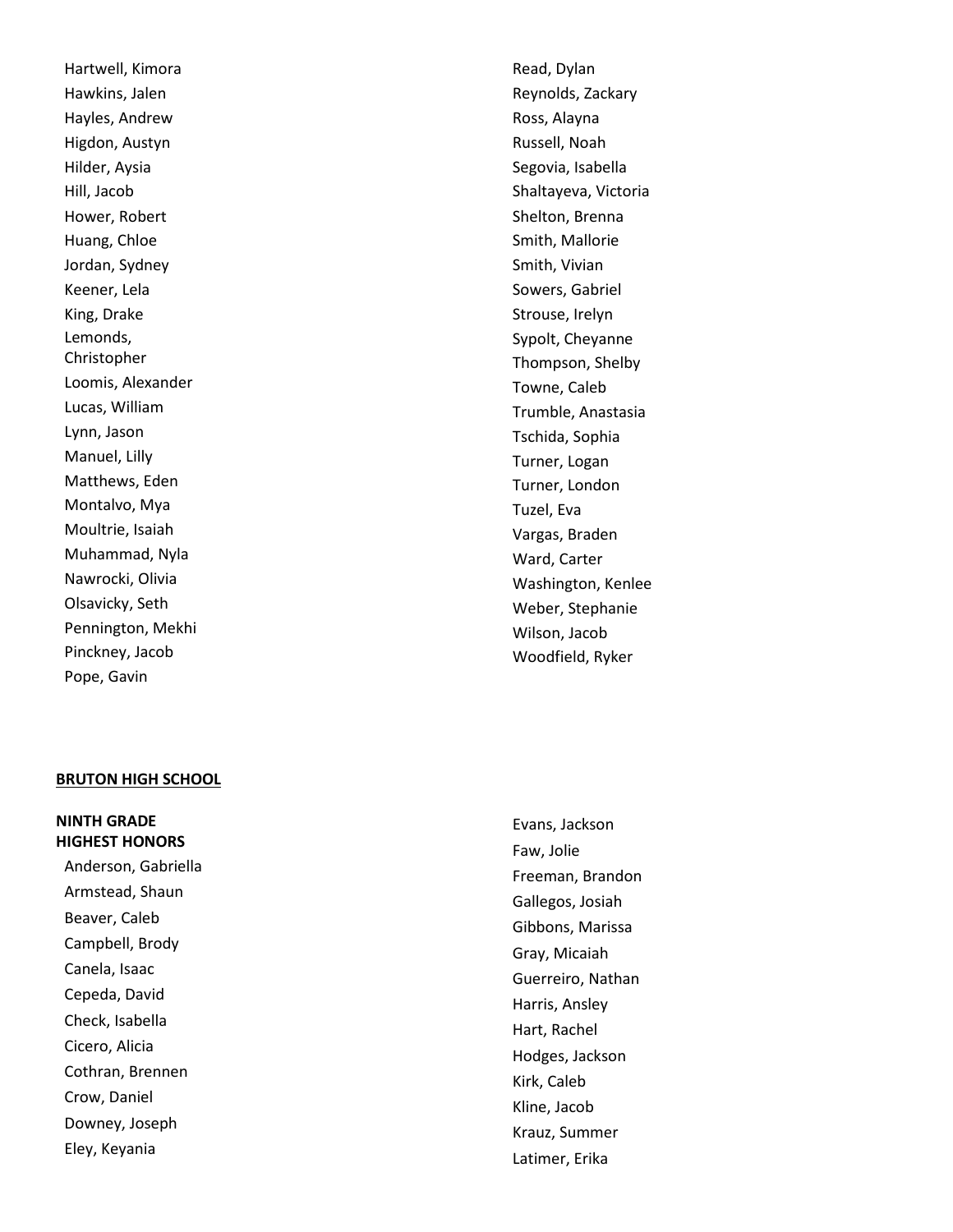Le, Samuel Leyva, Sofia Matibini, Simphiwe Moran, Wendy Olson, Leilynd Osomoe, Evelyn Overton, Caroline Parks, Tyler Roberts, Sarah Seitz, Ava Sellars, Aiden Smetana, Olexa Stockburger, Elizabeth Thomason, Chase Truckenbrod, Sophia Turner, Alyssa Underwood, Jordan Wilkins, Cora Wolfe, Elizabeth Wood, Alexander

## **NINTH GRADE HONORS**

Aly, Ayah Artz, Madisyn Babcock, Aiden Bowerman, Landon Brown, Seth Byrd, David Capone, Sean Carrasquillo, Raquel Carreon, Allysandra Cisneros, Jennifer Crum, Matthew Dereix, Ryan Diem, Christopher Edmonds, Ella Faw, Mina Gardin, Kai Gesler, Mia Hall, Cassie Hamilton, Nickolas Hammarsten, Riyah Hazelwood, Ryan

Henry, Caleb Hunter, Nadezhda Jones, Kaniya Jordan, Olivia Kennerson, Rani Lankford, Da'Vayjah Lewis, Dakota Lowrey, Caydon Lowrey, Dylan Marcinek, Quinn Mashburn, Bryant McCaleb, Vincent McLain, Chloe Miller, Calvin Mutter, Paul Odroneic, Dominic Pollock, Tyler Pottinger, Samarah Schell, Carsyn Shorts -Banks, Romeo Stockburger, Isaac Tyler, Malakai Washington, Ciana Williams, Charles Yates, Ty Zeledon Salazar, Kevin Robinson, Eva

## **TENTH GRADE HIGHEST HONORS**

Abbott, Katelyn Aly, Hannah Askew, Kyndal Dang, Ryan Espinosa -Linares, Priscilla Felsman, Nicholas Fitzpatrick, Helen French, Grace Goins, Erik Goodwin, Annabelle Harmon, Trinity Harned, Rachel Heberlein, Daniel Hickey, Allison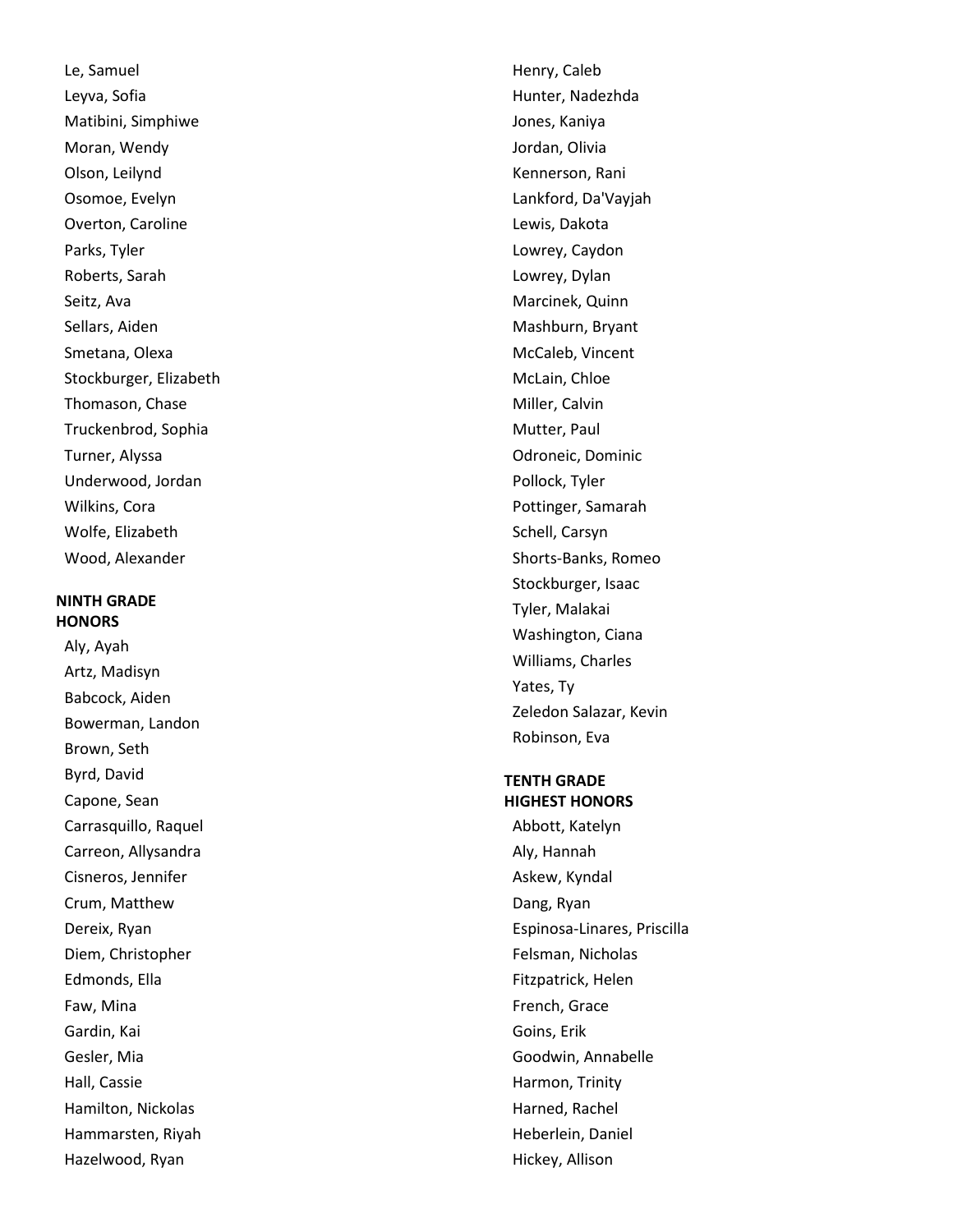Jeter, Lillianna Johnson, Aiyhan Jones, Miya Kaleshefski, Martha Mary Keith, Kyleigh Lake, Charlotte Lee, Abigail Lienard, Anabelle Medina, Ziana Merritt, Maureen Millner, Aliyah Peterson, Jade Pimentel, Ariana Postiglione, Naomi Potter, Leyna Powell, Ethan Reyburn, Jacqueline Rizk, Mina Robinson, Emmet Santiago, Lana Sarki, Kaamil Scheurmier, Alisha Senor, Sarah Shar, Lau Shriner, Thomas Snyder, Brady Strain, Leon Townsend, Gabriella Tran, Jenny Trojak, Miranda Underwood, Jayla Walters, Adam Wilson, Trent Young, Alyse Waggoner, Maximillian

# **TENTH GRADE HONORS**

Barnett, Shirkiah Call, Brady Chestnut, Matthew Claud, Thomas Dearry, Ariana Ellis, Myles

Francis, Dunlen Guyton, Matthew Harvey, Jada Haslacker, Kaylan Hassan, Veronica Hoang, Tyler Hodges, Noah Howard, Amaya Ignacio, Elijah Jackson, Liberty Keith, Owen Ketchum, Lauren Kissoon, Alecia Lawson, Collin Linares-Alfaro, Kacey Marcuson, David Marsh, Jordon McLain, Catherine Naisher, Nolina Olinger, Dylan Owens, Sienna Owle, Ethan Parks, Hayden Price, Jah'ziah Prinz, Emma Privigyi, Jaden Randall, Quinlan Sakimura, Ava Smith, Samantha Staggs, Liana Stark, Owen Stewart, James Wilson, Mark Zamudio Centeno, Juan Zimmerman, Caleb

# **ELEVENTH GRADE HIGHEST HONORS**

Barkley, Kolbi Cadwell, Jane Check, Chloe Crewe, Lauren Dizon, Jacob Nathaniel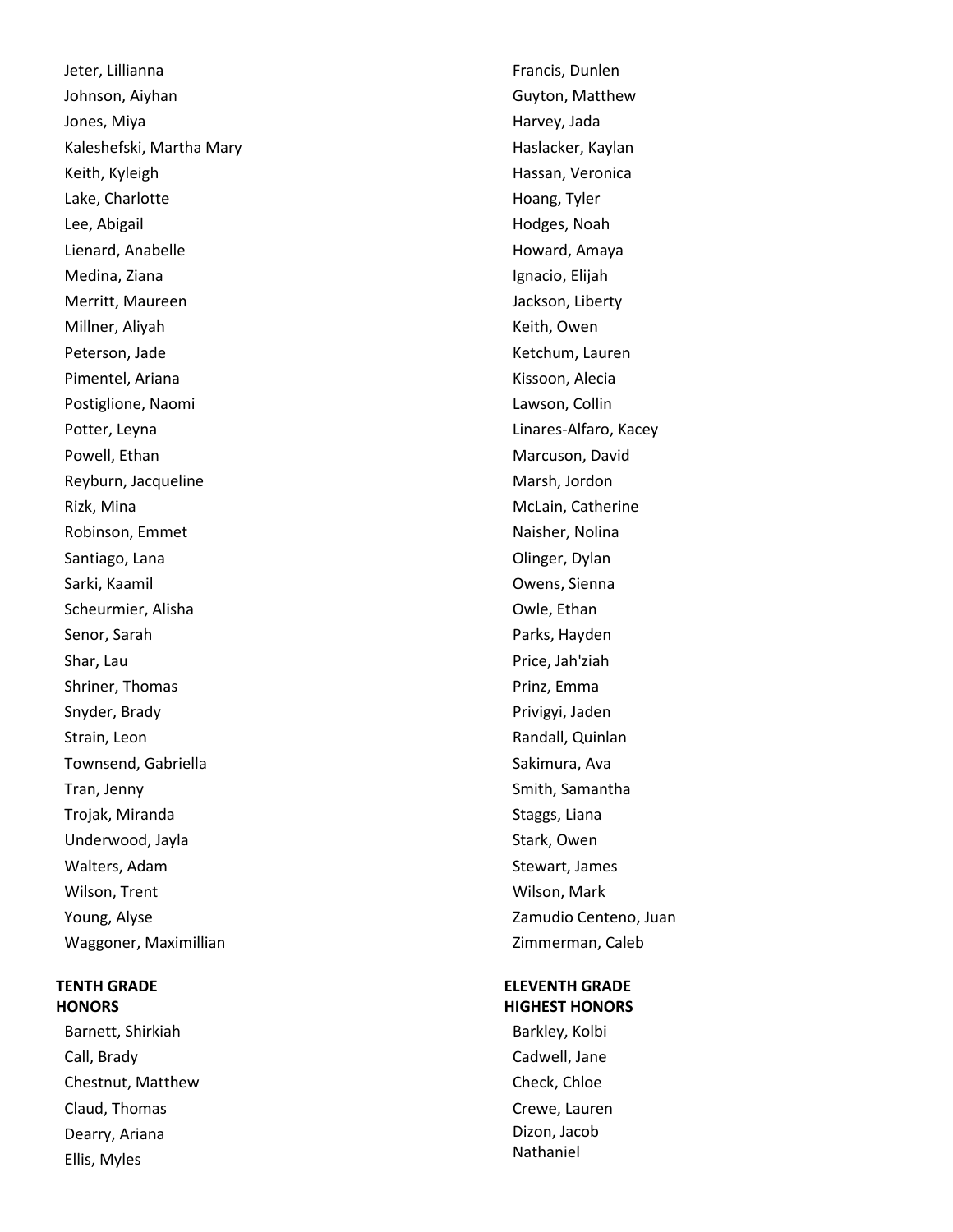Evans, Jacob Fishe, Quinn Furgurson, Hannah Garcia, Amelia Givens, India Gonzales, Mariah Graves, Myia Ho, Khang Law, Caleb Li, Anson Li, Jia Ying Lienard, Thomas Linares, Sharon Martin, Sean Mason, Madeleine Miller, Adeline Mitchell, Sarah Moore, Ayanna Newman, Jackson Offenbacher, Hayden Owens, Amber Pardee, Lauryn Pattisall, Jackson Pelacci, Marta Pellei, Alyson Perrin, Drake Peters, Megan Roberts, Abigail Rooney, Adriana Schweitzer, Leah Seraydarian, Kaiah Shrieves, Julia Smith, Vanae Tassara, Emily Tomeh, Leticia Tomlinson, Noah Turner, Brandon Vandergriff, Jabari Vu, Rebecca Wildemann, Carolina Wilson, Mackynzie Wincheski, Louis Zickel, Peter

# **ELEVENTH GRADE HONORS**

Anderson, Dakota Anderson, Isaiah Bailey, Jefferson Banks -Harrold, D'Airah Califano, Anthony Carrasquillo, Isabella Compton, David Conley, Sanai Cooper, Jayden Cooper, Ryan Corbin, William Dionisio, Brayden Figueroa, Roman Gesler, Naomi Griffin, Nishelle Hardin, Sarah Hayes, Mia Henry, Essence Jimmison, Andrea Jordan -Hall, Raniyah Marotta, Vincent Mayer, Addison McCaleb, Amaya McKinney, Nyonna McLean, Amare Mendoza -Colon, Kamila Millard, Gabriel Moskal, Annabelle Padilla, Jazmin Posey, Jalen Richardson, Kathleen Rowland, Sarah Selby, Josiah Smith, Trinity Sowers, Trevor Truckenbrod, Abbey Turner, Abigail Ward, Kevin Wiggins, Alayna Wightman, Kendal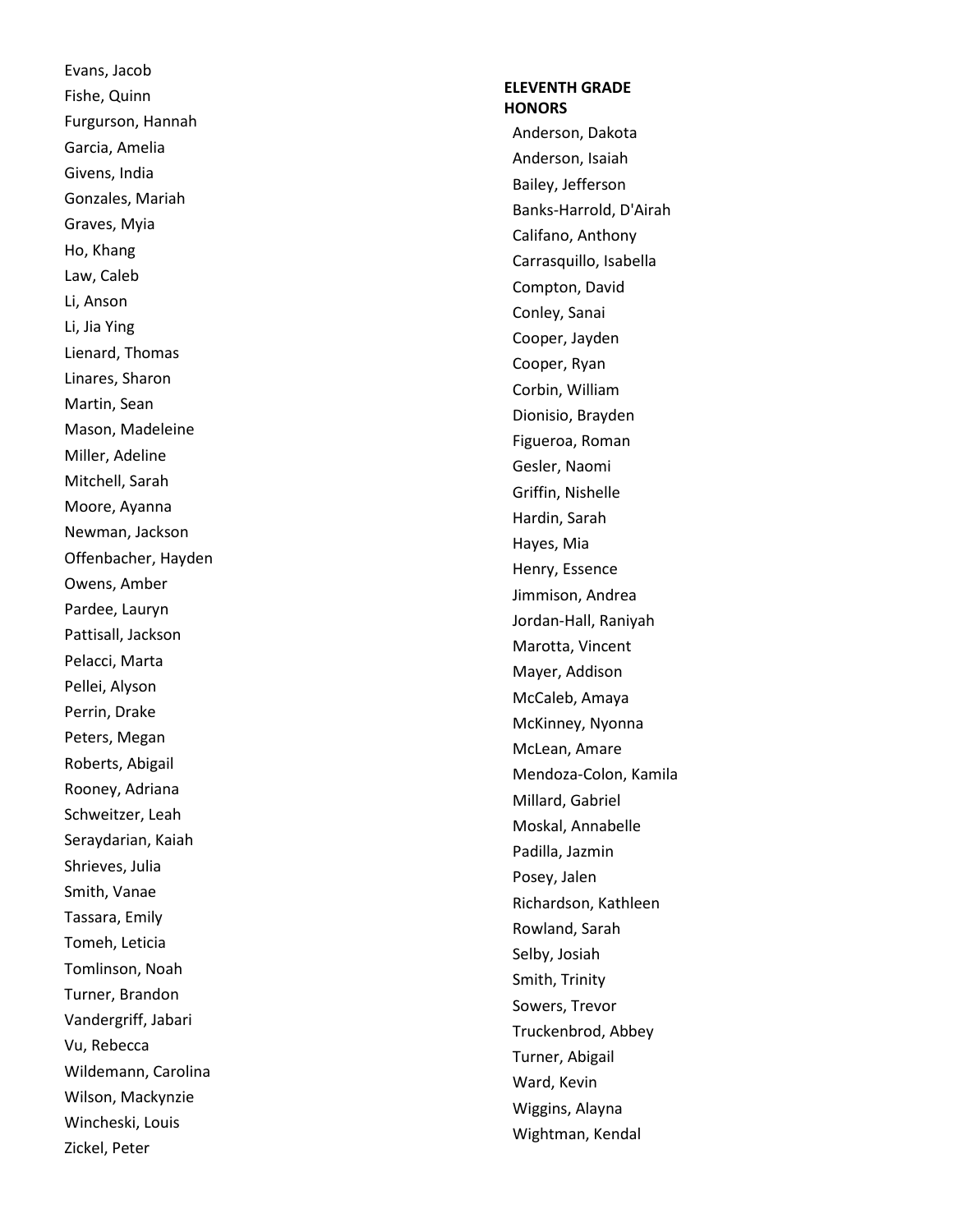# **TWELFTH GRADE HIGHEST HONORS**

Abdulmelik, Bedria Anderson, Chloe Arbelli -Smith, Angelina Bady, Morgan Bennett, Isaiah Burton, Angel Chestnut, William Cole, Shenan Colocho -Martinez, Rosa Coykendall, Braden Currid, Caleb Dang, Peter Darnell, DaNaiyah Desormeaux, Dartagnan Emery, Robyn Figueroa, Mia Fowler, Betyna Freeman, Jadyn Gaines, Jason Heberlein, Katie Hindman, Miriam Indovina, Dominic Koak, Lucy Lacomb, Kaylee Lipinski, Jake Lohr, Faith Lucas, Katherine Marcuson, Scott Martin, Janay Mutter, Karah Naisher, Bianca Obin, Devany Obin, Spencer Overton, Peter Pellei, Emilee Randall, Amari Reyburn, Jacob Richardson, Logan Rizk, Jumana

Sirois, Samantha Snyder, Gabriel Wells, Cameron Yates, Madelina Delcambre, Dmitri DeWitt, Esther Hermann, Alexander McBurnette, Camryn

### **TWELFTH GRADE HONORS**

Allen, Brianna Aly, Omar Azzarelli, Regina Bartels, Autumn Bowers, Evon Brunton, Elysia Bunch, Emilee Christensen, Kenneth Clark, Mercie Cuffy, Jaiic Cummings, Aislinn Danna, Sophia Filicko, Cody Gintilas, Jaden Hall, Caleb Hepler, Gary Hudson, Michael Jenkins, Kara Jones, Jayden Little, Charles McCarthy, Margaret Millner, Amaya Peters, Rasaan Ramirez, Sophia Reid, Jayson Underwood, Sophia Velazco, Naniushka Westenberger, Zack Walker, Kayley Whitson, Davis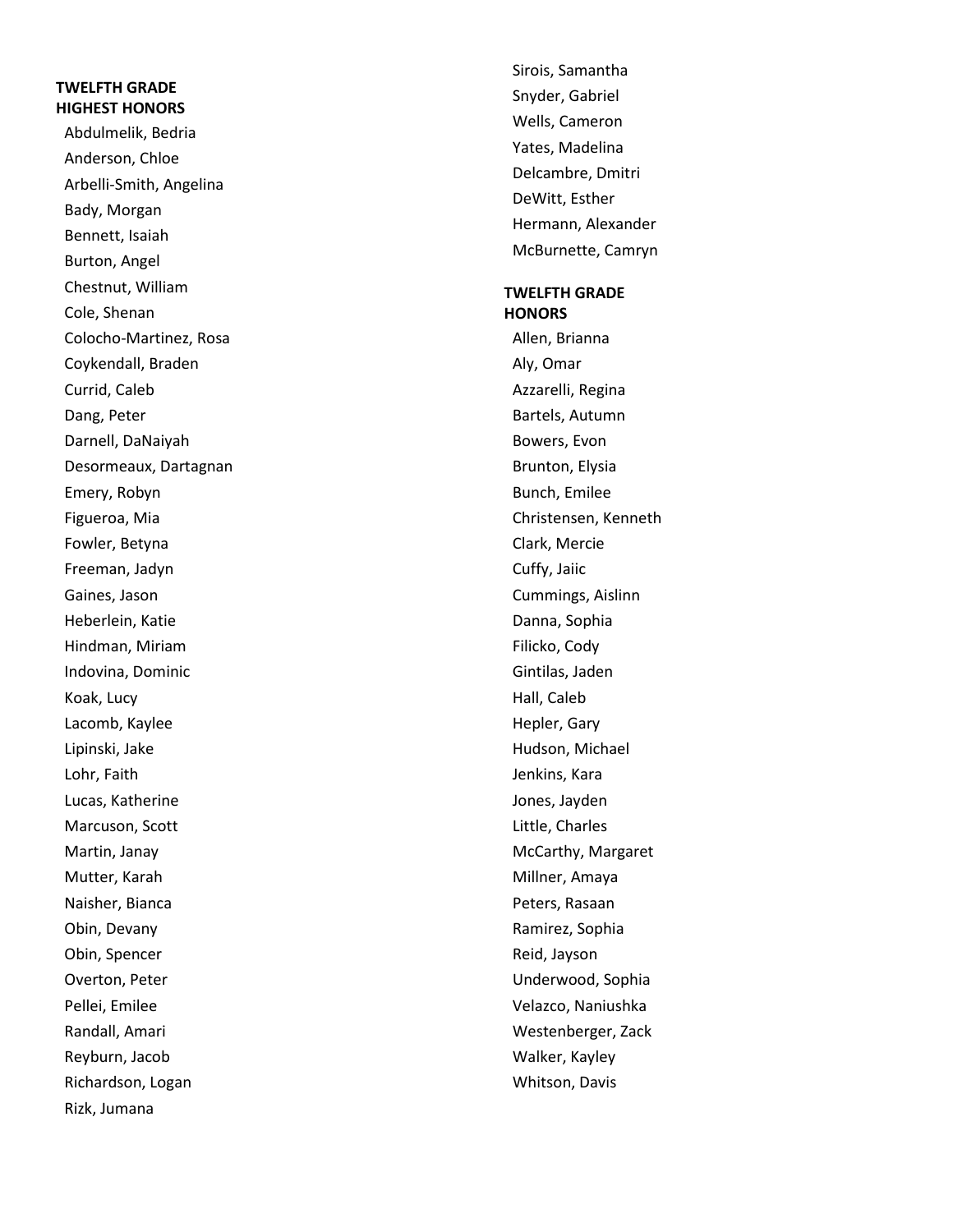#### **GRAFTON HIGH SCHOOL**

**NINTH GRADE HIGHEST HONORS**  Abi -Saab, Madison Amato, Riley Anderson, Tyler Ashmin, Enaaz Bamsey, Juliet Bath, Natanya Bath, Nathaniel Beckett -Tate, Sheky Bhagat, Krishna Boyd, Evan Braganza, Erin Lois Brinkley, Robert Brown, Jaden Brown, Keira Brownlee, Jakobe Brownlee, Karmare Bryant, Owen Camobreco, Josephine Cannavino, Alyssa Cao Wang, Amaya Capobianco, Aidan Chambers, Anderson Chan, Nathan Chung, Yuna Claar, Miles Clark, Robert Cover, Noelle Dahl, Lyla Diebler, Evangeline Diebler, Noah Doherty, Madelyn Dougherty, Sylvia Drees, Mallory Emerson, Rebekah Engelmeyer, Mae Ernest, Brittany Fredenburg, Brooke Gao, Raymond Garcia, Angelina Gardner, Hannah

Garza, Elizabeth Goodwin, Gracie Graves, Allison Griffith, Ryan Groves, Durwin Gryzen, Abigail Guynn, Susannah Hamid, Aymen Harrison, Hannah Hass, Savannah Henderson, Kaia Holman, Cheyenne Hu, Karen Hughes, Sophia Hurst, Kelsey Iglesias, Isaiah Jackson, Victor James -Robinson, Tyjah' Johnson, Ava Johnson, Cameran Joyce, Mackenzie Kaneda, Haruka Kang, Jooeun Keene, Rebecca Kidd, Landen Kim, Jacob Klemm, Kaylie Lamprecht, Elizabeth Land, Meggie Lazaro, Jasmine Lempke, Victoria Leverett, Colton Li, Allyson Linehan, Connor Loe, Abigail Luebke, Marissa Ly, Khoi Maffett, Madison Malmstrom, Alana Manaloto, Jacob Maray, Makayla Marcoux, Abram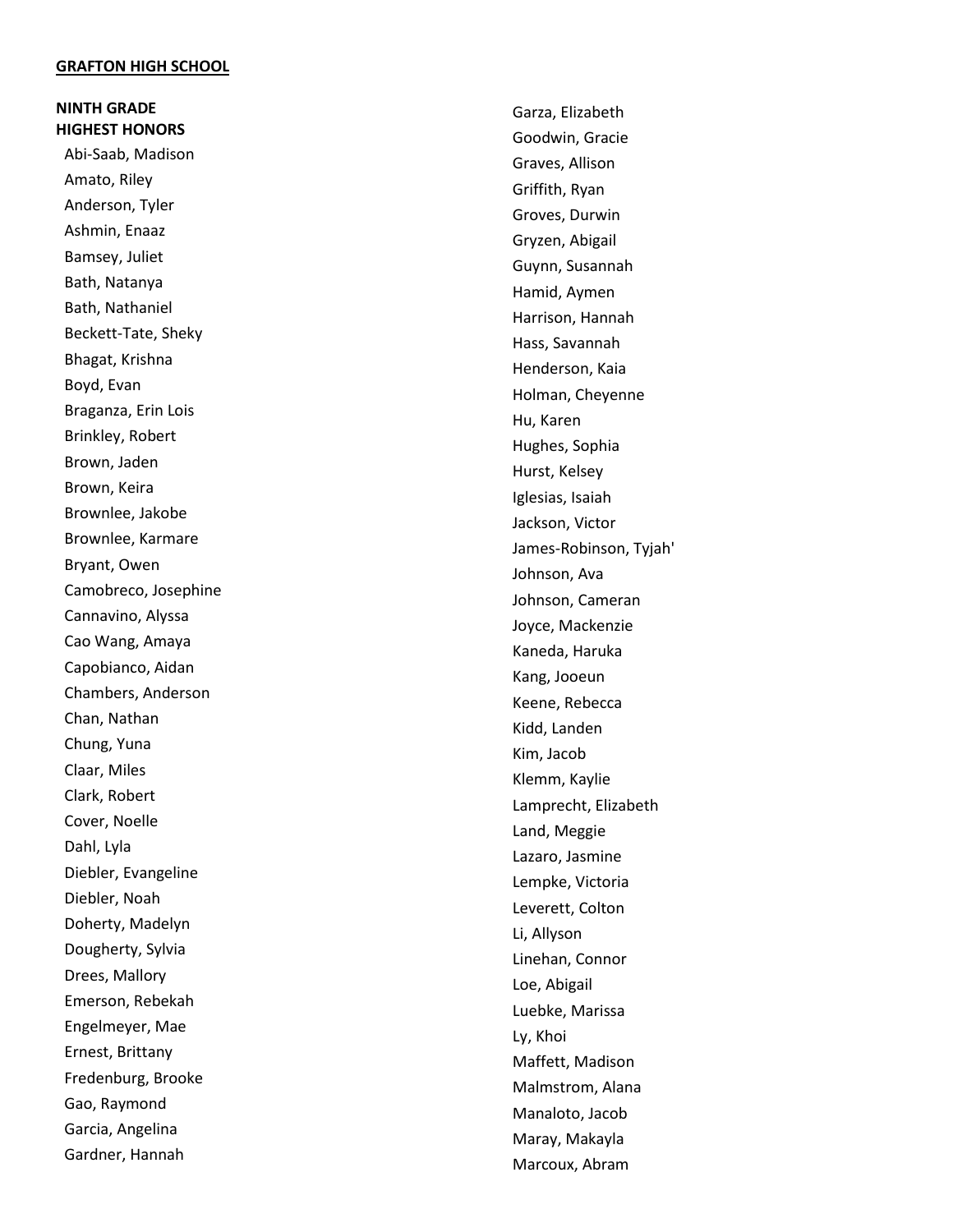Marcoux, Layton Maresh, Emily Marlowe, Ryan McDermott, Lillian McIntyre, Nathalia Mines, Kaleb Mohammed, Samaa Moien, Hannah Mouring, Isabella Ngo, Thao Nguyen, Emma Nguyen, Pha Noble, Charles O'Connell, Tiffany Pak, Cheryn Phan, Binh Prude, Kyla Richards, Evan Rivera Soto, Jose Roberts, Sloan Sandiford, Colton Sapp, Thomas Schasse, Ty Schnellmann, Kyla Schrage, Lauren Schuster, Adam Self, McKinley Shadden, Luke Shaw, Liam Snyir, Jacob Somov, Iliya Sosale, Nikhil Soto, Ashley Stamper, Abigayle Stephens, Mehana Strickland, Cameron Suleiman, Lema Talayumptewa, Lauryn Traore, Malikah Wasson, Olivia Watson, Pamela Webb, Piper Weikel, Adrienne

Whisner, Makayla Wilhelm, Samantha Williams, Tatum Wilz, Luke Winkels, Hannah Wojnarowski, Madilyn Wooten, Tiara Yembu, Jude Ryan Younger, Ayden Zheng, Ryan

#### **NINTH GRADE HONORS**

Adams, Mckenzie Akins, Garin Alexandrich, Lillian America, Kobe Andrews, Mollie Avery, Hannah Bailey, Dawson Bamsey, Alejandro Berger, Marcello Blackburn, Dylan Bornhoft, Madison Breece, Keyshaun Calvert, Abraham Carter, Makyah Cole, Hannah Correll, Chloe Cox, Emmalee Danner, Keith Dawson, Omolara DiGiacomo, Bianca Dinh, Daniel Duer, Ellie Ehrlich, Sophie Ernest, Katelan Ernest, Robin Fallon, William Faulkenberry, Gabriel Fell, Deborah Forsgren, Nathan Fowler, Mia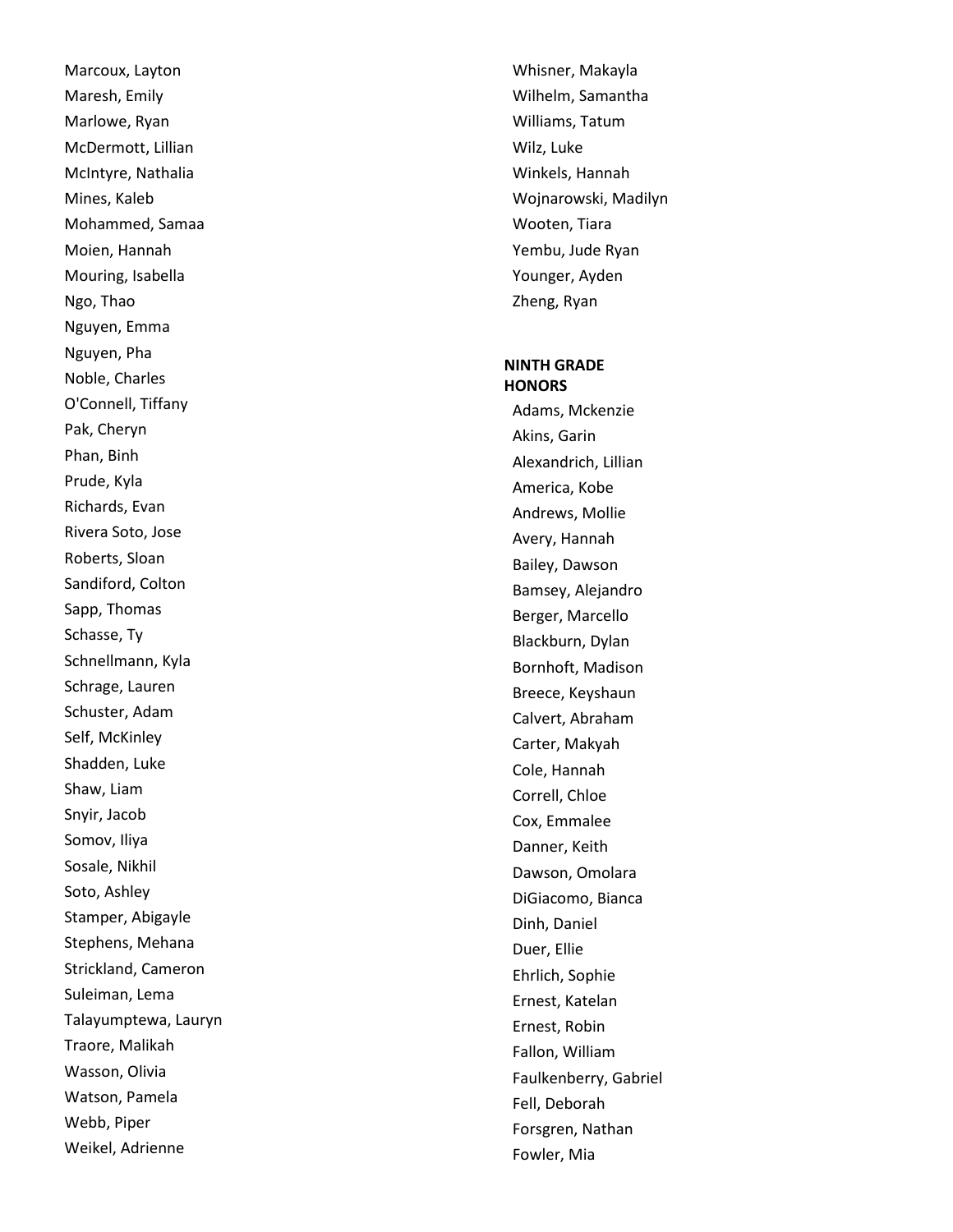French, Ainsley French, Tyler Fricke, Addisyn Gallaher, Sean Gankhuu, Ariunsanaa Greer, Tristan Hall, McKenna Hardman, Logan Hardwick, Jack Henegar, Caleb Heretick, Elliott Hill, Daesha Hoang, Mai Holland, Avery Hurley, Bryan Hurst, Ezekiel Ingram, Kayla Kincaid, Kai Lambright, Addison Mahan, John Malone, Miracle McBride, Nolan McDuffie, Kristana Menendez, Carlos Mills, Aiden Mills, Brenden Nicaisse, Hannah Nix, Paige Omar, Nadia Paffrath, Matthew Palacios, Alexandra Parrish, Evelyn Peralta, Arianna Peterson, Sofia Plyler, Preston Purvis, Noah Reese, Ja'marcus Riddley, Jerry Rowlands, Mya Santiago, Chase Seaford, Brennan Seal, Ian Slater, Grace

Speakman, Madilynn Spencer, Victoria Sperry, Kailee Spring, Alyze Steele, Sophia Talbert, Olivia Torres, Matthew Vietti, Anthony Waddell, Camdyn Washington, Alana Wedesky, Lily Williams, Garrett Williams, Lantz Williams, Maddison Wilson, Korey Wisniewski, Henry Wood, Emma

# **TENTH GRADE HIGHEST HONORS**

Ahmad, Miriam Ahmad, Sana Austin, Jacob Bang, Phoebe Biedermann, Trevor Brayboy, Sade Broderick, Delaney Bugno, Viviane Burcher, Jack Burn, James Calderwood, Benjamin Campbell, Katelyn Candelario, Allison Carlson, Julia Carson, Eliza Carter, Gracie Cartwright, Kameryn Chen, Hannah Chen, Stanley Christiansen, Rainer Christie, Samantha Clark, Keagan Cloud, Michelle Cockrell, Anna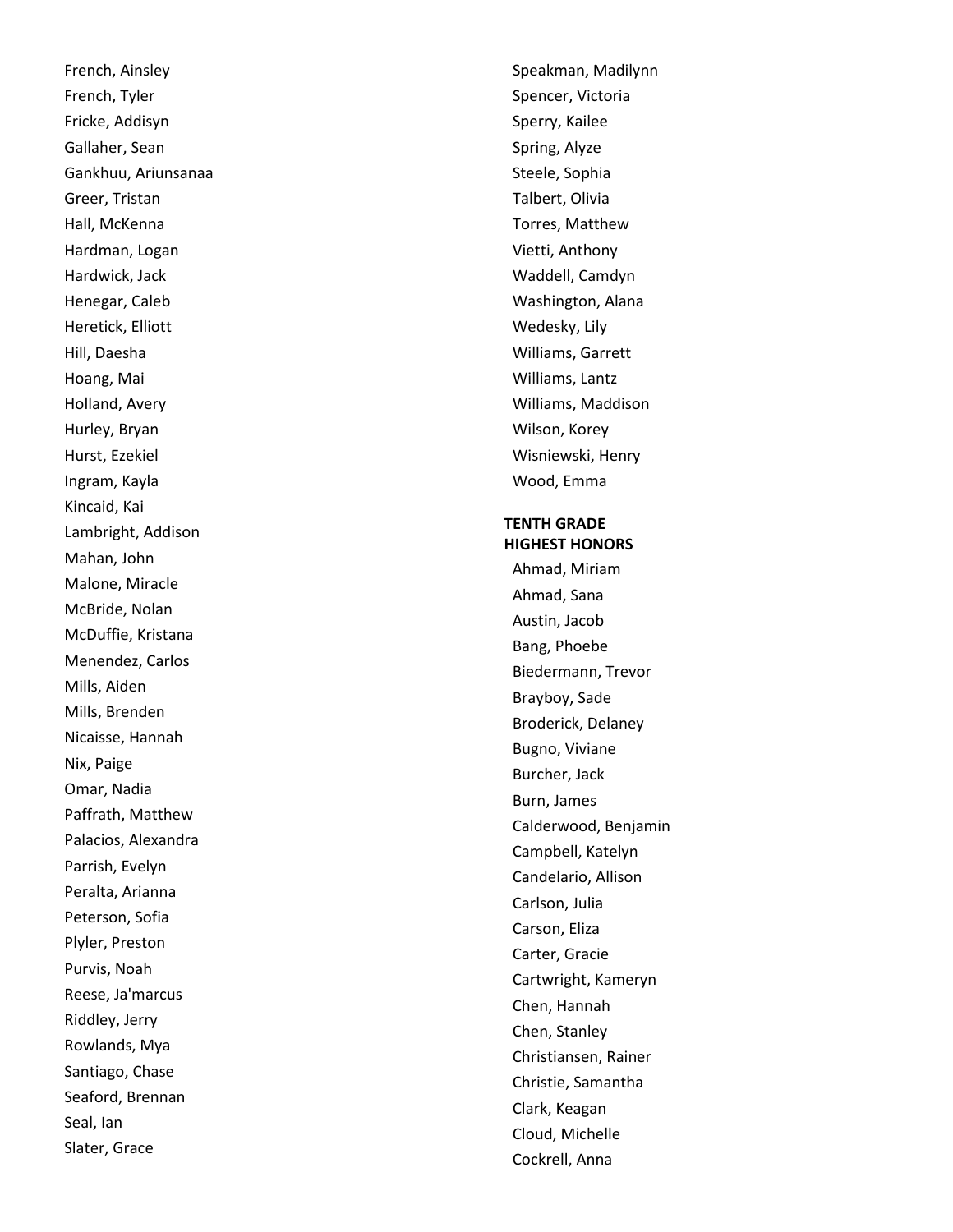Cowell, Fredrick Cubbedge, Abraham Dabbs, Will Davis, Benjamin Day, Emma DeBerry, Paige DiGioia, Dominic Dowell, Ethan Eckhardt, Marianna Eldred, Marshall Emerson, Jonathan Fachko, Kathryn Fannin, Caroline Fleegal, Joey Gantumur, Temuulen Garcia, Vanessa Gillie, Ariyana Goodwin, Bradley Grant, Alexander Hair, Alexandria Harris, Breyana Havelis, Jason Hawk, Haley Hawkins, Reid Hedden, Leona Herrington, Kenton Hoepfner, Vincent Hoffman, Dylan Hofman, Owen Hong, Hannah Ingle, Jayla Jackson, Moana Jacobs, Julius Jango, Faith Jean, Alexis Jimenez, Isaiah Kelly, Sophia Killian, Megan Kim, Hyungjoo Kostin, Nicholas Lee, Theodore Lee, Youngin LeFever, Madeline

Legum, Keira Lewis, Isabel Li, Hannah Lindsay, Tanner Littreal, Nathan Macedo, Paige Manternach, Mark Mazumdar, Sameer McAdams, Sanyahh McCall, Samantha Mendiola, Randin Menendez, Susanna Mixon, Elisabeth Moore, Gwendolyn Mott -Smith, Layla Murphy, Kelly Nair, Angelina Noor, Shreya Ott, Alexander Parker, Sydney Patel, Laila Patel, Mohit Patel, Prachi Patel, Tej Peeke, Sheridan Peregrine, Lana Pham Nguyen, Nhi Pham, Quoc Phan, Helen Pugh, Julianna Rabat I Formatje, Lucia Richard, Tyler Riley, Eamon Rogers, Matthew Ross, Sheryl Schwarz, Jaxom Scott, Julia Shaw, Brenden Shoemaker, William Smith, Caroline Smith, David Smith, Isabella Soto, Andrew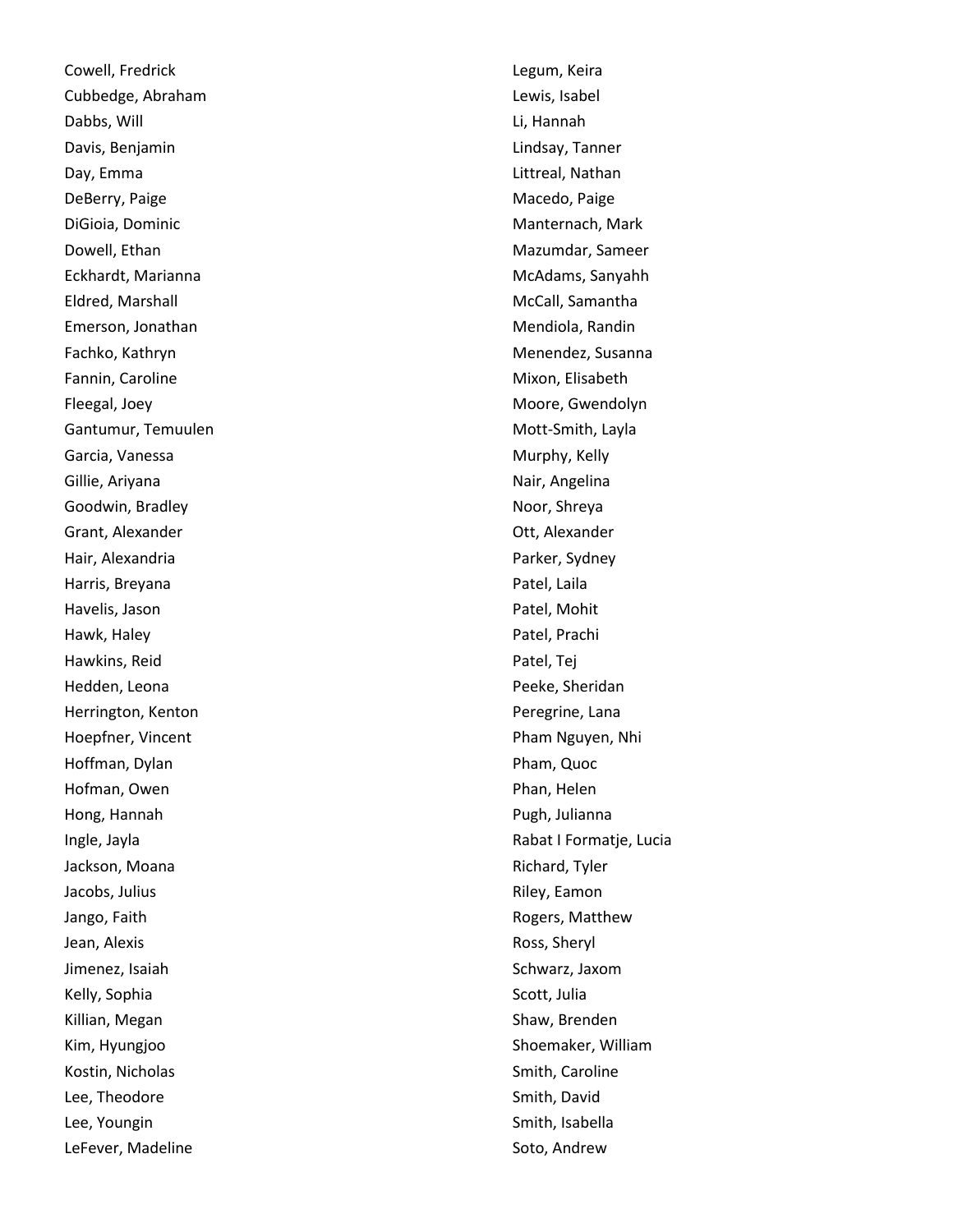Spring, Kaynin Srivastava, Aruesha Staley, Joshua Swisher, Dylan Taylor, Nahalia Traore, Aminata Vincent, Alexis Wahl, Thomas Warren, Rowan Zhang, Ian Zhang, Ivy Zheng, Wilson Zurita, Pedro Zuvich, Cameran

## **TENTH GRADE HONORS**

Agner, Jennifer Anderson, Hannah Bakazan, Alayna Beilby, Erika Blaha, Julia Bowers, Dylan Boyce, Annabelle Boyd, Christian Britton, Sophie Cao, Cammy Carter, Kirsten Choudhury, Ryan Christopher, Ciearra Close, Austin Deaton, Corbin DeLuna, Celeste DiMaggio, Maika Ehrlich, Sawyer Fallon, Teagan Floyd, Terri Funkhauser, Reagan Giles, Isaiah Harris, Trevon Holley, Michayla Hull, Summer Joshi, Soham

Justice, Zachary Keeter, Alexis Kellum, Forrest Kincaid, Christian Krizan, Ava Lonzaga, Nathaniel Lopez, Franklin McGraw, Austin McKinnis, Farron Mohammed, Nabeeha Newsome -Taylor, Marisa Patterson, Phenoix Pentel, Emily Rich, Matthew Richardson, Hyder Rogers, Kevin Rogers, Lanna Ruelas -Trejo, Marianna Ruggles, Isabel Seaford, Owen Secrist, Noah Seely, Sofia Smagh, Addysen Speer, Isabella Spence, Ayden Staples, Alyssa Thaxton, Bryce Ulisse, Alexa Vest, Malayna Wallace, Omari Walton, Lily West, Asa White, Christian Zaneveld, Lailah Zheng, Kevin

# **ELEVENTH GRADE HIGHEST HONORS**

Accardi, Alessandro Allen, Alycia Basak, Ella Basak, Makayla Basak, Rebecca Beinhaur, Dallas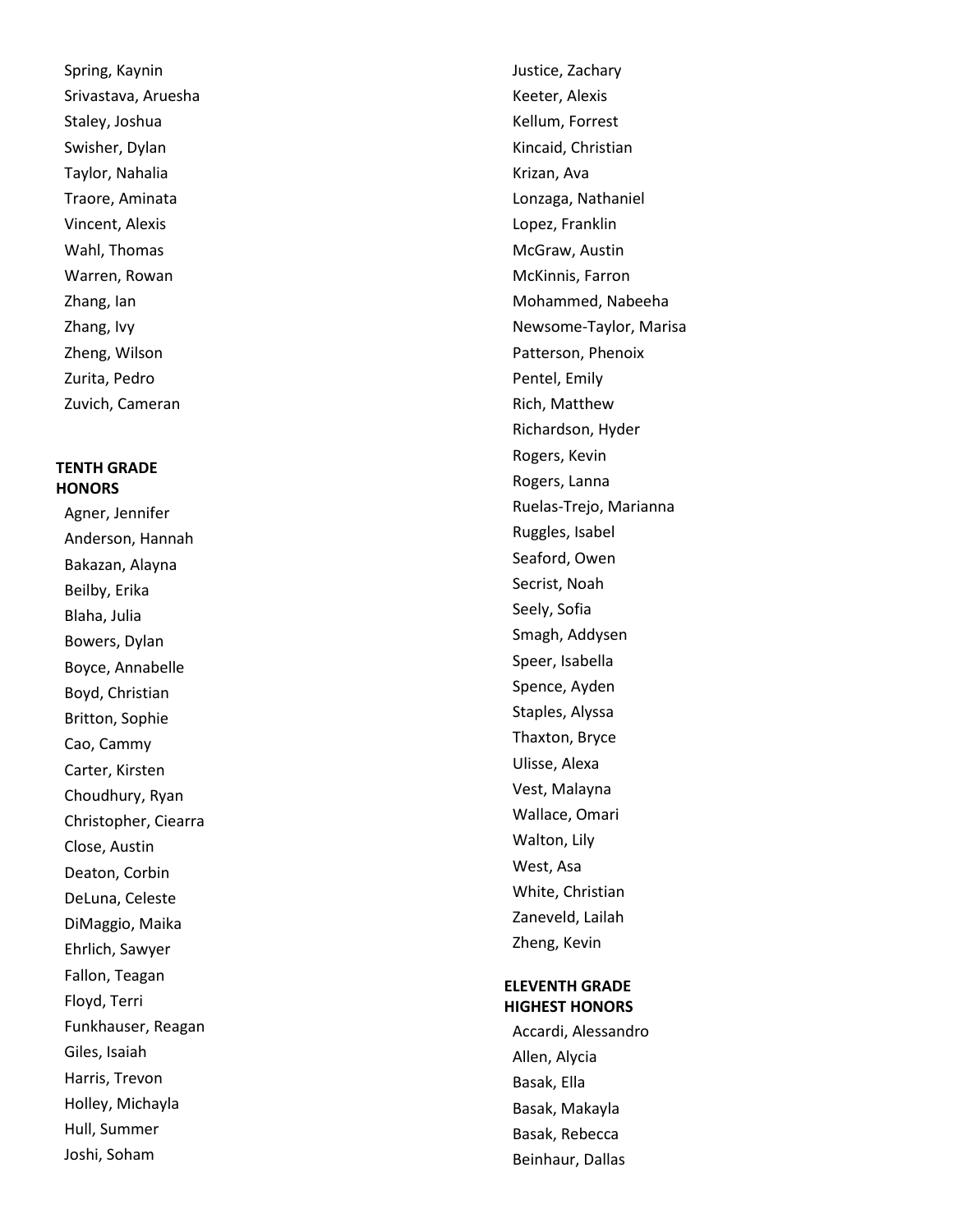Bland, Madison Bomboy, Kiara Borgstrom, Hanna Bornhoft, Joshua Bostic, Clarence Bowden, Cooper Brandon, Joshua Breitbeil, Zachary Brendel, Madelyn Brewer, Erin Burton, Nathaniel Cardenas Garcia, Elliot Carney, Lorelei Chan, Christina Chen, Benney Christie, Luke Cubstead, Thomas Dabbs, Sam Dello Russo, Keilan Denny, Alec Doherty, Morgan Eastwood, Cole Espinal, Eva Fields, Kayla Fletcher, Deja Fredenburg, Amber Frodsham, Anna Fusco, Conner Gardner, Emma Goodwin, Blake Green, Emilee Gryzen, William Guo, Leo Hammock, Samuel Hempeck, Jordan Hoffman, Diane Holtschneider, Daniel Hopkins, Isaiah Howorth, Jenna Humphries, Tatum Jain, Shivam Jimenez, Bianca Jones, Zoe

Kari, Sri Tanvi Keene, Rachael Kenney, Ryan Kim, Christina Kim, Heeeun Kirsch, Mary Klemm, Nevaeh Knight, Nicole Koeckritz, Alexa Lam, Lillian Leppa, Sydney Lewis, Caleb Liao, Siwen Lin, Antony Lin, Fiona Lin, Tina Linsk, Jared Liu, Eric Livengood, Madison Loe, Jacob Ly, Anh MacDonnell, Elizabeth Madrigal, Simon Manu, Olivia Marina, Hanna McAllister, Cailyn Mead, Avery Mendoza, Jacob Miranda Pagan, Alondra Morgan, Abigail Morris, Caroline Myer, Parker Naqeeb, Numan Nations, Makenzie Ngo, Thanh Oliver, Faith Pardo Neira, Natalia Paul, Ashlielynn Paxton, Madelyn Pentel, Aidan Potter, Bradyn Powell, Jaxon Price, Masen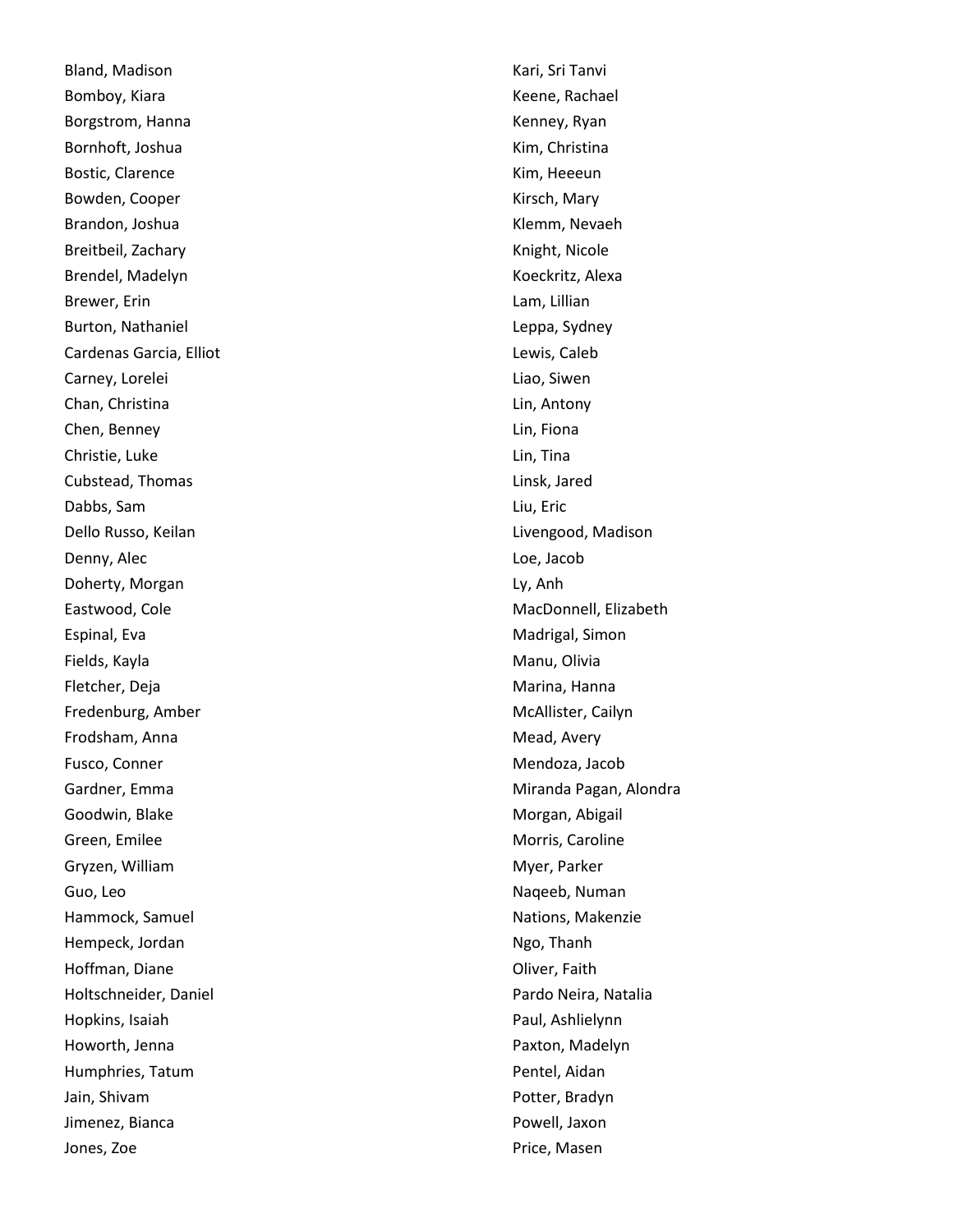Ray, Samuel Ritchey, Ella Ross, Logan Salazar - Barahona, Cynthia Salib, Raafat Sanchez, Gabriel Schilling, Nick Schmuck, Helen Schuster, Alan Scott, Sofia Seeger, Kevin Sere, Justin Sharrock, Jeanise Silas, Justin Slater, Madison Snyder, Daniel Spencer, Tachanti Stephens, Kiela Sturm, Kevin Supplee, Makenzie Swindler, Justine Thomas, Justice Timani, Taleen Tindal, Katelyn Traore, Salimat Tripuraneni, Sundeep Venuganti, Sagun Voss, Morgan Vu, Phung Ward, Ladanian Warren, Kristofer Watts, Greyson Whiting, Skye Yembu, Lynna Yoo, Justin Yoon, Bohyun Zhao, Jojo

## **ELEVENTH GRADE HONORS**

Akins, Tristan Arnett, Isabella Ayres, Alexandria Blackburn, Corbin Bosworth, Hunter -Jean Bradley, Ernest Brown, Amari Bundy, Kimberly Carden, Natalee Charnecki, John Clayton, Terrika Congrove, Skyler Cooper, Justin Daknis, Jennifer Davis, Ethan Davis, Lisa Dickert, Miriam Dixon, Destiny Estrada, Emilio Faulk, Hilary Garcia, Justin Goetz, Zachary Grant, Jenna Hamilton, Aaron Haskell, Makayla Hawk, Shinobu Henderson, Peter Hodges, Taylor Hoeher, Mathias Jang, Sam Jenkins, Anaya Jenkins, Jonathan Kafle, Anupam Martin -Hurst, Carleigh Massaquoi, Nyah McCormack, Robert McLelland, Kayleigh Mendiola, Rylan Minelli, Manuela Mitchell, Noah Morsey, Madelyn Moss, Christian Norris, Brady Oliver, Anthony Parcell, Shea Petty, Amya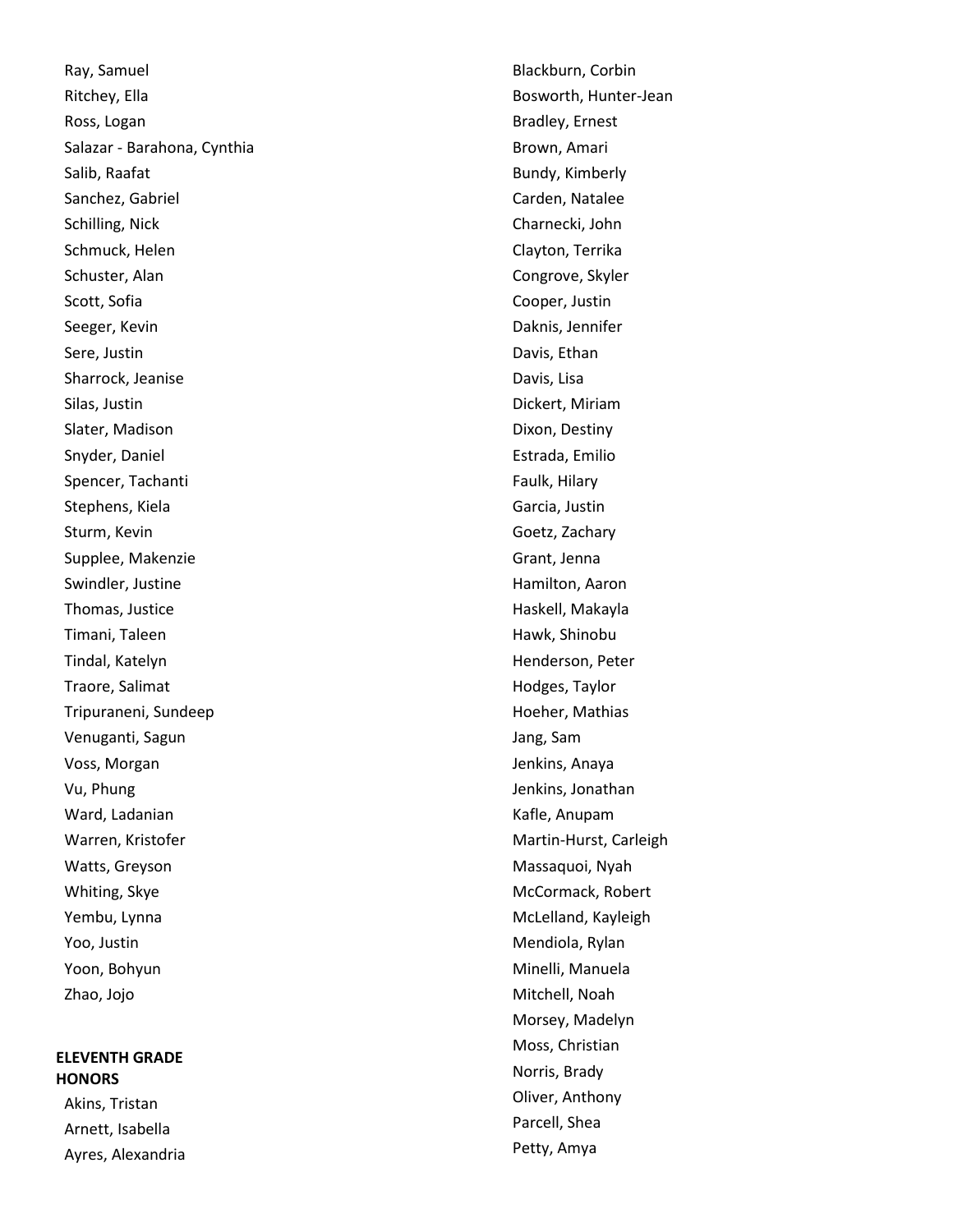Seaford, Kennedy Seawell, Raegan Secrist, Turner Shortt, Kyra Sillas, Olivia Smoak, Morgan Sperry, Elena Suh, David Taneichi, Yuka Whitmire, Hunter Williams, Kaylah Wright, Katelyn

# **TWELFTH GRADE HIGHEST HONORS**

Agner, Elizabeth Ahmad, Sarah Alvarez Santana, Yazliri Anderson, Talia Bakazan, Calvin Behring, Alexander Berg, Caroline Berg, Georgia Berland, Haley Bertola, Haylee Biedermann, Kai Billings, Mackenzie Bryant, Matthew Bui, Joseph Burton, Aspen Calafiore, Kylie Camobreco, Lorenzo Carson, Logan Castellow, Karsen Castellow, Katherine Chan, Leo Choi, Yunjun Christian, MaryJane Chung, Yunseo Close, Zachary Cox, Caralyne Cuthrell, Emily Davis, Caitlyn

Davis, John Dawes, Meadow DelaRosa, Alyssa Christine Eldred, William Emerson, Abigail Engel, Frank Falk, Lauren Fannin, Clayton Faulk, Hannah Fell, Bryson Fitzgibbons, Brandon Fowler, Noah Frodsham, Ava Gibson, Nicolette Gilliam, Savannah Grant, Sophia Griffith, Kailin Hasenfang, Conor Hasenfang, Ian Hass, Sydney Hays, Cassidy Hedden, Sellena Heintze, William Heinz, Evan Hoang, Bao Hodge, Timothy Hoge, Kolby Humphries, Seneca Hurst, Jocelyn Jackson, Ryder Jimenez, Ariana Isa Kaneda, Kohta Kashyap, Bharath Lane, Lydia Madrigal, Benjamin Manaloto, Meghan Manternach, Luke Marsell, Connor Mao, Kevin McCall, Hayley McKinnis, Fabian McTaggart, Layci Mines, Kinleigh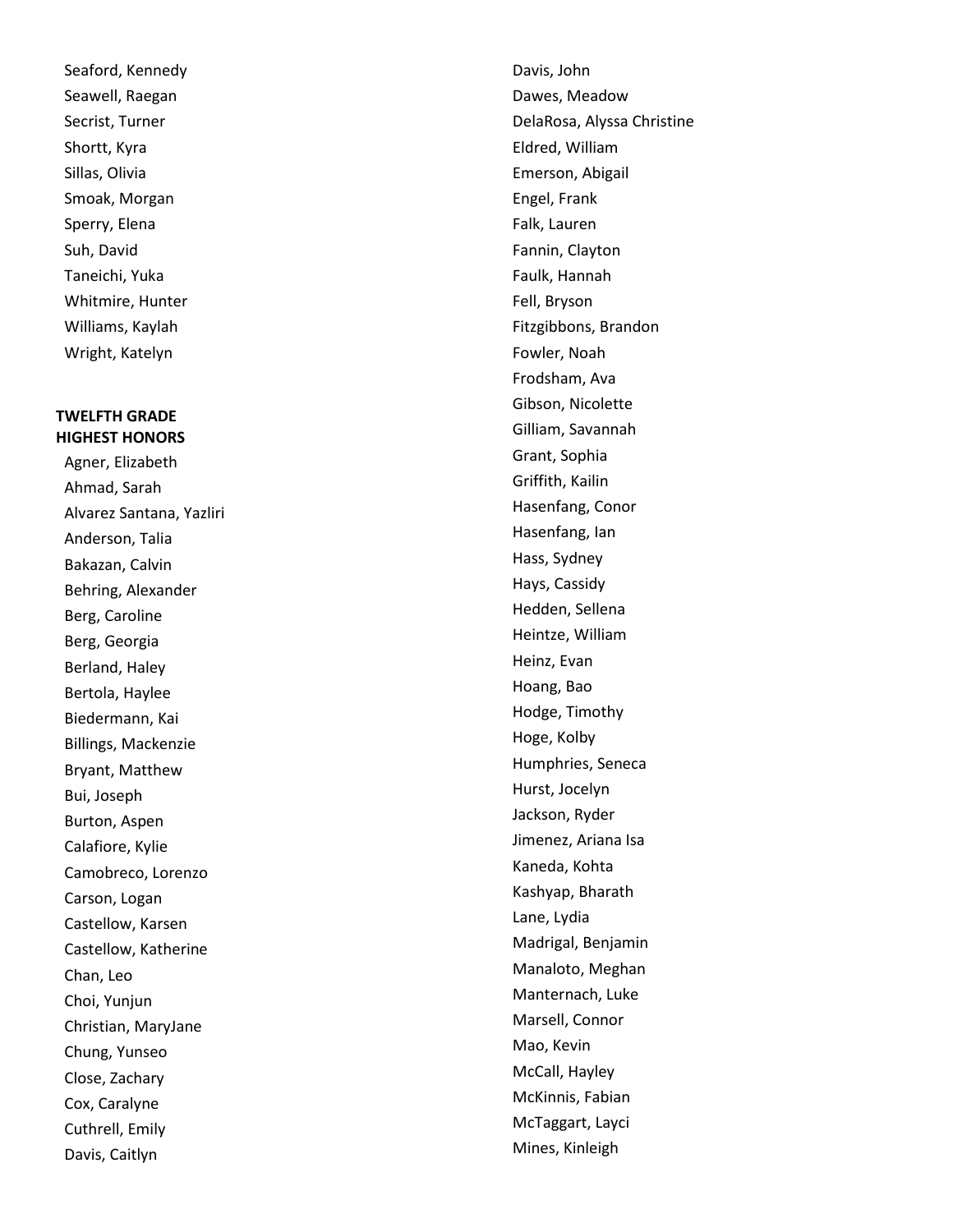Munn, Luke Murillo, Ithamar Paula Newman, Coy Nguyen, Michael Nicholas, Emily Nicolai, Erin Noble, Daniel Novinger, Conner Pandit, Samitha Parker, Eva Parker, Kaitlyn Piatko, Mark Prokopik, William Reclosado, Micah Reichle, Matthew Reiz, Cadence Ricks, Kamora Ritch, Justin Roberts, Albert Rosario, Connor Ross, Alixendra Ruggles, Rowan Salib, Antoun Schantz, Charles Schenkelberg, Karsten Scott, Ava Seshadri, Sujay Shearn Foster, Kayliah Shoemaker, Graden Shortt, Trent Snyder, Kaleb Speight, Geoffrey Strickland -Anderson, Francesca Sun, Victoria Talayumptewa, Alyssa Tankard, Kyleigh Toro -Quinones, Alexander Torres, Bethaney Tyler, Lauren Vaillancourt, Lauren Vanlear, Lea Leilani Vazquez, Alexis Vazquez, Joseph

Vora, Yana West, Chandler Whipkey, Anna Wieting, Blake Wieting, Emma Wilhelm, Katherine Williams, Grace Williams, Janiya Willis, Destinee Wilson, Kaylen Wu, Mo Yagle, Zoe Yankowski, Anders Zwirschitz, Jackson **TWELFTH GRADE HONORS**  Adams, Henry America, Zariia Baggett, Deven Bailey, Timothy Baldwin, Jada Baltazor, Isabella Barton, Nya Baum, Hannah Blanton, John Booth, Brianna Broderick, William Brown, Madilyn Bryant, Brandon Cao, Lisa Clark, Zoey Cleaver, Hudson Cope, Katharina Cox, Tristan Curry, Madison Daszkowski, Charles Fernandez, Kylesheen Franklin, Patrick Fuller, Emily George, Thomas Gilliard, Justice Goble, Sarah Krizan, Evan Kurr, Laci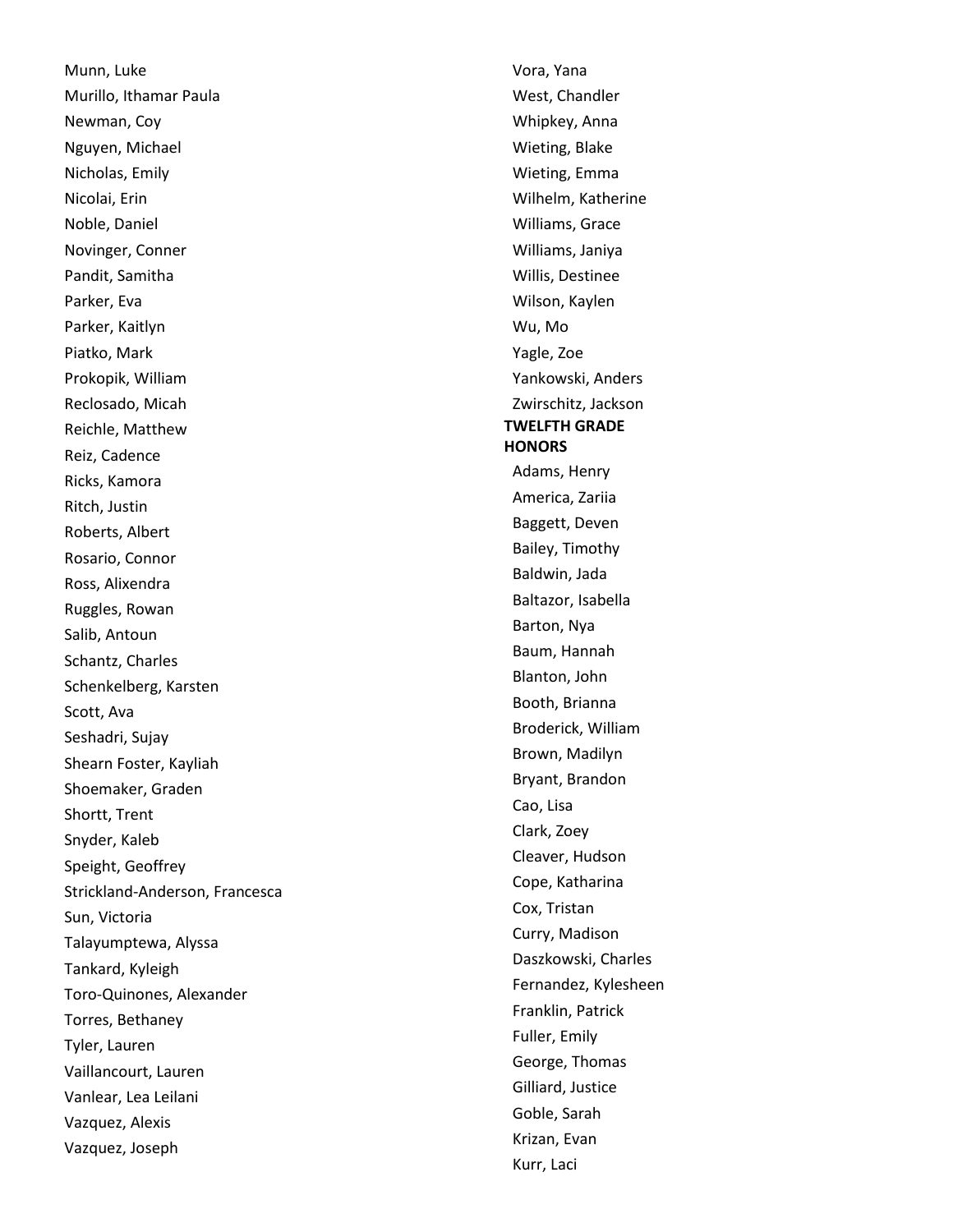LaRue, Anthony Logan, Jacob Mack, Andrea Mackrella, Mary Mackrella, Paul Malave Norman, Isabella Massignan, Anthony McDonald, Rylie Molina, Victor Montieth, Aidan Moss, Chloe Otten, Erin Peeke, Brianna Perkins, Andre' Person, Imani Piercy, Flannery

### **TABB HIGH SCHOOL**

**NINTH GRADE HIGHEST HONORS**  Abuan, Taryn Agyen -Frempong, Xander Annett, Margaret Anthony, Patricia Armstrong, Amiya Atiq, Anoushey Beaulieu, Ava Berdoulay, Noah Birkle, Alex Boland, Rylie Booth, Isaiah Bradley, Nevan Bryant, Emma Burkhart, Brandon Calhoon, Allison Carasquero, Tesia Carmines, Emma Cashwell, Sidney Cho, Daniel Choi, Heejin Christenson, Brandon Cichowski, Katherine Conyers, Nehaji

Pigue, Deana Rose, Haley Samson, Jared Savchenko, Samuel Sisk, Adam Smalls, Naomi Smith, Celia Smith, Christen Smith, Erika Speight, Lawren Swann, Chandler Trantham, Sarah Tuckett, Ayden Whipkey, Shauna Wright, Lana

Covington, Emma Cox, Lucie Davis, Alyssa Dawson, Orlando Dharni, Malini Fiala, Abigail Mae Figueroa Arriaga, Jaliane Fontenot, Christian Gewet, Jordan Gorman, Caitlin Grady, Stephen Griffin, Jordan Guerra, Cassandra Hasling, Paige Henderson, William Hernandez, Isabelle Hernandez, Jesus Hilburger, Mika Jafri, Salina Kettles, Landon Khalil, Emily Kirchmaier, Charles Kizer, Ryan Kleb, Jack Knaub, Carter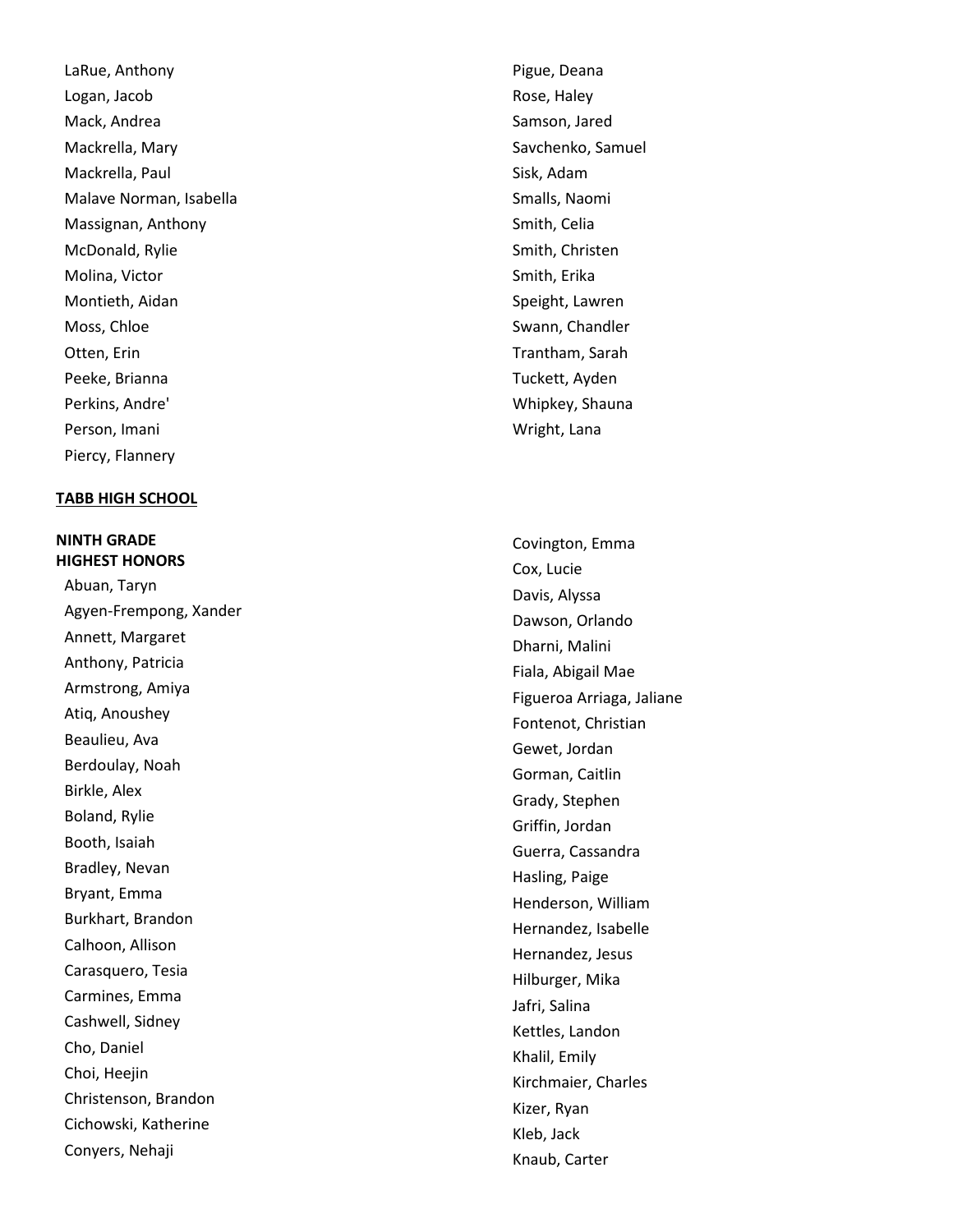Krutko, Evan Leard, Ava Lee, Zoe Lei, Adeline Lewis, Brianna Lopez -Roldan, Miranda Lovell, Carson Lovell, Kylie Lowe, Addison Lutz, Jeremy Machado, David Maddock, Jacob Martin, Elijah Martin, Peter McClure, Brian McCray, Moriah Mosher, Kira Moussa, Zainedine Namkoong, Joshua Newman, David Nieman, Nicholas Noel, Leah Olexa, Jada Olivencia, Lourdes Orem, Landon Pegher, Shannon Pingulkar, Om Powell, Landon Prinzel, Ryan Rice, Gillian Riel, Audrey Rodriguez, Prince Rower, Jaylan Ryan, Shayne Schafer, Blake Schorr, Evan Schrade, Timothy Schriver, Natalie Shaw, Cara Shiflett, Reese Silcott, Ethan Skarosi, Jack Smoot, Mackenzie

Spencer, Logan Stephens, Darius Stoker, Landon Stoumbaugh, Noah Tasman, Michelle Tetrault, Isabella Theriault, Addison Thorson, Cameron Verderber, Lucas Wagner, Emma Walke, Carson Waller, Carl Warren, Liam Wemyss, Sean Whiting, Samuel Wilson, Kiersten Yuhas, Ellison Yuhas, Sadie Zamiska, Olivia Zhang, Sara

### **NINTH GRADE HONORS**

Aerni, Sarah Ahrens, Ryan Akinremi, Glory Amer, Ali Betts, Brionna Bodrichenko, Anastasia Borecki, Aubrey Burton, Rylie Cather, Audrey Chang, Samie Charles, Tevon Christy, Joshua Collord, Zachary Conti, Bianca Conti, Jezebel Douglas -Elder, Carter Dover, William Dumervil, Harriel Ellis, Isabella Frakes, Micah Gately, Ava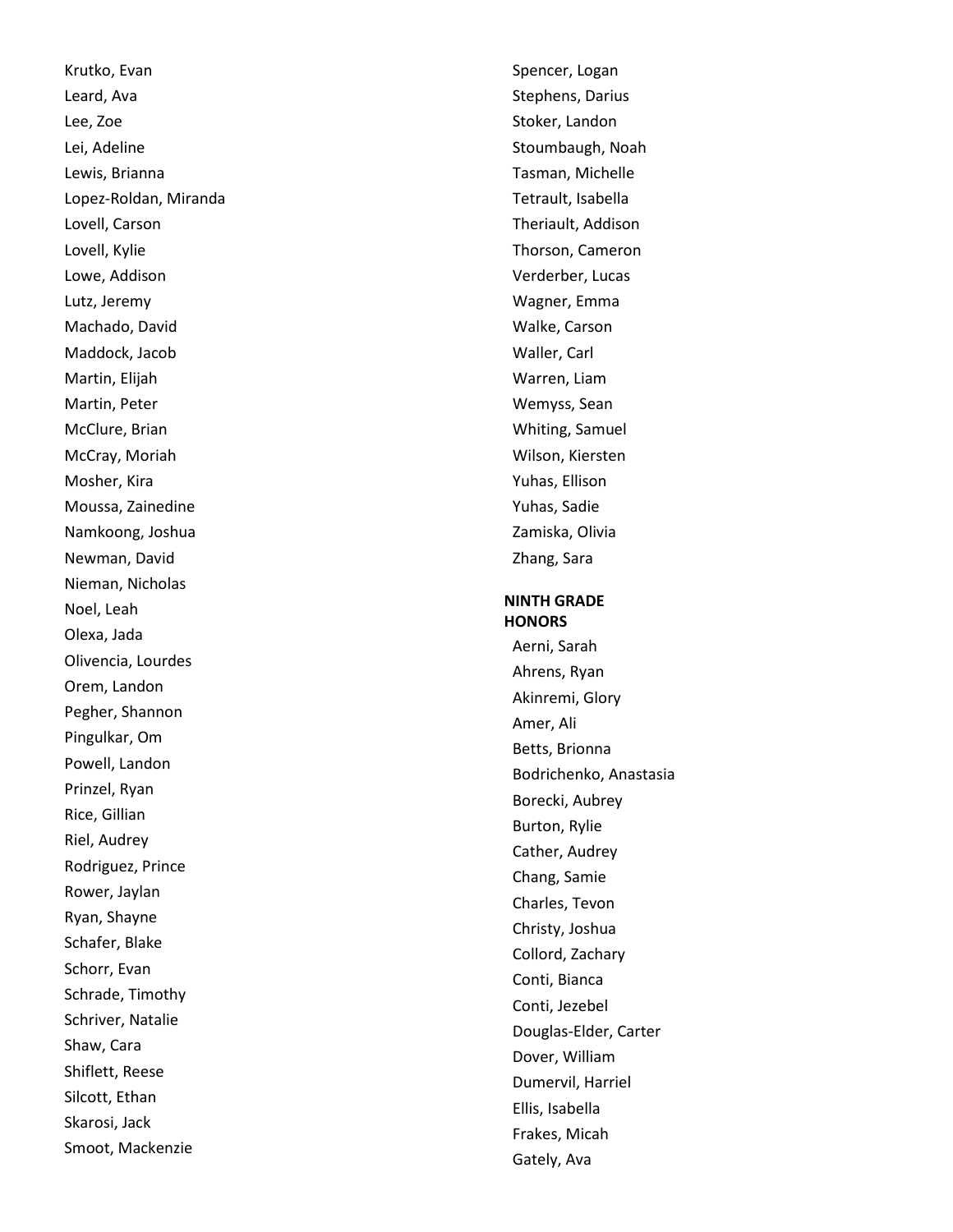Hamakarim, Susan Hickman, Embrianna Hillier, Samantha Howard, Landon Howard, Tyler Hucks, Coa Humphry, Claire Kathryn Johnson, David Johnson, Madeline Kohler, Dylan Kroll, Lauren Kutzko, Jaelyn Leal, Isabelle Lee, Josiah Leul, Isabel Lewis, Andreaz Lindsay, Monique Lockwood, Blake Mccullough, Maura McGinn, Abbie Mekhail, Rojeh Mitchell, Trenten Moore, Khalil Moreira, Lucio Morris, Ryan Mumford, Brandon Munoz -Torres, Diego Mutter, Jake Nester, Kaylie Osada, Ethan Parker, Zada Paulo, Peo Riley, Na'Shun Rodriguez, Derek Schmidt, Ava Schumann, Loralei Searles -Conley, London Sharkey, Kyra Shirk, Rebecca Shisler, Ashlan Shumate, Chase Vigil, Joshua Vigil, Kevin

West, Odessa Williams, Elijah

# **TENTH GRADE HIGHEST HONORS**

Alston, Meredith Amadeo, Eric Andrus, Samuel Applegate, Lauren Arnold, Alexander Asbury, Asher Babadjanov, Ziyoda Baxter, Christina Bhatti, Amna Boudreaux, Lauren Brogan, Wyatt Brooks, Brianna Brooks, James Brown, Ella Brown, Sydney Butcher, Sean Cantu, Eva Carpenter, Connor Chace, Sydney Correnti, Thomas Creeden, Lacey Creel, Andrea Crespo -Berker, Nicolas Crespo -Berker, Valentina Daugherty, Maria Dawson, Shayla Deitrich, Zachary Deleon, Aaliyah Denton, Hannah Dickey, Ameliah Dixon, Camryn Duenas, Su'anu Earley, Camden Eckert, Ciara Edwards, Darien Elias, Abigail Erickson, Ava Fairhurst, Alicia Fernandez, Sara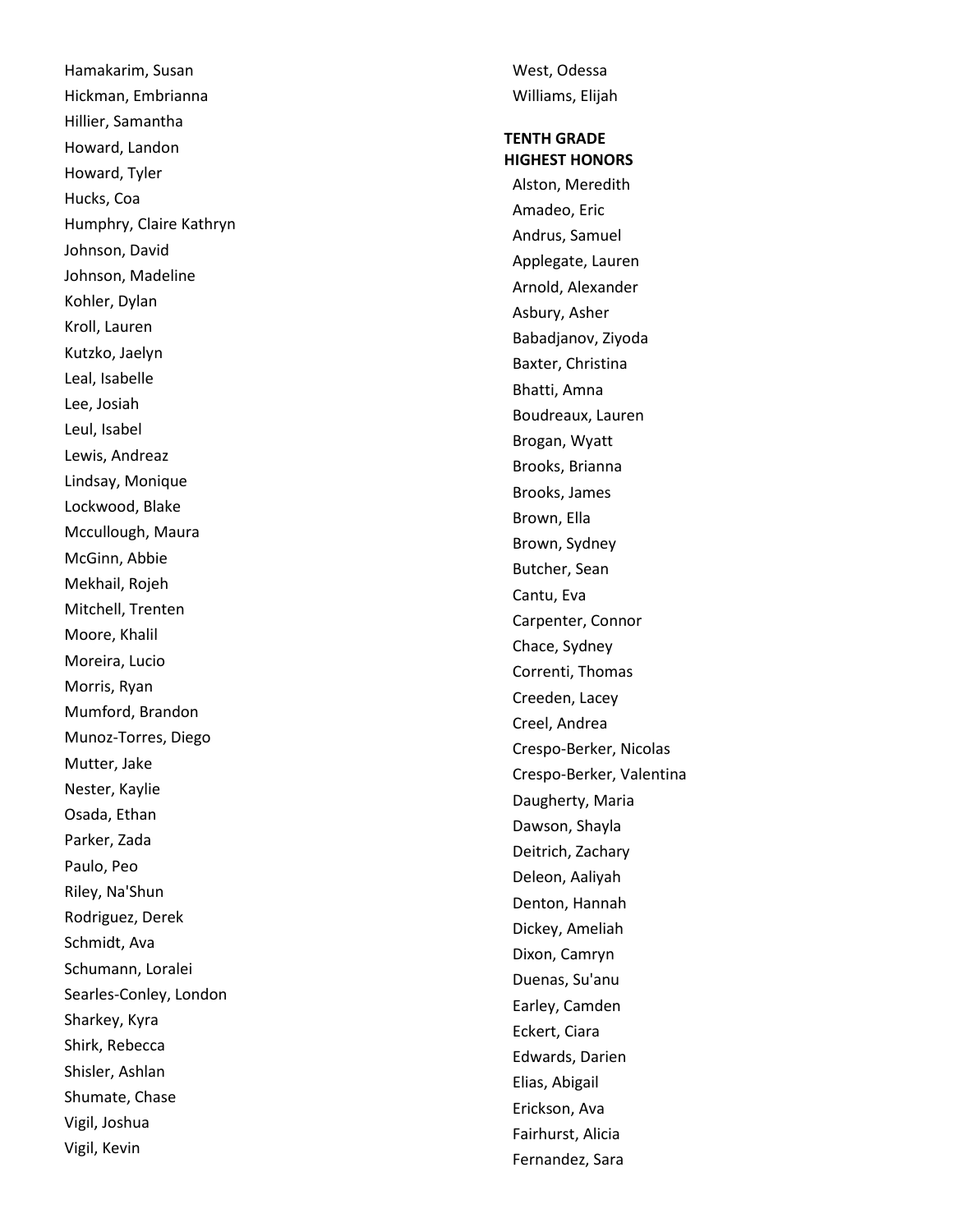Forrest, Parker Foster, Matthew Geddes, William Golart, Alexis Good, Julia Good, Leila Green, Matthew Guerzon, Quincy Harbas, Eldin Harris, Brayden Harris, Conner Harris, Jasmin Hay, Kendall Heely, Molly Hendrix, Emily Henin, Kyrillos Hettche, Austin Hilborn, Christopher Jimenez, Alyah Keil, Dante Knapp, Sawyer Koenig, Victoria Kurek, Emily Laky, Mariska Lee, Taehwan Leul, Abigail Lijana, Aidan Lindsay, Hailey Little, Holdyn Lombardo, Corinne Long, Therasita Macias, Lilliana Marin, Diego Marston, Ella Martin, Alora Mask, Alisha McAvoy, Samuel McDermott, Violet McNeill, Anna Meidinger, Cooper Mellinger, Caprice Mendoza, Louise Margaret Merfake, Bethel

Miklos, Josephine Morris, Morgan Narayanan, Krishnan Nguyen, Brian Nguyen, Eric Nobles, Alexis Ornelas, Isabella Payne, Finley Pegher, Lauren Pillai, Alisha Podolskiy, Julia Poole, Michelle Price, Aimee Qing, Janie Quinones, Gabriela Reeves, Owen Rios Ramos, Jessica Ross, Mary Kate Roy-Pascoe, Greysen Ryan, Andrew Samaan, Mariam Schwab, Olivia Sherwin, Oliver Shurtleff, Ryan Siegel, Gavin Silva, Mariana Simonnet, Katie Sinclair, Victoria Sopko, Emma Storch, Madeleine Takahashi-Trader, Kaiden Terwilliger, Megan Thorson, Parker Turner, Nicholas Vargas, Alyssa Weisiger, Mia Wellbrock, Trevor Whiting, Martene Yates, Libby Zhao, Emily Zielinski, Zoey

**TENTH GRADE HONORS**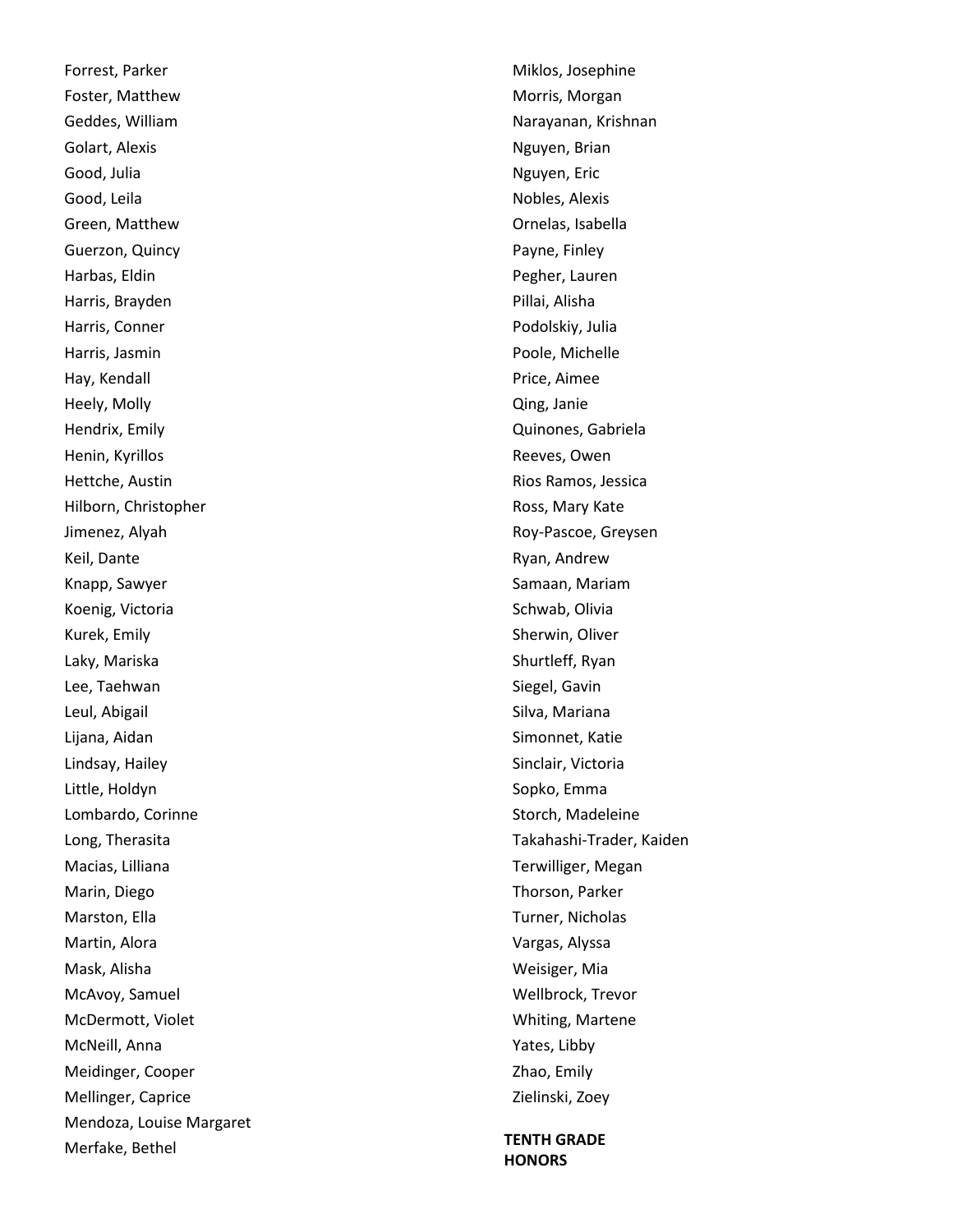Anastasi, Jason Angebrand, Mathew Ashe, Ethan Babrow, Chasity Babrow, Destiny Booth, Jadyn Bretzius, Rivers Burdt, Valerie Burriesci, Alexa Colen, Jada Crowther, Caleb Dymond, Mya Fiala, Elise Olivia Freytes, Erika Gauthier -Mitchell, Aiden Gustafson, Gwyneth Guye, Samuel Hanselman, Abbey Hedrick, Aiddan Hefner, Carter Herrera, Alexander Hess, Kaylei Hilliker, Wesley Hotmar, Jordan Hutchison, Gabriel Jackson, Mariella Johnson, Connor Kimbal, Ashley Koc, Ahmet Koontz, Lance Mack, Amya Masood, Talha McMillan, Camron Moefaauo, Taloa Perryman, Julio Register, Wesley Rivera, Aiden Roach, Ryan Robinson, Evan Rodriguez, Anthony Sapp, Elijah Schornak, Kolden

Sears, Jorah Sigler, Colsen Stanley, Samantha Thacker, William Thompson, Michael Tietz, Davin Tolliver, Kristina Turner, Anthony Velazquez, Aleena Wilson, Chloe Young, Tylor Youssef, Youssef **ELEVENTH GRADE HIGHEST HONORS**  Aerni, Hannah Alexander, Ethan

Alston, Guston Anders, Rebekah Andrews, Matthew Bargash, Dervin Bates, Jackson Beauchan, Vishayla Bellomo, Daniele Berdoulay, Melanie Bhayana, Anica Billings, Ashton Birdwell, Guy Bonilla, Brady Borecki, Ayanna Bowden, Gavin Brown, Annelise Burhite, Trenton Butte, Kadence Calhoon, Seth Carpenter, Brooke Carreno, Mariana Carroca, Sophie Case, Aubrey Cashwell, Jackson Castillo, Ariana Chang, Claire Chen, Jacob Cheon, Daniel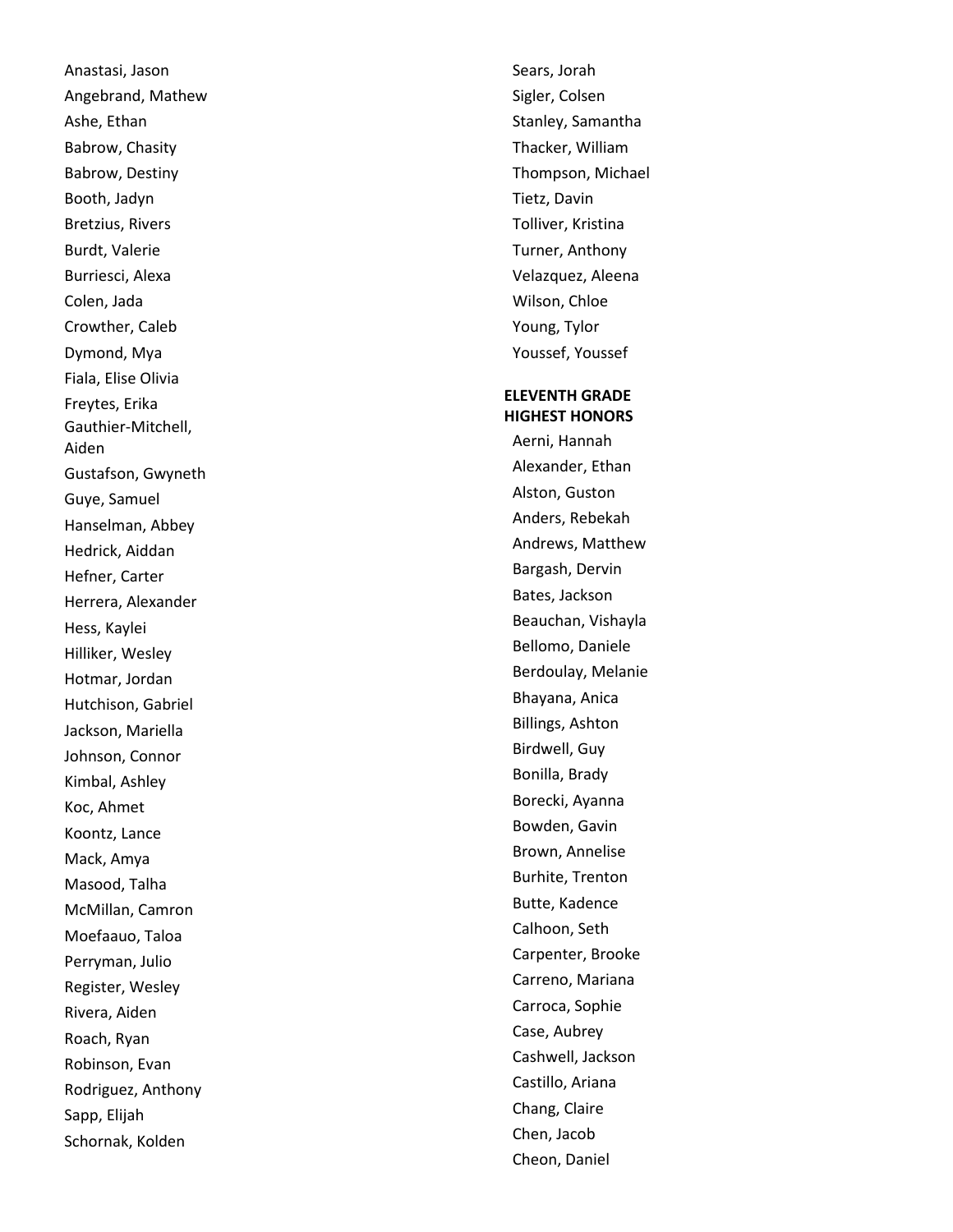Cho, Cristin Chung, Emma Colbert, Caitlin Comins, Zachary Coulson, Zachary Cox, David Crawford, Dylan Cuppernoll, Noelani Deaver, Carley DeLauter, Saiydee Dresler, Breea Duenas, Inina Dunster, Jacob Elias, Emmanuel Ellard, Rachel Emley, Kaden Fang, Alice Forrest, Evelynn Fowlkes, Robert Freebourn, Ethan Garcia, Nathan Goodson, Renee Greidanus, Kailey Gyure, Caroline Hackworth, Michael Harry, Victoria Hasling, Aidan Heyward, Chanayah Holbrook, Sydney Holmes, Philip Hummel, Stephen Jameson, Kayle Jenkins, Kynara Johnson, Lauryn Johnson, Lilyanna Joubert, Kayla Kaminer, Taylor Keil, Ian Kensick, Jared Kimball, Jacob Kirchmaier, Abigail Knight, Marisol Lamb, Elizabeth

Larsen, Lillian Le, Van Lijana, Nicholas Lownik, Ava Lutz, Joshua Maddox, Natalie Martin, Noah McCray, Alyssa McDade, Hannah Mellinger, Adriana Melton, Jacoby Miles, Landon Moore, Kelly Mori, Shugo Myatt, Shannon Nguyen, Trina Numanovic, Elmir Omoruyi, Joshua Patel, Neel Pearsall, Zoey Powell, Autumn Ray, Kyle Rice, Sara Robinson, Genesis Roe, Spencer Rogers, Jordan Russell, Nolan Ryan, Adrian Salazar, Jacob Salisbury, Marissa Sanders, Imaya Scott, Meshai -Ivis Shah, Sona Shandor, Lena Sharp, Zachary Siegel, Marlo Simsic, Anya Smerlis, Nicholas Stover, Ryan Sweet, Emily Tankersley, Phoebe Theriault, Travis Thomas, Julea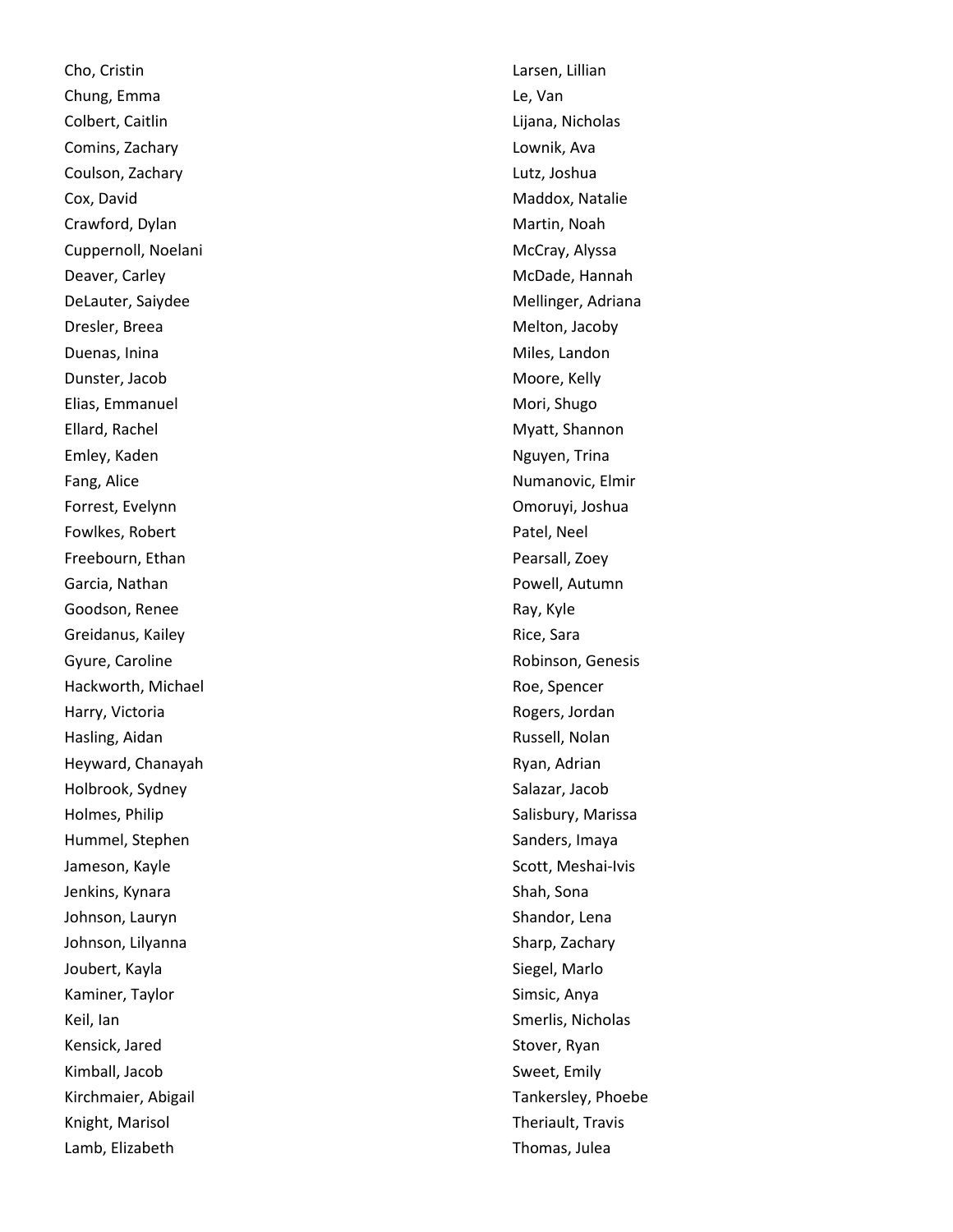Tiwari, Manasi Tucker, Jarren Uchida, Jacob Vargas, Paul Verderber, Richard Walke, Colin Waller, Stella Walton, Liam Way, Joshua Wilson, Logan Wiltz, Katelyn Wood, Maria Wornom, Matthew Zamiska, Natalie Zetterwall, Justin

# **ELEVENTH GRADE HONORS**

Akguner, Abdullah Ashe, Bobby Austin, Kailyn Bennett, Justin Beshai, Kerelos Bryant, Mikayla Burt, Tristan Burton, Kaylee Cannon, Jewell Carroll, Allison Castellanos Henao, Amber Cherry, April Coleman, London Dinh, Elizabeth Dollar, Jesse Eckman, Joseph Edward, Chris Ellingsworth, Hugh Ellis, Shaun Fitzgerald, Savanna Flemming, Madeline Freeman, Allison Gangadeen, Mikayla Greer, Sakura Gregory, Franklin Hairston, Braylon

Halsey, Robert Hammer, Heather Harish, Shreyas Harvey, Ariana Heers, Kaden Hefner, Ty Hernandez, Cecilia Hurd, Bailey Jefferson -Jones, Malachi Kauffman, Cooper Kezar, Bradley Kim, Chloe Kim, Summer Kirby, William Koenig, Maria Krutko, Emma Langfeld, Jackson Lawhorn, Nathan Lawrence, Jared Lee, Annestasha Luers, Keira Lugo, Emma Mabalot, Immanuel Marshall, Wesley McDaniel, Wyatt McWhorter, Avianna Mortenson, Allyssa Nishikawa, Taisuke Patel, Diya Patel, Jeetkumar Phillips, Vanessa Pratt, Alli Rader, Alexander Rice, Gavin Rivera, Joshua Rodriguez, Genesis Roman, Jeremias Rooker, Elias Setzer, Christian Sink, Charlie Smith, Ashleigh Smith, Breydon Springsteadah, Trista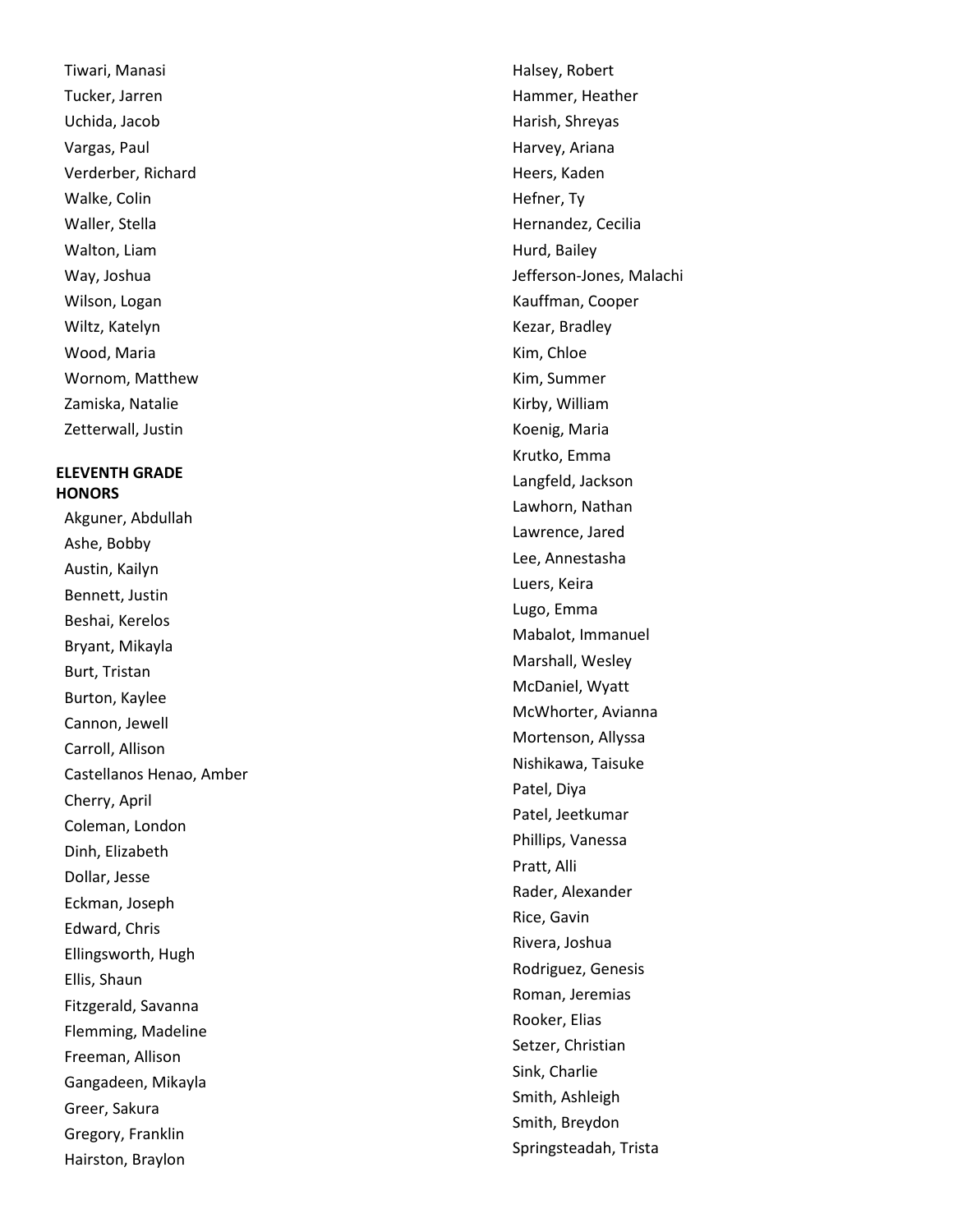Stetina, Emily Stover, Rachel Suttle, Brian Thomas, Jamal Wagner, Joseph Wayne, Liam Williford, Kasey Zou, Ashley

# **TWELFTH GRADE HIGHEST HONORS**

Abraham, Nicholas Adkins, Grant Ali, Ahmed Alvarez, Austin James Amadeo, Jean -Luc Anderson -McCoy, Indiya Angel, Emily Annett, Leo Aulenbach, Katryna Aunapu, Garrett Ayala -Irizarry, Leomar Babrow, Brandon Bedi, Shaili Blanco, Megan Bradley, Jaiden Brauckmann, Natalie Brown, Jordan Cabosky, Leah Callender, Sarah Cannon, Sophia Carnahan, Victoria Castro -Reyes, Marcos Causey, Matthew Chan, Kevin Chang, Olivia Cheon, Sarah Christy, Jaden Coldsnow, Emma Correnti, Isabella Cota, Elle Crocker, James Davidson, Madelyn Davis, Brenna

Dixon, Andrew Duggal, Ashmita Elamin, Ahmed Epes, Ella Finkenauer, Matthew Finlay, Olivia Fiocca, Andrew Flemming, Robert Forrest, Dawn Gallagher, Ava Gerald, Jaden Giesken, Lynn Glass, Jackson Gokcen, Anna Goodrich, Abigail Gregory, Abigail Gupta, Tanvee Gupta, Taran Hall, Kaylee Hanjagi, Arya Harbas, Emina Hay, Emelia Heely, Nora Hickman, Hannah Hilburger, Kaden Hilliker, Abbey Huang, Andrew Huq, Aariq Jackson, Sofia Jacobsen, Caden Janasiewicz, Brendan Johnson, Chace Keeter, Ayden Kensick, Grace Khalil, Daniel Landeros, Jeffery Lanier, Emma Lee, Kaleb Legg, Emily Lind, Madison Love, Tucker Malaga, James Mason, Ayanna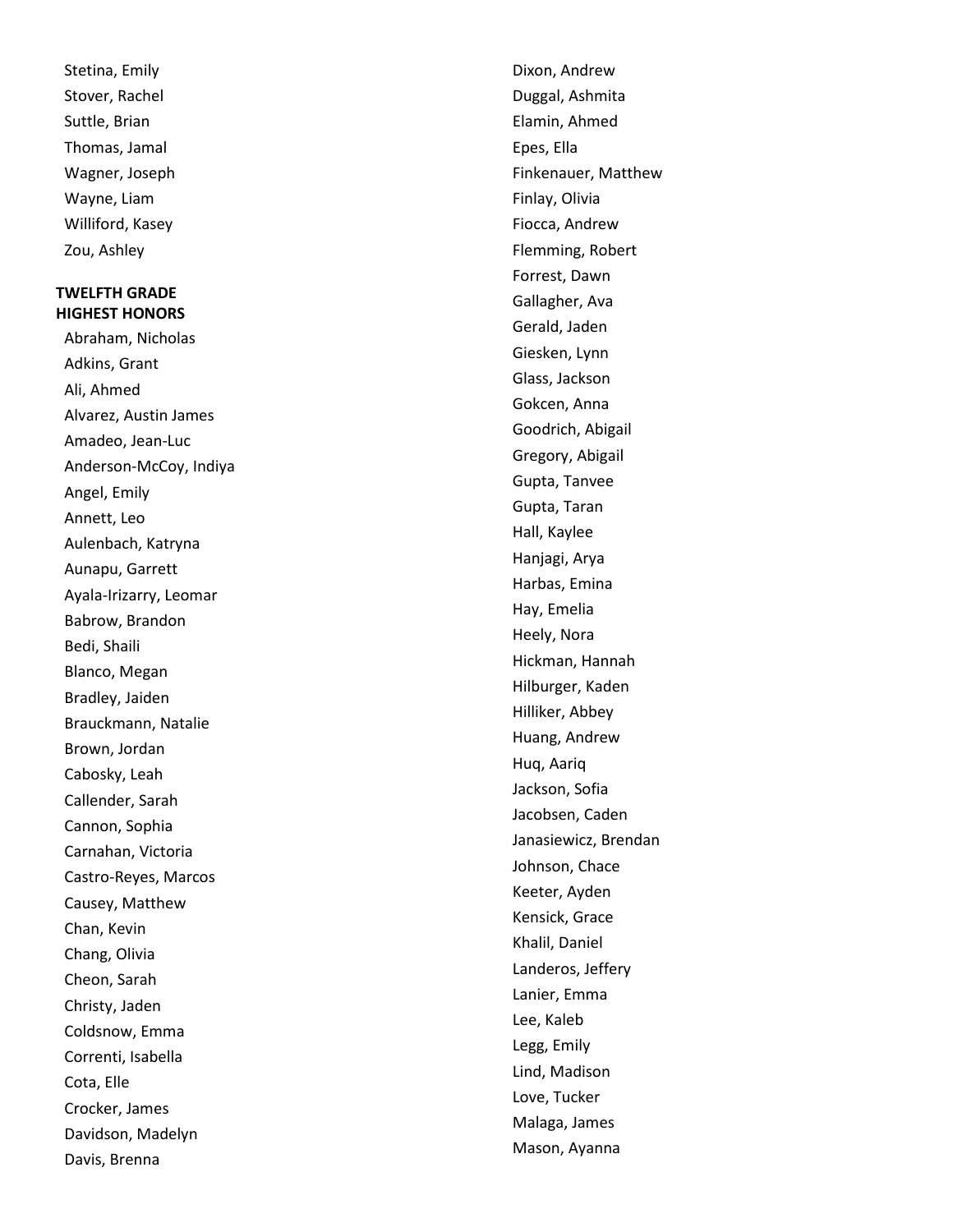Masood, Sarah McGinn, Michael Miklos, Joshua Miller, Aiden Moody, Thomas Moreno, Marissa Neace, Natalie Nickol, Emma Noel, Nicholas Norris, Taylor Ortiz Maldonado, Alejandro O'Tool, Victoria Park, Joseph Pittman, Claire Pittman, Elizabeth Poole, Montaye Price, Michael Radcliff, Caitlin Risinger, Jackson Rodriguez, Maria Ross, Claire Ross, Sydney Sales, Taylee Sander, Kaitlin Shaffer, Tyler Shiflett, Jackson Simonnet, Tristan Sin, Nagyeong Skarosi, Kali Smith, JaNiece Song, Eric Stephens, Malachi Stoll, Arrieannah Stolz, Jasmine Stoumbaugh, Logan Stuck, Jordan Sulman, Simon Sweazey, Hannah Ta'len, David Thomas, Tiana Tirado, Ji'Onna Umphlet, Margaret Varela, Hazelyn

Verdura, Caitlyn Vigil, Jessica Virgil -Fenelus, Nathanael West, Isabella White, Jenna Woodcock, Connor Zhou, Zian Zou, Shirley

### **TWELFTH GRADE HONORS**

Acharya, Atharv Akinkoye, Semira Artese, Tiana Beckner, Zachery Bennitt, Liliana Boone, Dorian Bowers, Caden Cantu, Alejandro Castle, Connor Clemmons, Drew Cooley, Damon Culqui, John Dadez, Bayden Davie, Tyson Donaldson, Lauren Fairhurst, Austin Good, Jacob Guttilla, Sara Haggins, Matthew Hart, Sofie Hawthorne, Bradley Herrada, Victoria Hildebrand, Satara Hisel, Zachary Hux, Alexia Ingersoll, Connor Looby, Christine Lupton, Jace Martin, Xavier Melroy, Ryan Mostajo, Andy Nelson, Vincent Nguyen, Brian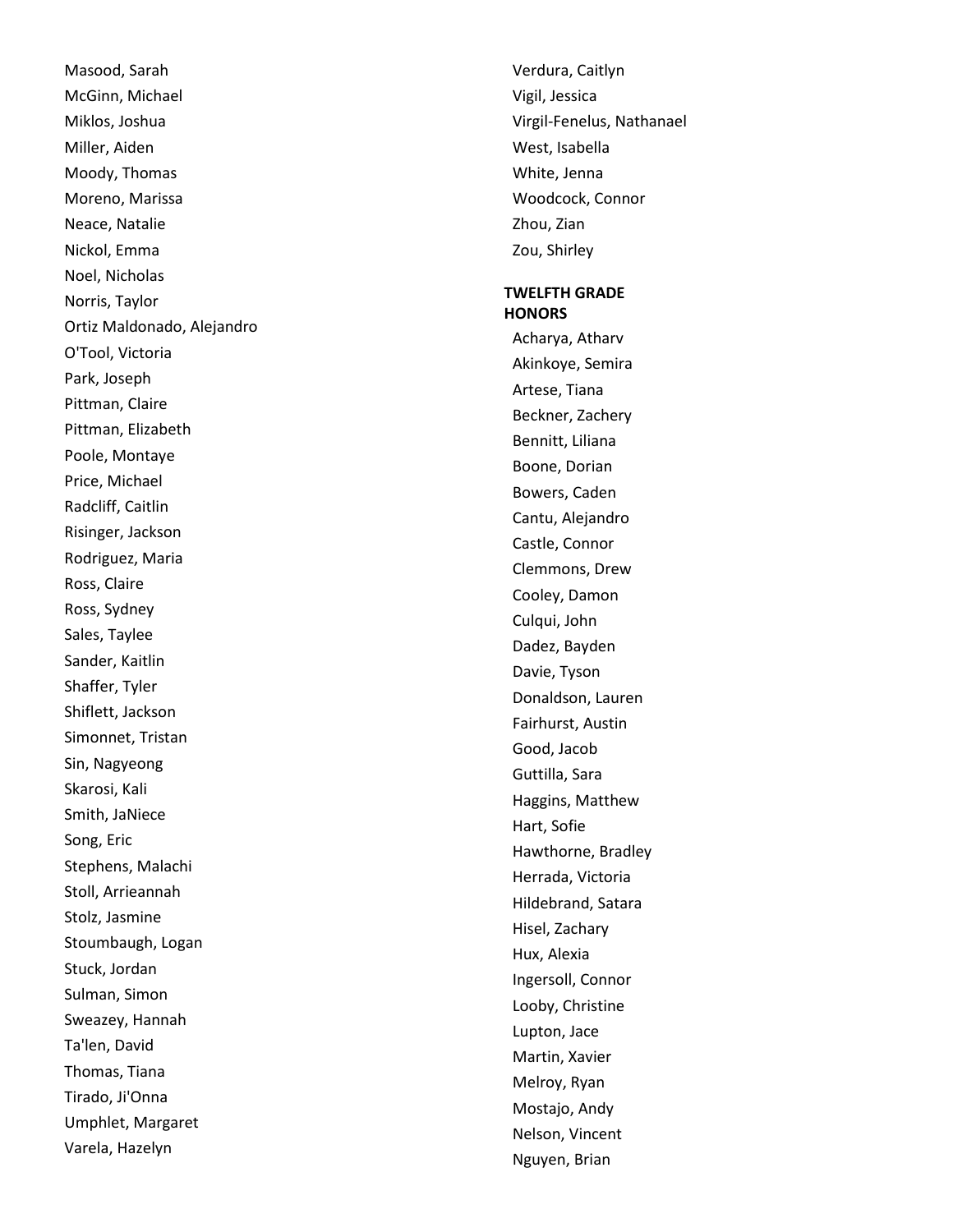Ogborn, Ilianna Platt, John Reid, Taylor Renfro, Colin Riel, Adrien Robinson, Alexus Rodriguez, Jeselia Rogers, Katie Rowe, Amya Sharkey, Emma Sherman, Mackenzie

### **YORK HIGH SCHOOL**

**NINTH GRADE HIGHEST HONORS**  Amin, Jaan Anania, Joseph Anderson, Lilith Andrews, Naomi Atwood, Alexander Barrett, Addison Bennett, Orion Boyce, Bayleigh Brantley, Maxwell Brauner, Carly Brown, Jaiden Browning, Lana Bruner, Julia Burgos -Cueva, Enrrique Campbell, Jasai Carbaugh, Samantha Carpenter, Ashton Cobb, Jayden Conner, Brady Cooper, Julia Crosby, Rachel Davis, Jayden Deynes, Julianna Dunbar, Autumn Eacho, Allison Fefegula -Broadie, Jemaal Fugate, Noah Gomez, Alyssa Griffin, Samantha

Shirk, Adrianna Silva, Anastasia Smith, Emily Stutzman, Jesse Toni, Dylan Uribes, Dustin Villarreal, Kaelin Waller, Isabella Woltman, Matthew Yartsev, Alek

Gucanac, Gabriel Hautz, Amy Hayes, Andre Heckle, Alexandra Hemby, Ryan Herath, Michael Hernandez, Delaney Hoeher, Peter Hollington, Danielle Horak, Alivia Hubof, Lauren Hunt, William Jackson, Donnovan Jackson, Trinity Jones, Christian Jones, Rebekah Jones, Rylee Kernan, Kaitlyn Kosloff, Nile Krzyzanowski, Anna Linsk, Austin Linsk, Ian Lowery, Ava Madrid, Keira Magruder, Gavin Major, Logan Manning, Jacquelynne Marquez, Andrew McCabe, Ryan McClellan, Ashley McCord, Riley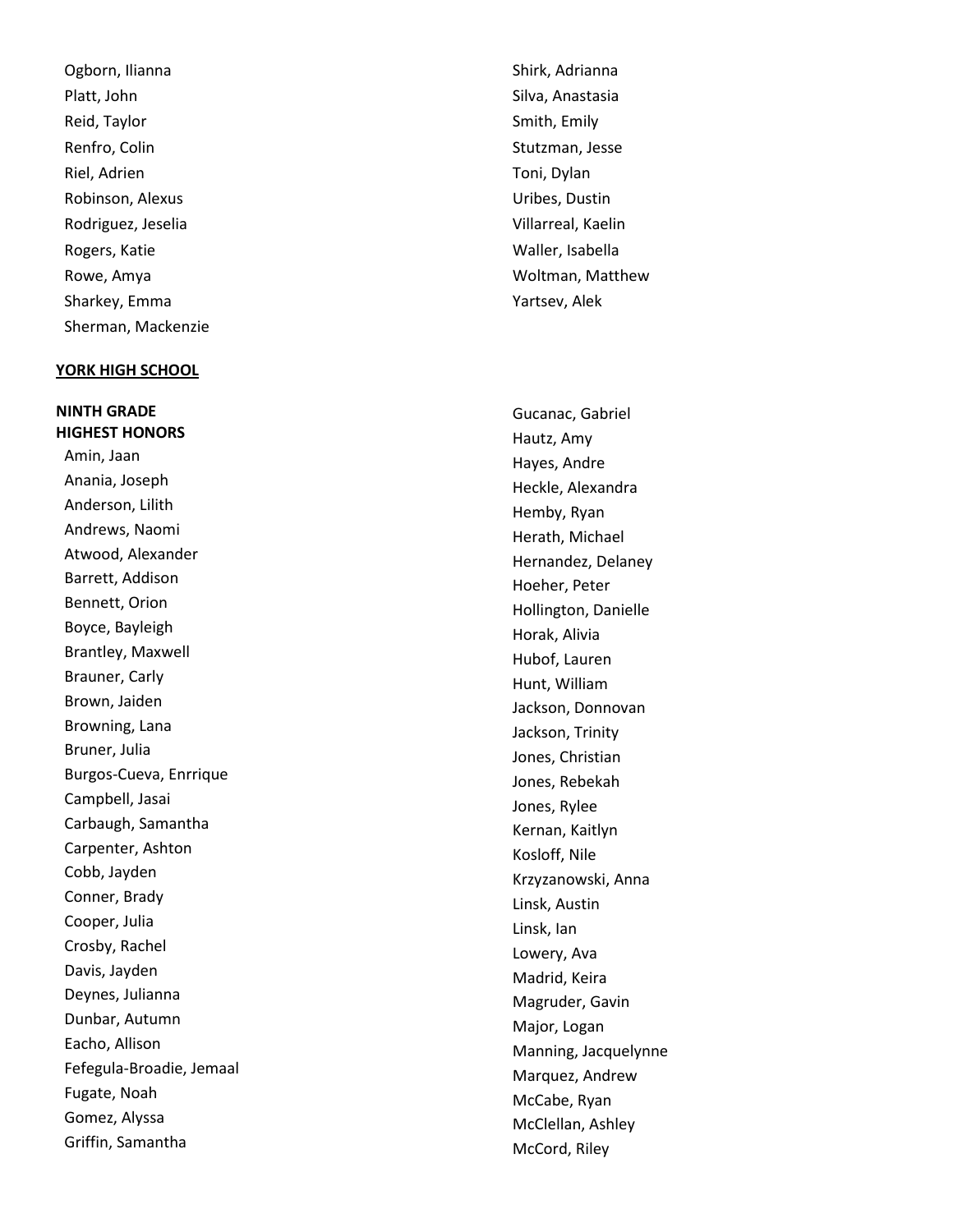McCreery, Maya McHoskey, Leaynne McVey, Kiran Memory, Tyler Meyer, Celina Minarik, Kaitlyn Moss, Ashley Nazareth, Sha'mia Nixon, David Oliver, Jace Perrin, Lily Peterson, Naomi Petrin, Isabelle Petrolia, Brianna Piercy, Katriona Potts, Tristan Quick, Lana Quintanilla, Xaelia Jayde Quintero -Contreras, Christopher Ransome, Xavier Reid, Meredith Rice, Evelyn Richards, Cristian Rimel, Hannah Rodocker, Julie Runnels, Kimberlyn Smith, Katherine South, Alice Speth, Jack Strand, Stephen Sundberg, Owen Tastad, Brodrick Thompson, Cayleigh Trausch, Autumn Tremblay, Shari -Ann Tucker, Benjamin Velasquez, Jacob Vida, Makaniokeakua Waller, Kiera Walls, Mya Walton, Evan Ward, Tymirah Warrior, Nadia Weaver, Riley

Webb, Kyra Weiss, Zoe Witt, Giselle Witt, Sarah Womack, Mackenzie Yi, Eric

### **NINTH GRADE HONORS**

Andreoli, Peyton Beck, Qamora Branch, Amari Brown, Nelson Burton, Riley Calis, Ubeyd Conley, Sophia Cowley, Kelan Coyle, Jadyn Crandall, Grant Custer, Andrew Daughtrey, Brandon Dinger, Raymond Edwards, Cohen Fields, Trinity Fonville, Ryder Fox, Tyson Gates, Donavyn Goode, Jayedin Heitsman, Lauren Herdey, Kristina Holden, Mallory Hubof, Ashley Hudson, Christian Hymer, Jacob Ikner, Elsa James, Elijah Jones, Cobey Jones, Myles Jones, Taryn Joyner, William Kelly, Justin Kuntze, William Lopez, John Lovelace, Samantha Luley, Claire Lynn, David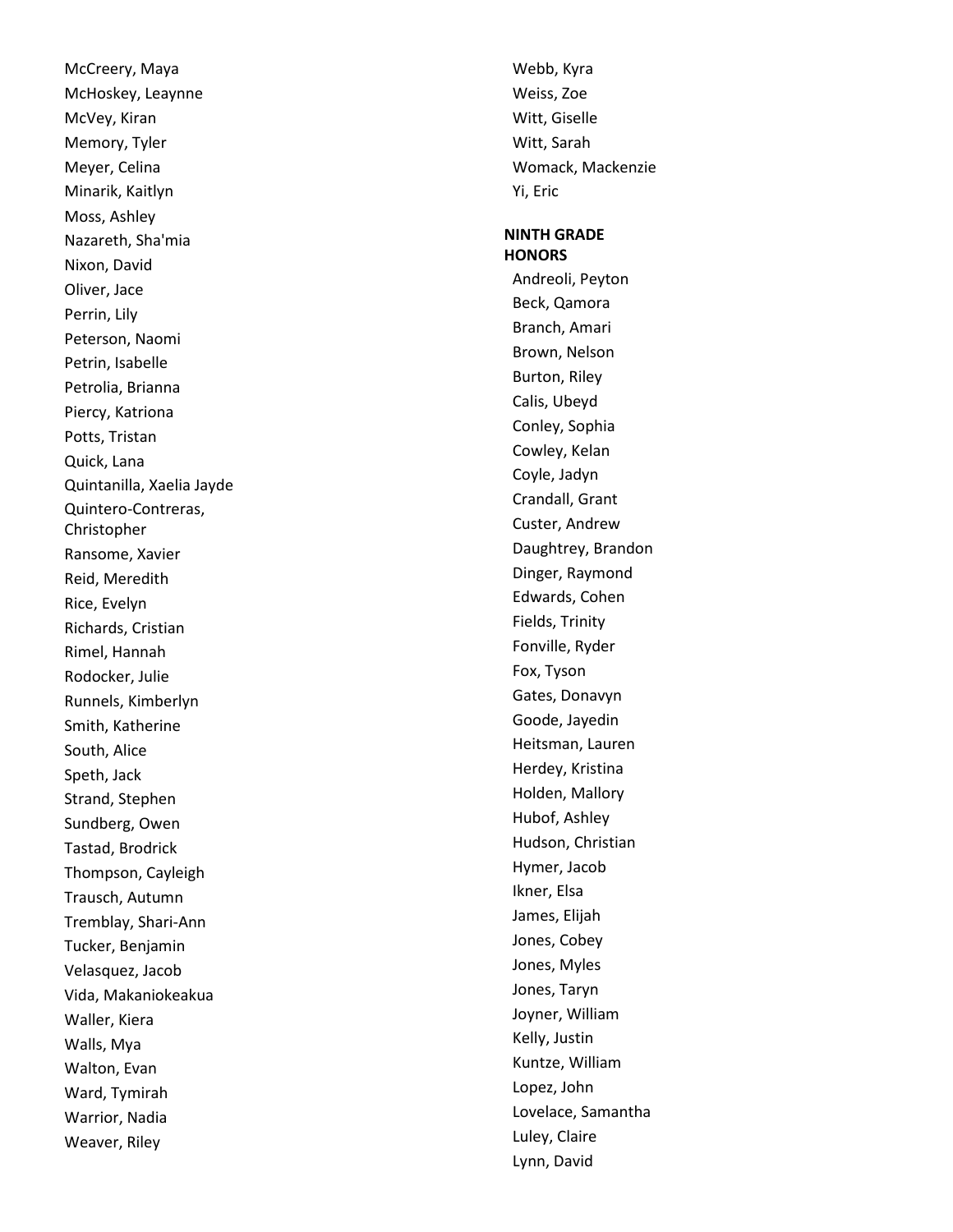Mabry, Noah Martin, Kylen Millett, Joel Nawrocki, Andrew Paciencia, Hayden Paige, Nyeema Parkening, Stella Pearce, Erin Pelletier, Ryan Roguski, Alexander Sanchez, Keira Sanchez, Yael Speights, Kayden Storey, Alexander Sulzer, Gavin Troutman, Joseph Turner, Olivia Tyler, Je'Marcus Van Cleave, Savannah Watson, Cody White, Sanaa Wilson, Maxwell Wintermantel, Gabriella Wood, Warren Woolfolk, Jada Yu, Elesion

# **TENTH GRADE HIGHEST HONORS**

Abaroa -Micket, Efren Atwell, Lauren Ball, Adrian Batterton, Audrey Bender, Breanna Blanchard, Richard Branson, Reid Brooks, Riley Brown, Elianna Bryson, Maverick Buckman, Olivia Burch, Megan Butler, Kendall Caldwell, Madison Caluag, Hana Chapin, Carter Cheaney, Milton

Clark, Conner Collier, Ronald Corobana, Edward Cronin, Mary Draper, Cole Dubois, Macee Eagle, Sarah Eastwood, Abby Edmonds, Saniya Ellars, Julia Fan, Matthew Fauci, Angelina Fua, Aavryn Gerhardt, Naira Gibbs, Julian Gillette, Adam Graham, Michael Hale, Matthew Hoglund, Elise Holihan, Robert Hunter, Riley Inge, Ryan Jaegle, Prily Jones, Mitchell Katzer, Grace Leach, Kelly Levister, Nathan MacLuskie, Kaylee Mahoney -Straight, Logan Mateer, Nektarios McMannes, Kilian McMullen, Nora Mejia, Lorenzo Miller, Scarlett Mitchell, Jacob Mohamad, Hanan Monteith, Payton Montoya, Ximena Mueller, Layla Nelson, Mackenzie Nelson, Savannah Ni, Jay Noble, Savannah Park, Daniel Perez, Miguel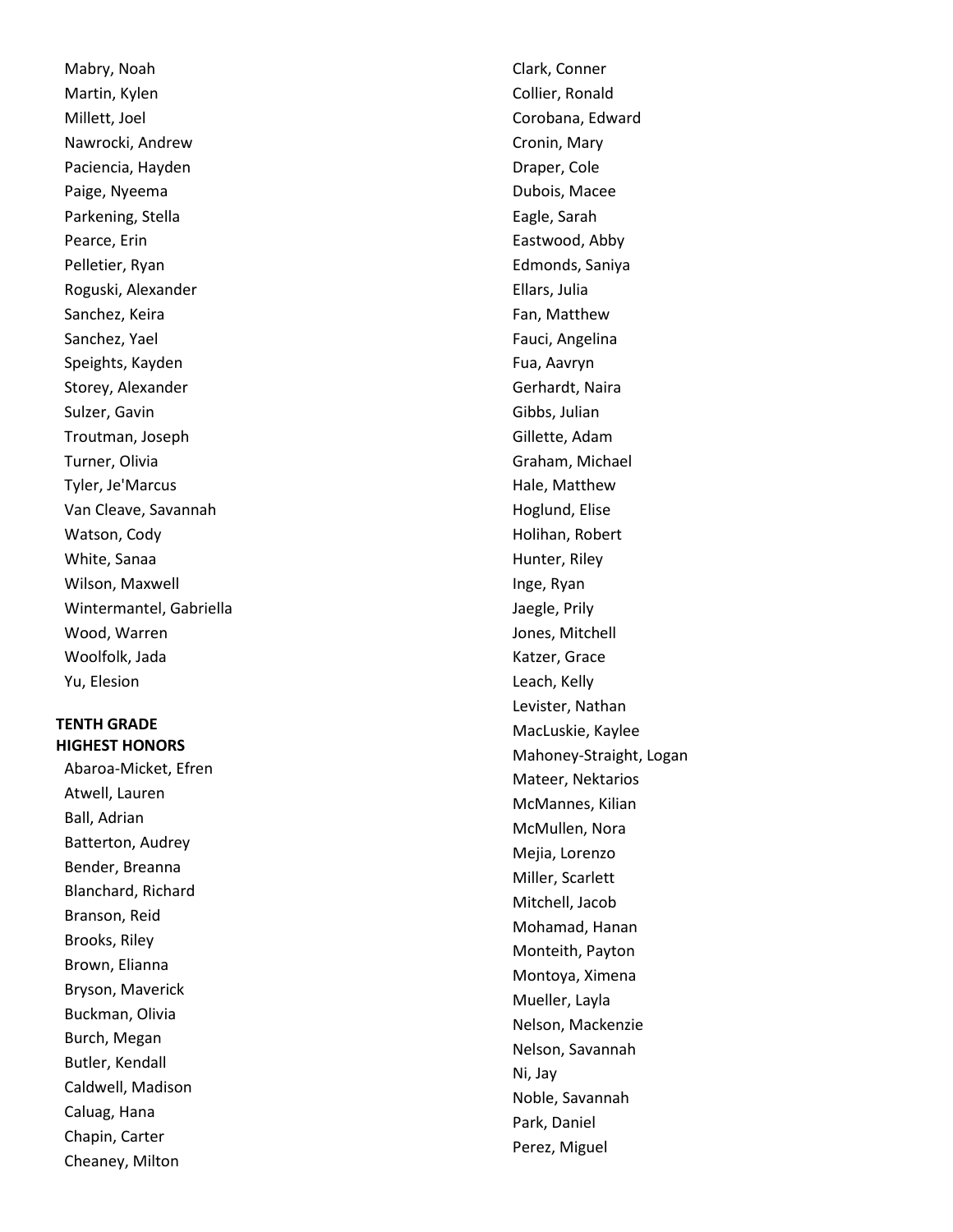Pittman, Ramsie Poitras, Elizabeth Portanova, Lana Reed, Annabelle Richardson, Daniel Rizvi, Zahra Robinson, Mia Russell, Christian Schwarting, Carl Sheilds, Robert Shields, Hailey Siebigteroth, Isabella Smith, Abbigale Sproston, Elijah Staik, Loreley Stefanick, Emma Sutherland, Georgia Swetnam -Burland, Michael Taylor, Carlton Taylor, Lexi Tompkins, Austin Turner, Abigail Vasquez, Lucas Veitz, Emma Victoria, Daniel Wali, Asma Wallace, Mckenzie Westmoreland, Carley Williams, Caroline Williams, Gavin Williams, Jocelyn Wood, Elizabeth Woodman, Tyler Yang, Rain Yang, Sophie Yi, Daniel Zabler, Reece

## **TENTH GRADE HONORS**

Adams, Sadie Allen, Kaelan Badami, Helen Best, Emily Boyce, Hannah Bradley, Avery Brock, Olivia Buckwalter, Blake Burton, John Thomas Conol, Kayleigh Cummings, Malachy Dahn, Megan Dupree, Terrell Duran, Piper Ellis, Paxton Farmer, Dillon Flowers, Evan Floyd, Taylor Geary, Bryleigh Gray, Jackson Green, Jeremy Gregory, Aidan Gregory, Ty'jeon Harbin, Maxwell Hawkes, Evan Hawthorne, Jaylianna Hernandez, Adrianna Herrmann, Jack Hill, Hayden Holland, Brayanna Hudson, Isabelle Hutchison, Teresa Jacobs, Gabriel James, Brooklynn James, Ivy Jones, Eliza Joyner, Ethan La Bella, Joanna Lagos, Carlos Langston, Sarah Latimore, Jeremiah Living, Austin Maxfield, Mei'yah Morehouse, Gabriel Morgan Banks, Marlyce Morgan, Tanner Nestor, Angel Nicholas, Graham Nicholson, Roxanna Nickle, Sean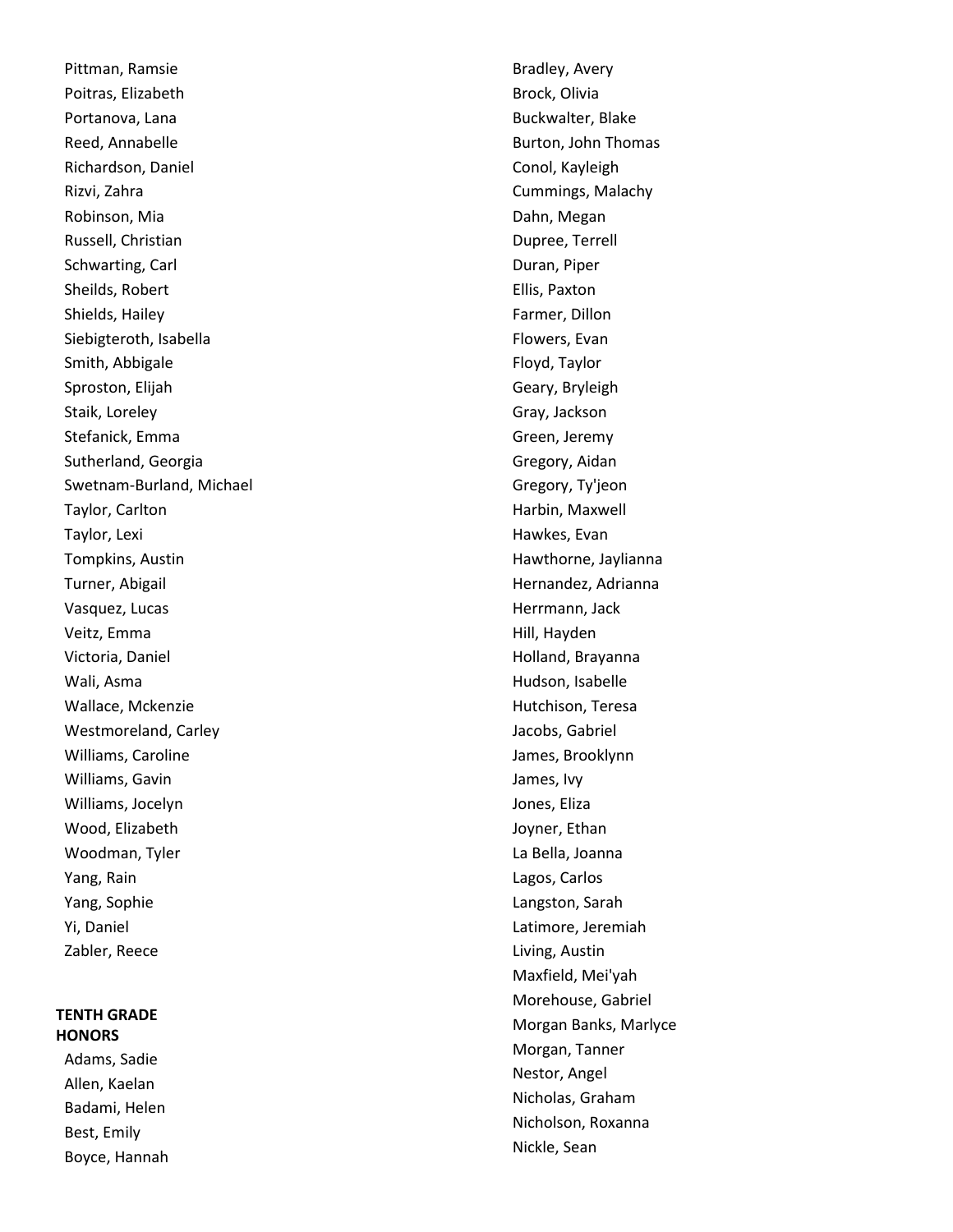O'Brien, Andrew Potts, Niko Prielipp, Kaden Reese, Payten Roosien, Dane Saez, Dante Sayoun, Warren Semera, Sean Sena, Ryan Skipwith, Dashanti Smith, Elizabeth Smithley, Brooke Speck, Brianna Swiggett, Kayla Taylor, Persephone Tharpe, Kmaria Villanueva, Kaitlyn Washington, Kadynce Watkins, Jada Welsh, N'asia White, Abigayle Williamson, Sean

## **ELEVENTH GRADE HIGHEST HONORS**

Abercrombie, Kendall Abernathy, Alice Abris, Shaun Kyle Aguirre, Anthony Anderson, Brianna Andrews, Galen Artis, Anthony Azaltovic, John Babilino, Justin Bambao, Jarel Banwart, Ryan Battle, Jamison Blaylock, Sean Branson, Colin Brauner, Jacob Brown, Cayce Brown, Reagan Browning, Mary Brumbaugh, Hannah Calderon, Jenny

Campbell, Cailin Campbell, Ella Chaloux, Ella Choice, Zoe Collier, Kaleigh Delnero, Sofia Denny, Natalie Dodson, Danielle Edwards, Eric Ficklen, Skylar Forrest, Elizabeth Fowler, Carleigh Gagne, Alexis Galindo, Liani Griffin, Alanna Guimond, Abbie Hahn, Mackenzie Harewood, Jared Hart, Morgan Hatfield, Morgan Herod, Nicholas Hicks, Lucas Hinds, Mayzie Hinton, Ebony Hogan, Erinn Hollingsworth, Caitlyn Holt, Naiya Hunt, Ashley Hunter, Morgan Judson, Madelyn Kern, Abigail Konitzer, Matthew Lankford, Gracie Le, Randy Lindquist, Laila Locus, Mikaylarae Lowery, Audrey Macholz, Ava McIntyre, Emma Middleton, Hayden Minton, Jason Moss, Skylar Nicholson, Alexis Ord, Aidan Overly, Alexia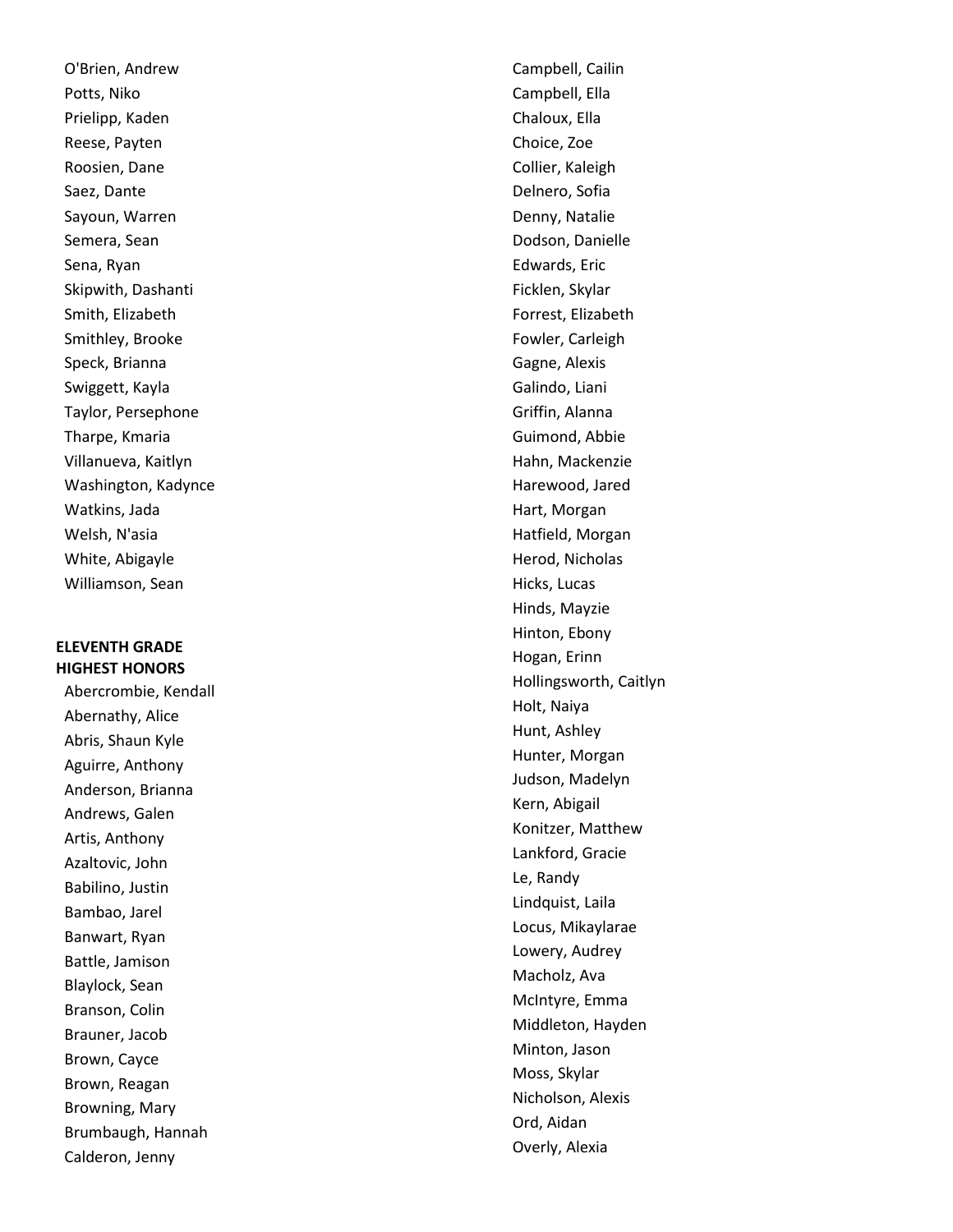Paxton, Maggie Payne, Savannah Peltz, Richard Perez, Neyani Persson, Lilyanna Petrin, Elizabeth Pilgrim, Connor Poteat, Allison Poteat, Amanda Puentes, Nicolas Quick, Tyler Ragans, Laci Reilly, Elizabeth Rizvi, Syed Robinson, Shamiyah Rowe, Kendall Russell, Aubrey Sanchez Morales, Yanelis Sava, Eric Scherer, Kaylee Schlosser, Emma Scianimanico, Brooklyn Shrader, Isabella Simkins, Maddison Simmons, Mason Speth, Abigail Spivey, Chelsea Spratt, Kinsey Springhorn, Jessica Steele, Grady Taskey, Linsey Thompson, Aedan Thomson, Ethan Tingen, Casey Traner, Finn Valerio, Nicholas Matthew Vander Kooi, Summer Wagner, Nathaniel Wali, Zainab Walsh, Elizabeth Ward, Jonathan White, Sean Womack, Madison

**ELEVENTH GRADE HONORS** 

Allen, Immanuel Allen, Natalie Atwell, Audrey Branch, Kimora Brevil, Sephora Brown, Damian Buffin, Landon Bui, Tai Campbell, Amarion Carpenter, Emily Carr, Gratia Cook, De'Andre Cote, Alyssa Cowden, Hope Crabtree, Emma Cubbedge, Evelyn Custis, Kyla Dancak, Julian Edwards, Holt Faust, Sierra Fernandez, Anahi Fields, Elijah Garibay, Jocelyn Hale, William Hamilton, Nyomie Harris, Sherman Heinen, Nicholas Jones, Mallory Kabel, Emily Landis, Robert Light, Hannah Lucas, Parker Maldonado, Kaylee Mapes, Michael Memory, Taylor Monahan, Gavin Moss, Kyren Nagele, Harper Opper, Colson Phillips, Emma Reames, Meredith Reed, Mason Robinson, Tea Root, Matthew Ryan, Dylan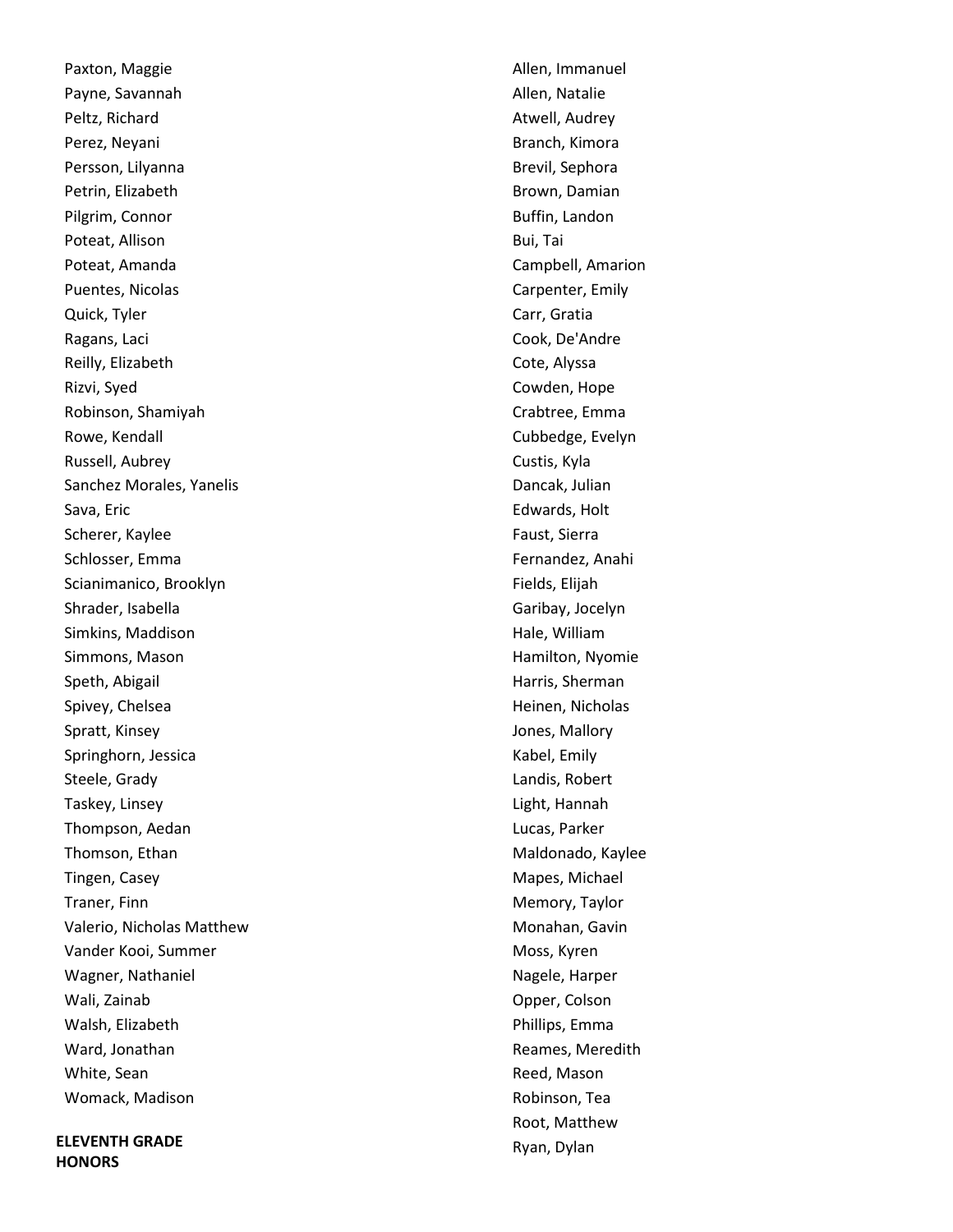Salboro, Trinity Scarborough, Haley Semera, Shanell Venus Smith -Walker, Milyan Smolarczyk, Ian Tavares, Camden Verry, Giuliana Whitby, Shamarius Wilson, Riley Worley, Ava

## **TWELFTH GRADE HIGHEST HONORS**

Adamson, Rylan Alazzam, Ali Allen, Rebecca Auby, Connor Babu, Kezia Bailey, Destiny Bender, Morgen Bennett, Miah Billings, Emma Bloom, Niklaus Boyce, Victoria Brewster, Daniel Browning, Lucy Bryson, Hunter Burgos -Cueva, Eduardo Byrum, Miranda Carraway, Jason Carte, Brieanna Compton, Steven Cramer, Noah Crosby, Makenzie Cunningham, Robert De Blois, Ryan Delaney, Angus Diaz, Amiya Dickinson, Marygrace Durham, Akira Eagle, Jesse Ellars, Cole Esposito, Matthew Evans, Jackson Fan, David Farkas, Alexander

Farris, CeJae Fowler, Naima Freeman, Megan Goodwin, Ryan Graham, Shelby Graver, Emily Greenleaf, Anna Greninger, Chey'Ann Guerra, Jessica Hamilton, Conner Hammond, Kolton Hart, Jennica Haskiell, Karley Haywood, Madeline Henry, Colin Hepner, Hayley Herod, Alyvia Hinnant, Jesse Hofstra, Kennedy Holland, Mackenzi Holup, Mallory Howell, Avery Hunter, Dylan Jay, Kelsey Jones, Ellen Jordan, Hope Jorgensen, Kyler Kelley, Carly Kramer, Addison Krejcarek, Alyssa Landsittel, Ayden Law, Grace Leach, Amanda Leng, Brenden Lennon, Jordin Lewis, Toni Leyva, Abigail Liang, Daniel Link, Jude Lynch, Kathleen Mahaffy, Joel Martinez, Tatiana McGowan, Jasmine McLaughlin, Savana McLaughlin, William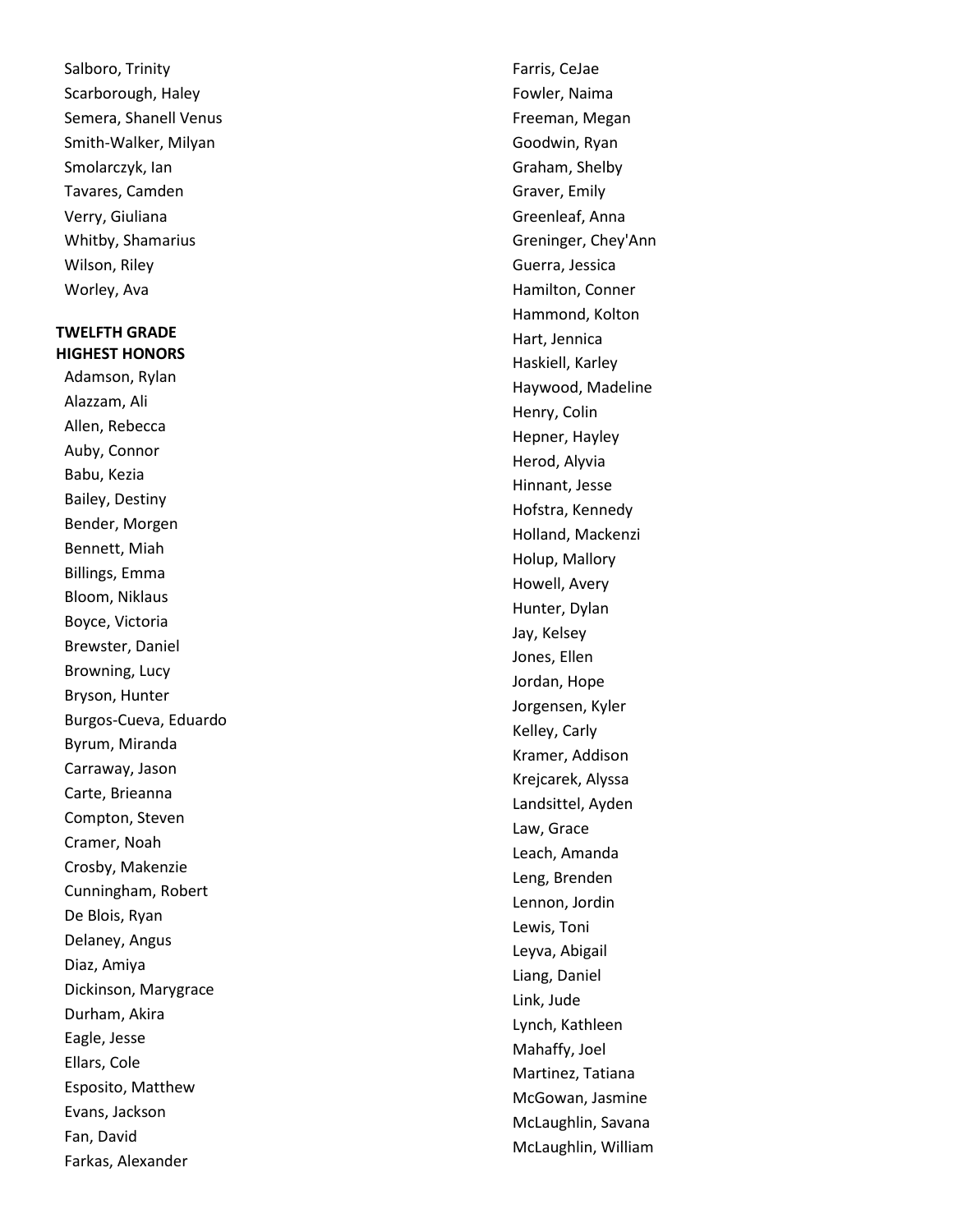Meares, Ryan Meitz, Kiersten Mejia, Catherine Miller, Madalyn Mitcheltree, Carolyn Mohamad, Abdulrahman Mosquera, Andrea Nickle, Samantha Parikh, Chahna Park, Esther Parrish, Lacy Patel, Krishna Patel, Nand Patel, Niya Paxton, Ally Pegher, Stephen Persson, Brodie Peterson, Stephen Pittman, Jenna Prasad, Himagowri Reviea, Sarai Reyes, Gabriel Richardson, Gabriel Runnels, Allison Sandford, Siri Saunders, Kahlel Saunders, Rhiannon Schmidt, Jessica Schwarting, Alexis Sechriest, Lauren Self, Joseph Sena, Sydney Shin, Seong Bin Skinner, Julia Smith, Eli Snow, Emily South, Kalei Speck, Joshua Starnes, John Stephan, Aubrey Stull, Emma TenBrink, Hunter Van Cleave, Jamie Veitz, Maysen Vida, Keahi

Walker, Jocelyn Ward, Breana Wiggans, Owen Witt, Megan Witt, Tyler Wood, Victoria Yi, Justin

## **TWELFTH GRADE HONORS**

Adams, Kylie Allen, Sarah Ames, Amanda Anderson, Vincent Austill, Isabella Balser, Joshua Beaman, Justin Benjamin, Colliesha Berryman, Dylan Bollhorst, Savannah Brainard, Gabriel Brown, Micaela Buludis, Alyssa Byrd, Brooklyn Caldwell, Joseph Codella, Tyler Compton, Alissa Davenport, Haven Dickens, Amir Dixon, Siniyah Fauci, Brandon Franklin, Ethan Freeman, Mache Gonzalez -Brookman, Adrian Goodwin, Aidan Grainger, Samantha Gray, Kendall Guinsler, Kaylee Harbin, Zachary Hockaday, Jacob Horak, Allyson Jackson, Lana Kanai, Morgan Kaplan, Samantha Katzer, Jack Landry, Devi